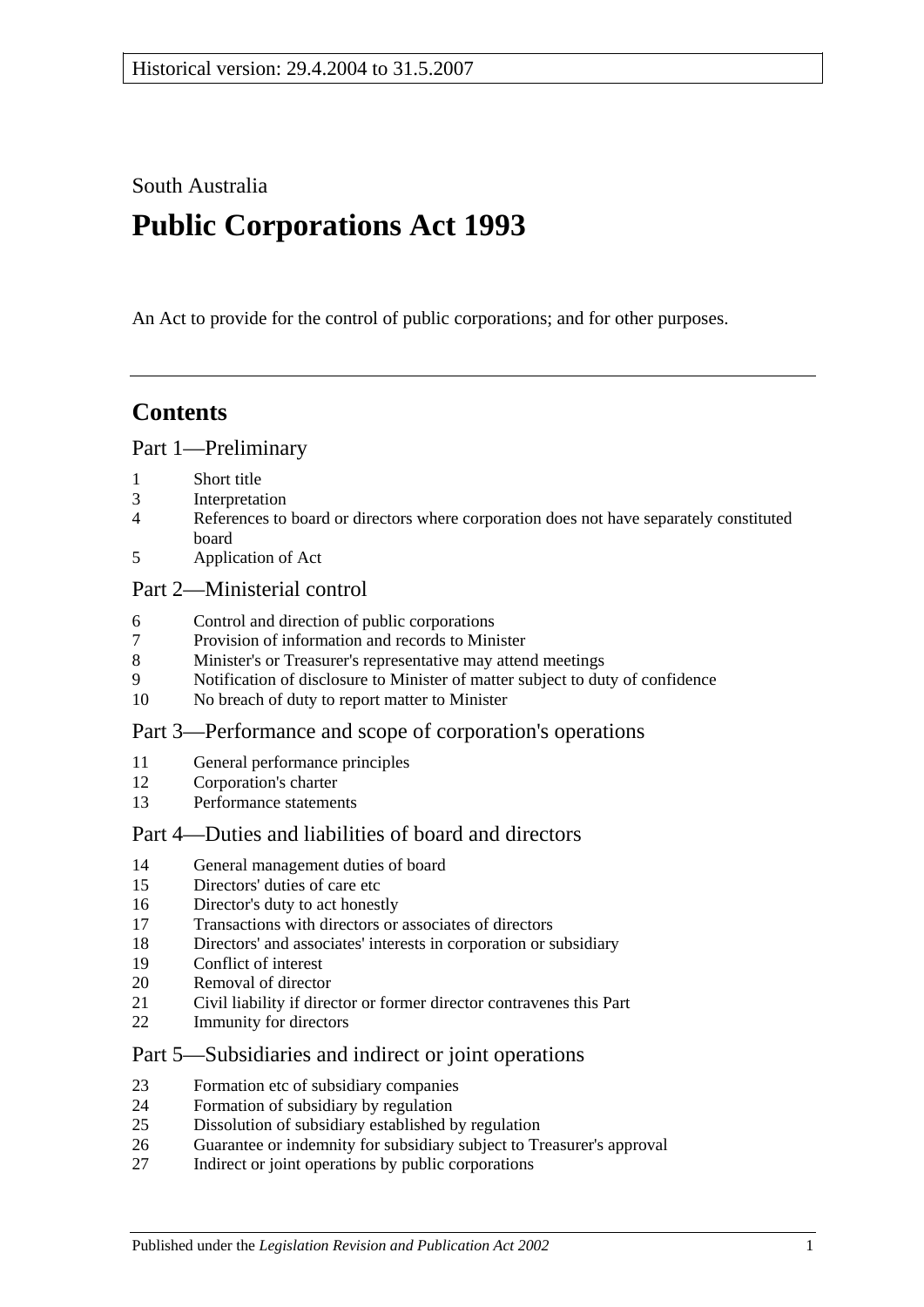## [Part 6—Financial and other provisions](#page-15-2)

- [Guarantee by Treasurer of corporation's liability](#page-15-3)
- [Tax and other liabilities of corporation](#page-15-4)
- [Dividends](#page-16-0)
- [Internal audits and audit committee](#page-16-1)
- [Accounts and external audit](#page-17-0)
- [Annual reports](#page-17-1)
- [Remuneration of corporation's directors](#page-18-0)
- [Minister to be consulted as to appointment or removal of chief executive officer](#page-18-1)
- [Delegation](#page-18-2)
- 36A [Duty of employees to act honestly](#page-19-0)
- 36B [Duty of senior executives with respect to conflict of interest](#page-19-1)
- [Transactions with executives or associates of executives](#page-21-0)
- [Executives' and associates' interests in corporation or subsidiary](#page-22-0)
- 38A [Duty of employees with respect to conflict of interest](#page-23-0)
- [Validity of transactions of corporation](#page-24-0)
- [Power to investigate corporation's or subsidiary's operations](#page-24-1)
- [Approvals and exemptions](#page-26-0)
- [Proceedings for offences](#page-26-1)<br>43 Regulations
- **[Regulations](#page-27-0)**

#### [Schedule—Provisions applicable to subsidiaries](#page-27-1)

- [Application and interpretation](#page-27-2)
- [Direction by board of parent corporation](#page-27-3)
- [General management duties of board](#page-27-4)
- [Directors' duties of care etc](#page-28-0)
- [Directors' duties of honesty](#page-28-1)
- [Transactions with directors or associates of directors](#page-29-0)
- [Directors' and associates' interests in subsidiary or parent corporation](#page-30-0)
- [Conflict of interest](#page-30-1)
- [Removal of director or board](#page-31-0)
- [Civil liability if director or former director of subsidiary contravenes this Schedule](#page-31-1)
- [Immunity for directors of subsidiaries](#page-32-0)
- [Tax and other liabilities of subsidiary](#page-32-1)
- [Accounts and external audit](#page-32-2)
- [Delegation](#page-33-0)
- 14A [Duty of employees to act honestly](#page-34-0)
- 14B [Duty of senior executives with respect to conflict of interest](#page-34-1)
- [Transactions with executives or associates of executives](#page-36-0)
- [Executives' and associates' interests in subsidiary or parent corporation](#page-37-0)
- 16A [Duty of employees with respect to conflict of interest](#page-38-0)
- [Validity of transactions of subsidiary](#page-39-0)

#### [Legislative history](#page-41-0)

#### [Appendix—Divisional penalties and expiation fees](#page-42-0)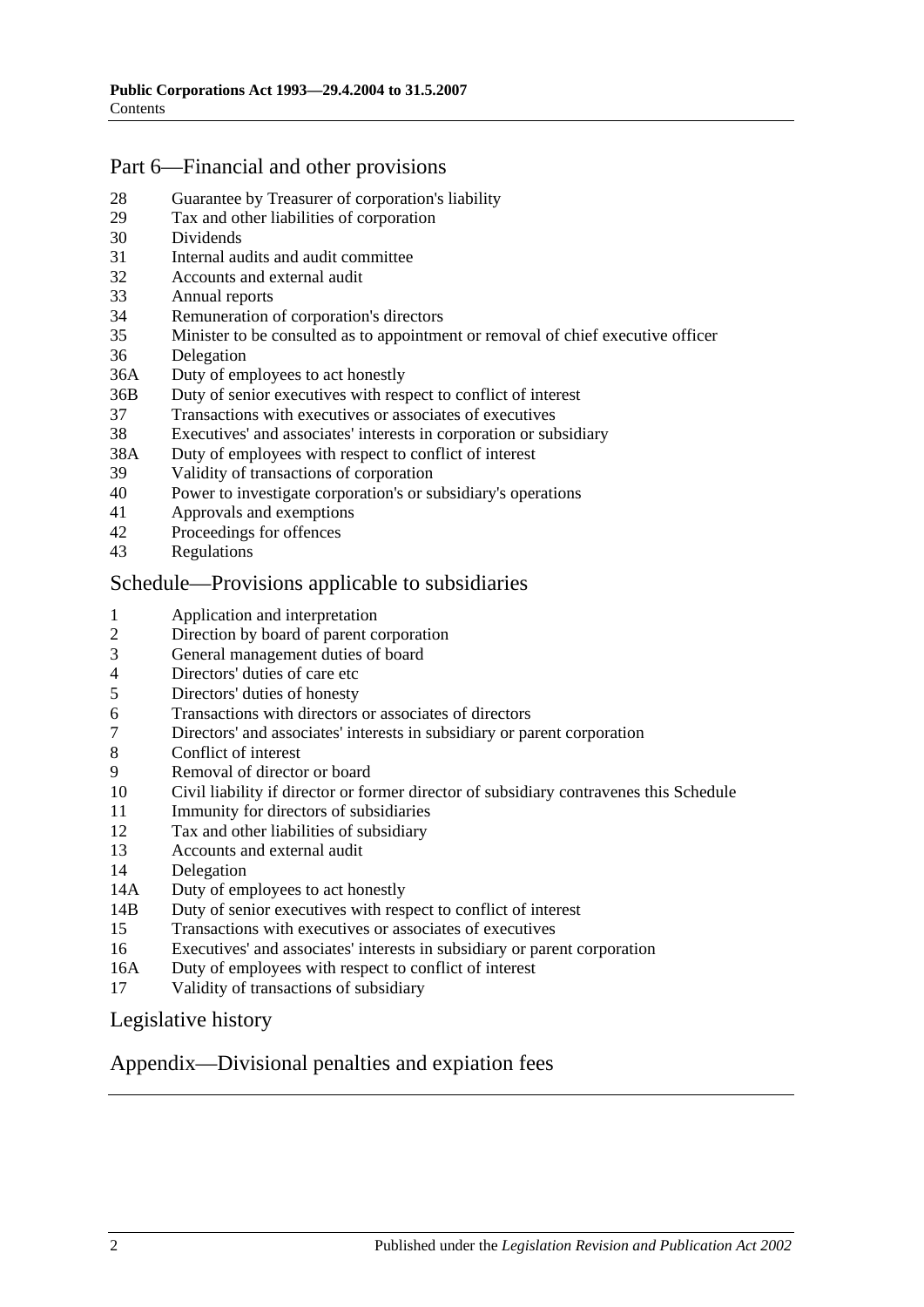### <span id="page-2-0"></span>**The Parliament of South Australia enacts as follows:**

## **Part 1—Preliminary**

#### <span id="page-2-1"></span>**1—Short title**

This Act may be cited as the *Public Corporations Act 1993*.

### <span id="page-2-2"></span>**3—Interpretation**

(1) In this Act—

*associate*—see [subsection](#page-3-0) (2);

*beneficial interest* in property includes a potential beneficial interest in property subject to a discretionary trust;

*beneficiary* includes a person who is an object of a discretionary trust;

*board* in relation to a public corporation, means the board of directors of the corporation (also see [section](#page-4-0) 4);

*council* means a municipal or district council;

*debenture* has the same meaning as in the *Corporations Act 2001* of the Commonwealth;

*director* in relation to a public corporation, means a person appointed as a member of the board of the corporation (also see [section](#page-4-0) 4);

*dividend* means payment out of profit (whether earned in the current or a previous financial year) or payment in the nature of a return of capital;

*executive* in relation to a public corporation or a subsidiary of a public corporation, means an employee of the corporation or subsidiary who is concerned or takes part in the management of the corporation or subsidiary;

*financial year* in relation to a public corporation, means—

- (a) the period of 12 months ending on 30 June in any year; or
- (b) any other period of 12 months prescribed by regulation in relation to the corporation;

*incorporating Act* in relation to a statutory corporation or public corporation, means the Act by or under which the corporation is established;

*liability* includes contingent liability;

*managed investment scheme* has the same meaning as in the *Corporations Act 2001* of the Commonwealth;

*Minister* in relation to a public corporation, means the Minister to whom the administration of the corporation's incorporating Act is for the time being committed;

*operations* of a public corporation or any of its subsidiaries includes, for any purposes specified by regulation, any operations carried out by a specified company or entity or pursuant to a specified trust scheme, partnership, joint venture or other scheme or arrangement and declared by regulation to form part of the operations of the corporation or any of its subsidiaries for those purposes;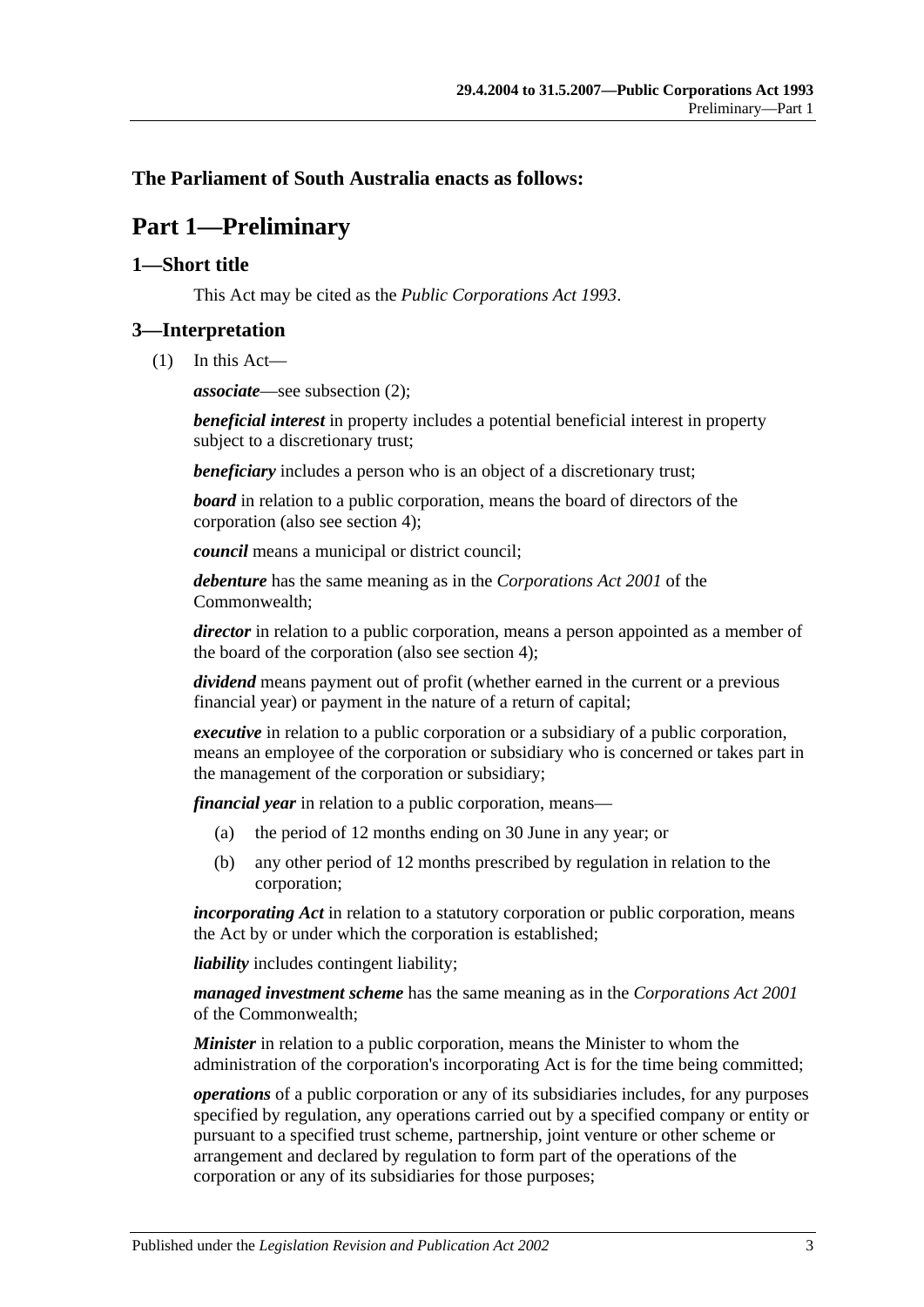*public corporation*—see [section](#page-4-2) 5(3);

*record* includes—

- (a) information stored or recorded by a computer or any other means; and
- (b) a computer tape or disk or any other device on or by which information is stored or recorded;

*relative* in relation to a person, means the spouse, parent or remoter linear ancestor, son, daughter or remoter issue or brother or sister of the person;

*relevant interest* has the same meaning as in the *Corporations Act 2001* of the Commonwealth;

*remuneration* in relation to an office or employment, includes any benefit of pecuniary value attaching to the office or employment;

*senior executive* in relation to a public corporation or a subsidiary of a public corporation, means an employee of the corporation or subsidiary holding or acting in—

- (a) the position of chief executive of the corporation or subsidiary; or
- (b) an executive position declared to be a senior executive's position by the corporation's Minister by notice in the Gazette (which notice may be varied or revoked by subsequent notice in the Gazette);

*spouse* includes a putative spouse (whether or not a declaration of the relationship has been made under the *[Family Relationships Act](http://www.legislation.sa.gov.au/index.aspx?action=legref&type=act&legtitle=Family%20Relationships%20Act%201975) 1975*);

*statutory corporation* means a body corporate (other than a council or university) that—

- (a) is established by or under another Act; and
- (b) comprises or includes, or has a governing body that comprises or includes, a Minister or a person or body appointed by the Governor or a Minister;

*subsidiary* in relation to a public corporation, means—

- (a) a company that is a subsidiary of the public corporation within the meaning of the *Corporations Act 2001* of the Commonwealth; or
- (b) a body corporate established as a subsidiary of the public corporation by regulation under [Part 5.](#page-13-3)
- <span id="page-3-1"></span><span id="page-3-0"></span>(2) For the purposes of this Act, a person is an associate of another person if—
	- (a) the other person is a relative of the person or of the person's spouse; or
	- (b) the other person—
		- (i) is a body corporate; and
		- (ii) the person or a relative of the person or of the person's spouse has, or two or more such persons together have, a relevant interest or relevant interests in shares in the body corporate the nominal value of which is not less than 10 per cent of the nominal value of the issued share capital of the body corporate; or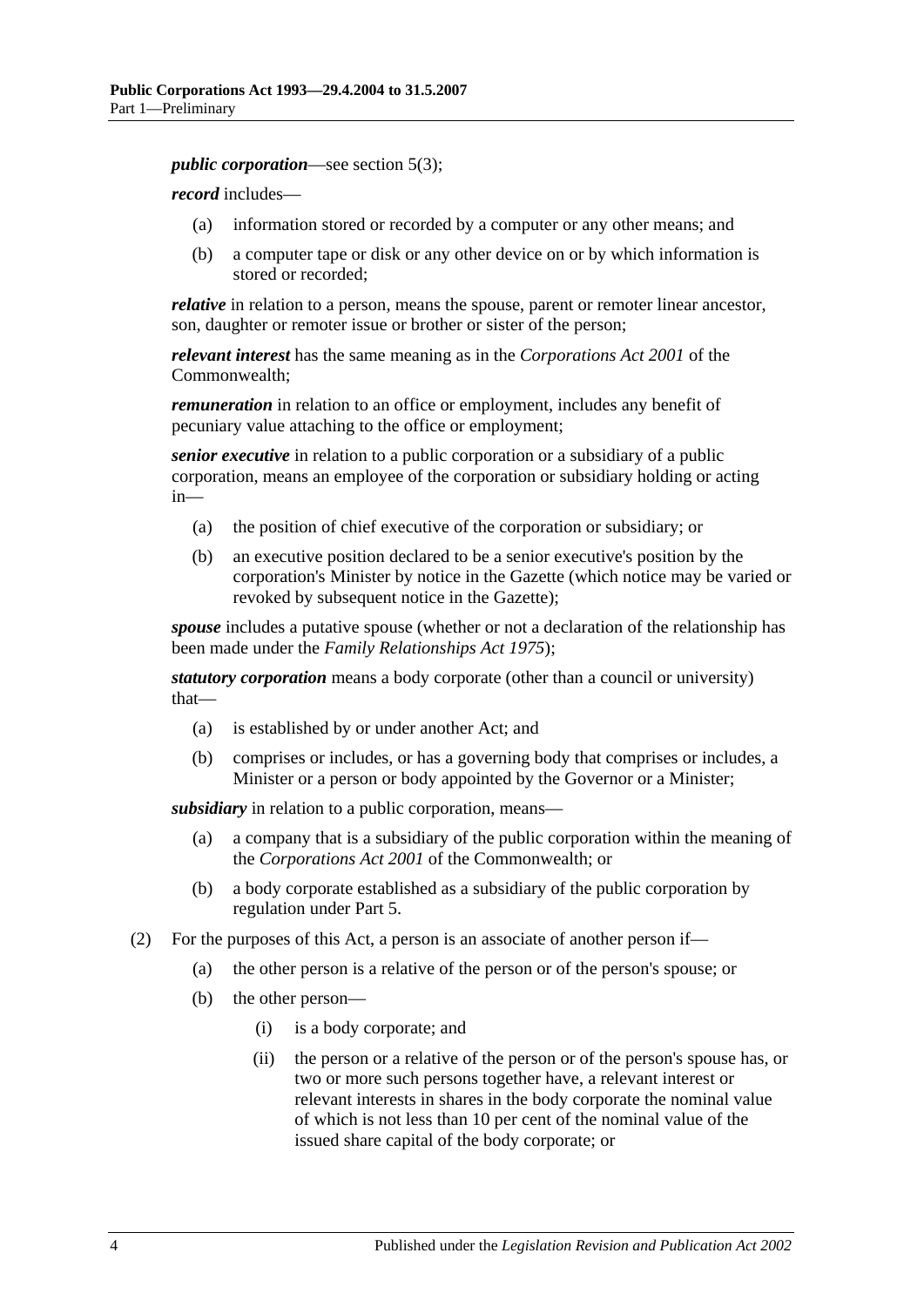- (c) the other person is a trustee of a trust of which the person, a relative of the person or of the person's spouse or a body corporate referred to in [paragraph](#page-3-1) (b) is a beneficiary; or
- (d) the person is declared by the regulations to be an associate of the other person.
- (3) For the purposes of this Act, in determining whether a company is a subsidiary of a public corporation, any shares held, or powers exercisable by, the corporation or any other body are not to be taken to be held or exercisable in a fiduciary capacity by reason of the fact that the corporation is an instrumentality of the Crown and holds its property on behalf of the Crown.

**Note—**

For definition of divisional penalties (and divisional expiation fees) see Appendix.

#### <span id="page-4-0"></span>**4—References to board or directors where corporation does not have separately constituted board**

Where a board of directors is not separately constituted as the governing body of a public corporation—

- (a) a reference in this Act to a board is, in relation to that corporation, a reference to the corporation; and
- (b) a reference in this Act to a director is, in relation to that corporation, a reference to a member of the corporation.

#### <span id="page-4-1"></span>**5—Application of Act**

- (1) A provision of this Act applies to a statutory corporation to which the provision is declared to apply—
	- (a) by the corporation's incorporating Act; or
	- (b) by regulation.
- (1a) If a provision of this Act is declared to apply to a statutory corporation (other than a corporation sole), [Part 4](#page-8-1) and [sections](#page-19-0) 36A to [38A](#page-23-0) (inclusive) apply to the corporation subject to any modifications prescribed by or under the corporation's incorporating Act or this Act.
- (2) Where a provision of this Act is declared by regulation to apply to a statutory corporation, the provision prevails to the extent of any inconsistency over the provisions of the corporation's incorporating Act.
- <span id="page-4-2"></span>(3) A reference in a provision of this Act to a public corporation is a reference to a statutory corporation to which the provision applies.
- (4) A declaration may not be made by regulation for the purposes of this section in a form such that a provision of this Act is declared to apply to more than one statutory corporation by the same regulation.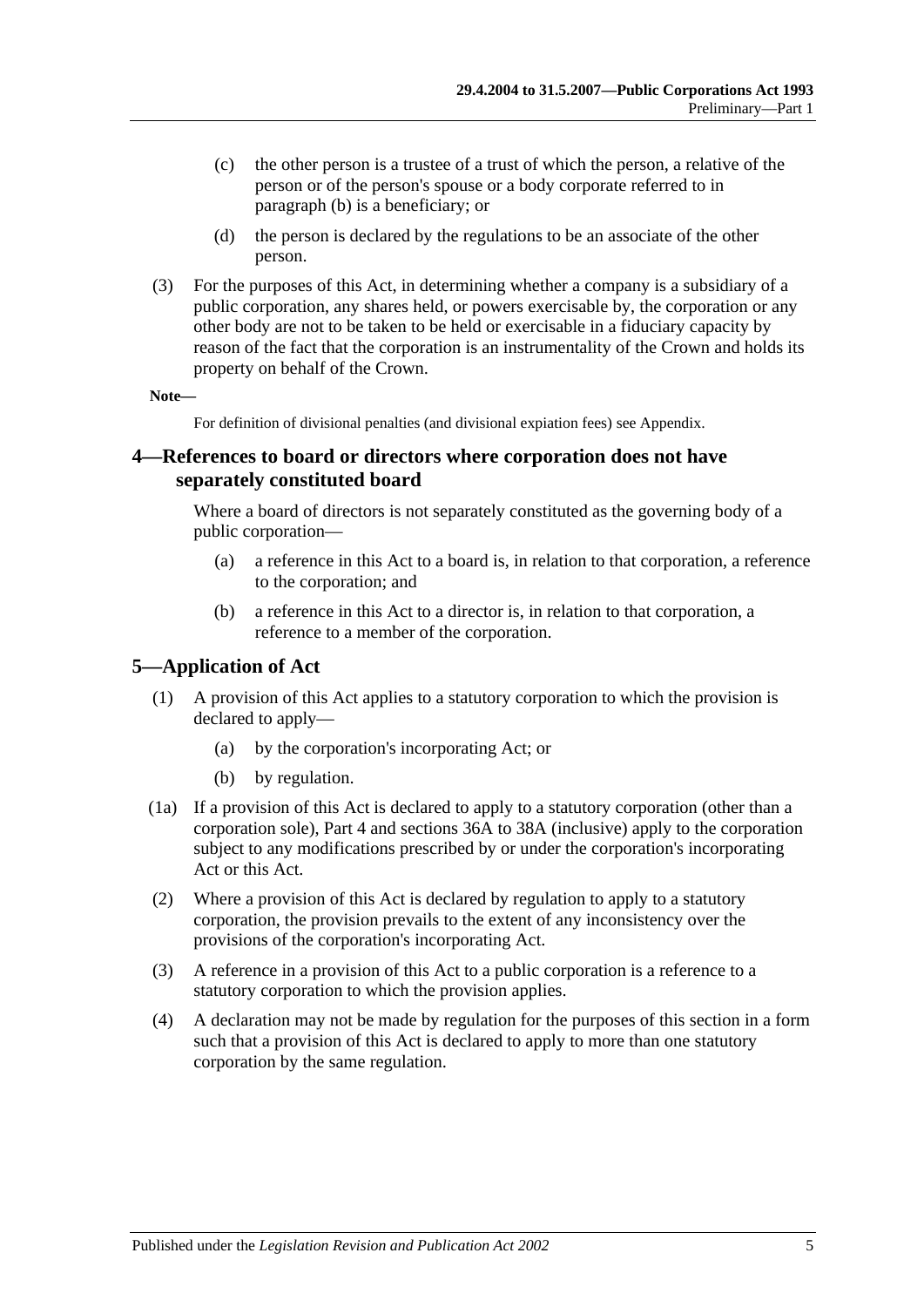## <span id="page-5-0"></span>**Part 2—Ministerial control**

#### <span id="page-5-1"></span>**6—Control and direction of public corporations**

- (1) A public corporation—
	- (a) is an instrumentality of the Crown and holds its property on behalf of the Crown; and
	- (b) is subject to control and direction by its Minister.
- (2) A direction may not be given by the Minister under this section contrary to the provisions of another Act.
- (3) The corporation may not be directed by its Minister to do anything that would be beyond its powers as provided by its incorporating Act and any other Act.
- (4) A direction given by the Minister under this section must be in writing.
- <span id="page-5-4"></span>(5) Subject to [subsection](#page-5-2) (7), where the Minister gives a direction to a public corporation under this section—
	- (a) the Minister must cause the direction to be published—
		- (i) by notice in the Gazette within 14 days after the direction was given; and
		- (ii) by tabling the direction in both Houses of Parliament within six sitting days after its publication in the Gazette; and
	- (b) the corporation must cause the direction to be published in its next annual report.
- <span id="page-5-3"></span>(6) Where the corporation is of the opinion that a direction should not be published for the reason that its publication—
	- (a) might detrimentally affect the corporation's commercial interests; or
	- (b) might constitute breach of a duty of confidence; or
	- (c) might prejudice an investigation of misconduct or possible misconduct,

the corporation may advise the Minister of that opinion giving the reason for the opinion.

- <span id="page-5-2"></span>(7) Where the Minister is satisfied that a direction should not be published for a reason referred to in [subsection](#page-5-3) (6), the direction need not be published by the Minister or the corporation as required by [subsection](#page-5-4) (5) but—
	- (a) the Minister must cause a copy of the direction to be presented to the Economic and Finance Committee of the Parliament within 14 days after the direction was given; and
	- (b) the corporation must cause a statement of the fact that the direction was given to be published in its next annual report.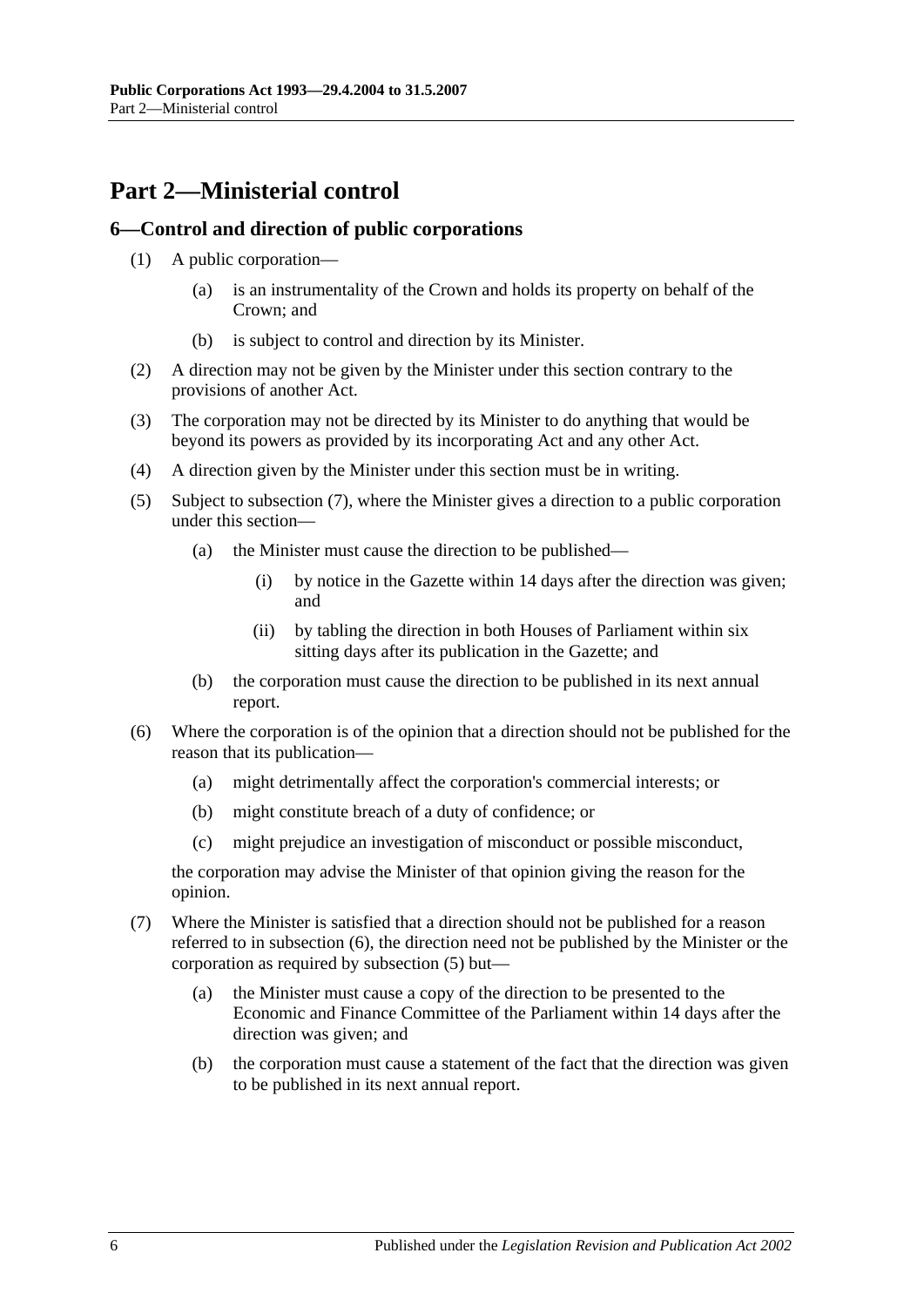#### <span id="page-6-0"></span>**7—Provision of information and records to Minister**

- (1) A public corporation must, at the request in writing of its Minister, furnish the Minister with such information or records in the possession or control of the corporation as the Minister may require in such manner and form as the Minister may require.
- (2) Where a record in the possession or control of the corporation is furnished to the Minister under this section, the Minister may make, retain and deal with copies of the record as the Minister thinks fit.
- <span id="page-6-5"></span>(3) Where the corporation considers that any information or record furnished under this section contains matters that should be treated for any reason as confidential, the corporation may advise the Minister of that opinion giving the reason for the opinion, and the Minister may, subject to [subsection](#page-6-4) (4), act on that advice as the Minister thinks fit.
- <span id="page-6-4"></span>(4) Where the Minister is satisfied on the basis of the corporation's advice under [subsection](#page-6-5) (3) that the corporation owes a duty of confidence in respect of a matter, the Minister must ensure the observance of that duty in respect of the matter, but this subsection does not prevent the Minister from disclosing the matter as required in the proper performance of ministerial functions or duties.

### <span id="page-6-1"></span>**8—Minister's or Treasurer's representative may attend meetings**

- (1) A person authorised in writing by a public corporation's Minister or the Treasurer may attend (but not participate in) any meeting of the board of the corporation and may have access to papers provided to directors for the purposes of the meeting.
- <span id="page-6-7"></span>(2) Where the board considers that a matter dealt with at a meeting attended by a representative of the Minister or the Treasurer should be treated for any reason as confidential, the board may advise the Minister or the Treasurer, as the case may require, of that opinion giving the reason for the opinion, and the Minister or the Treasurer may, subject to [subsection](#page-6-6) (3), act on that advice as the Minister or the Treasurer thinks fit.
- <span id="page-6-6"></span>(3) Where the Minister or the Treasurer is satisfied on the basis of the board's advice under [subsection](#page-6-7) (2) that the corporation owes a duty of confidence in respect of a matter, the Minister or the Treasurer, as the case may be, must ensure the observance of that duty in respect of the matter, but this subsection does not prevent the Minister or the Treasurer from disclosing the matter as required in the proper performance of ministerial functions or duties.

## <span id="page-6-2"></span>**9—Notification of disclosure to Minister of matter subject to duty of confidence**

Where a public corporation discloses to its Minister in pursuance of this Act a matter in respect of which the corporation owes a duty of confidence, the corporation must give notice in writing of the disclosure to the person to whom the duty is owed.

#### <span id="page-6-3"></span>**10—No breach of duty to report matter to Minister**

A director of a public corporation does not commit any breach of duty by reporting a matter relating to the affairs of the corporation or a subsidiary of the corporation to the corporation's Minister.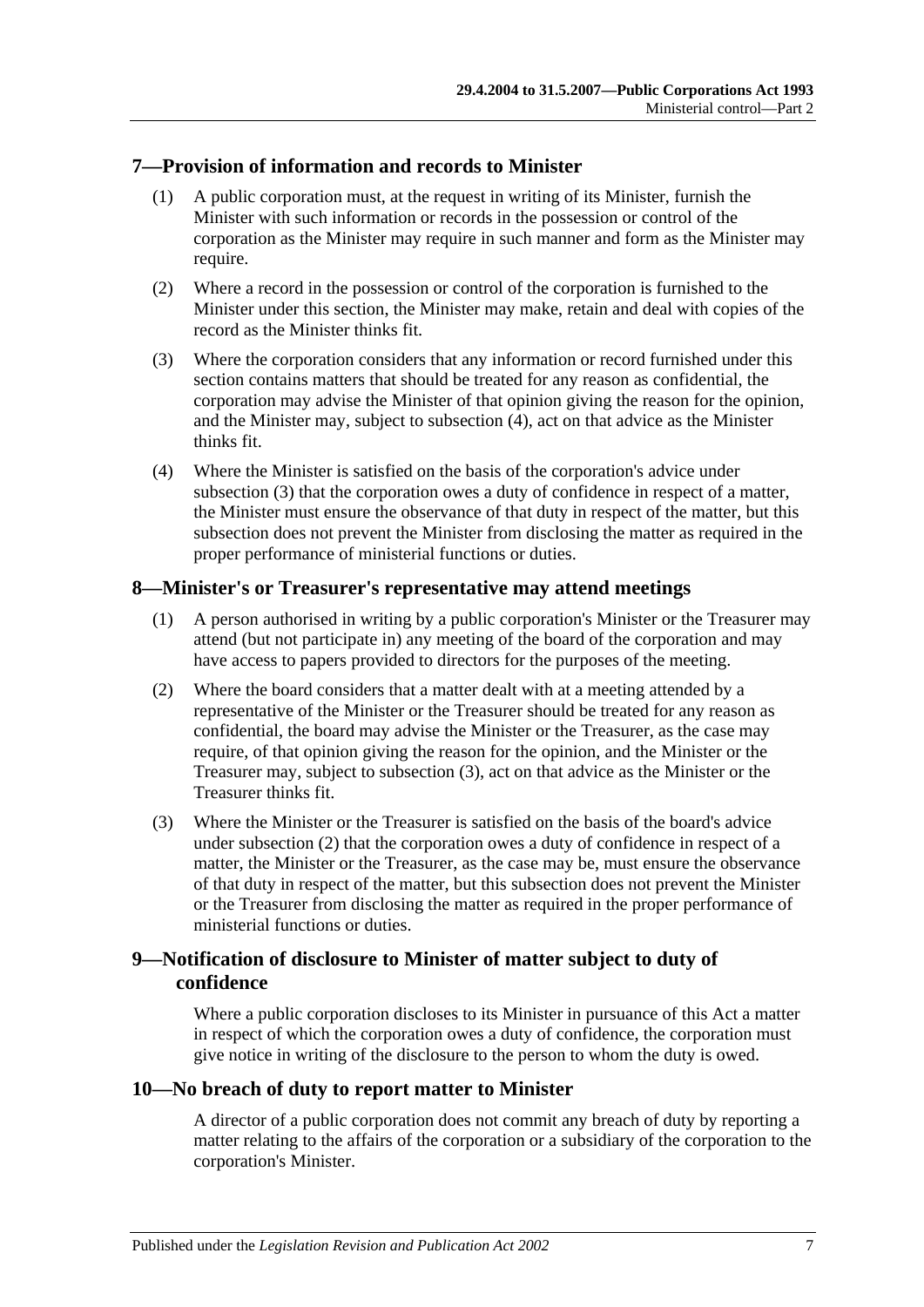## <span id="page-7-0"></span>**Part 3—Performance and scope of corporation's operations**

#### <span id="page-7-1"></span>**11—General performance principles**

- (1) A public corporation must perform its commercial operations in accordance with prudent commercial principles and use its best endeavours to achieve a level of profit consistent with its functions.
- (2) A public corporation must perform its non-commercial operations (if any) in an efficient and effective manner consistent with the requirements of its charter.
- (3) Where a public corporation's charter identifies any operations of the corporation as non-commercial operations, the operations are to be regarded as such for the purposes of this section.

#### <span id="page-7-2"></span>**12—Corporation's charter**

- (1) A charter must be prepared for a public corporation by its Minister and the Treasurer after consultation with the corporation.
- <span id="page-7-3"></span>(2) The charter must deal with the following matters:
	- (a) the nature and scope of the commercial operations to be undertaken, including—
		- (i) the nature and scope of any investment activities;
		- (ii) the nature and scope of any operations or transactions outside the State:
		- (iii) the nature and scope of any operations or transactions that may be undertaken by subsidiaries of the corporation, by other companies or entities associated with the corporation or pursuant to a trust scheme or a partnership or other scheme or arrangement for sharing of profits, co-operation or joint venture with another person; and
	- (b) the nature and scope of any non-commercial operations to be undertaken and the arrangements for their costing and funding; and
	- (c) all requirements of the corporation's Minister or the Treasurer as to—
		- (i) the corporation's obligations to report on its operations;
		- (ii) the form and contents of the corporation's accounts and financial statements;
		- (iii) any accounting, internal auditing or financial systems or practices to be established or observed by the corporation;
		- (iv) the setting of fees or charges, the acquisition or disposal of capital or assets or the borrowing or lending of money.
- (3) The charter may—
	- (a) limit the functions or powers of the corporation; and
	- (b) deal with any other matter not specifically referred to in [subsection](#page-7-3) (2).
- (4) The charter may not extend the functions or powers of the corporation as provided by the corporation's incorporating Act and any other Act.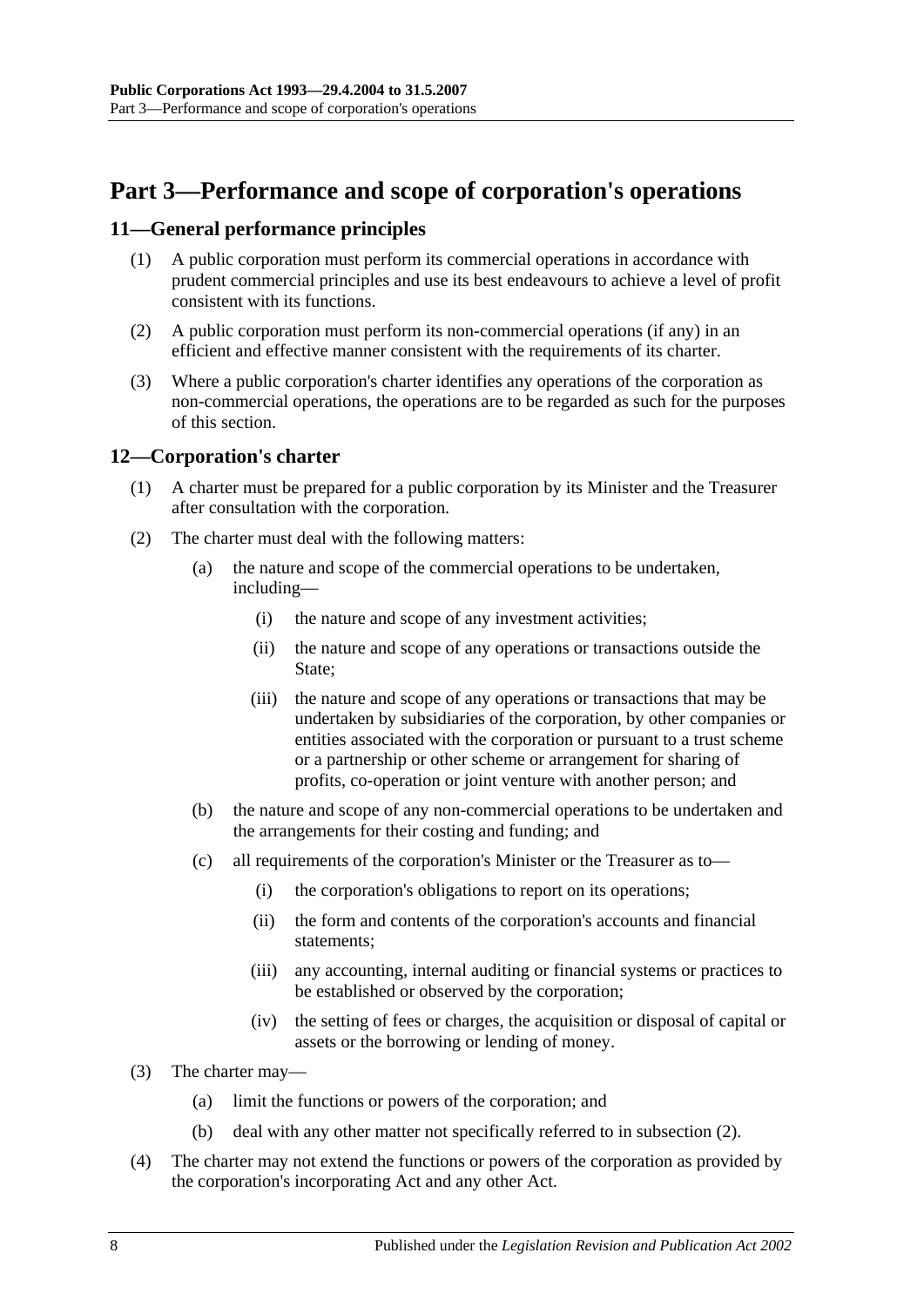- (5) The corporation's Minister and the Treasurer must, after consultation with the corporation, review the charter at the end of each financial year.
- (6) The corporation's Minister and the Treasurer may, after consultation with the corporation, amend the charter at any time.
- (7) The charter or any amendment to the charter comes into force and is binding on the corporation on a day specified in the charter or amendment (but without affecting any contractual obligations previously incurred by the corporation).
- <span id="page-8-3"></span>(8) On the charter or an amendment to the charter coming into force, the corporation's Minister must—
	- (a) within six sitting days, cause a copy of the charter, or the charter in its amended form, to be laid before both Houses of Parliament; and
	- (b) within 14 days (unless such a copy is sooner laid before both Houses of Parliament under [paragraph](#page-8-3) (a)), cause a copy of the charter, or the charter in its amended form, to be presented to the Economic and Finance Committee of the Parliament.

#### <span id="page-8-0"></span>**13—Performance statements**

- (1) The corporation's Minister and the Treasurer must, when preparing the charter for a public corporation, also prepare, after consultation with the corporation, a performance statement setting the various performance targets that the corporation is to pursue in the coming financial year or other period specified in the statement and dealing with such other matters as the Minister and the Treasurer consider appropriate.
- (2) The corporation's Minister and the Treasurer must, after consultation with the corporation, review the performance statement when reviewing the corporation's charter.
- (3) The corporation's Minister and the Treasurer may, after consultation with the corporation, amend the performance statement at any time.

## <span id="page-8-1"></span>**Part 4—Duties and liabilities of board and directors**

#### <span id="page-8-4"></span><span id="page-8-2"></span>**14—General management duties of board**

- (1) The board of a public corporation is responsible to its Minister for overseeing the operations of the corporation and its subsidiaries with the goal of—
	- (a) securing continuing improvements of performance; and
	- (b) protecting the long term viability of the corporation and the Crown's financial interests in the corporation.
- (2) Without limiting the effect of [subsection](#page-8-4) (1), the board must for that purpose ensure as far as practicable—
	- (a) that appropriate strategic and business plans and targets are established that are consistent with the corporation's charter and performance statement; and
	- (b) that the corporation and its subsidiaries have appropriate management structures and systems for monitoring management performance against plans and targets and that corrective action is taken when necessary; and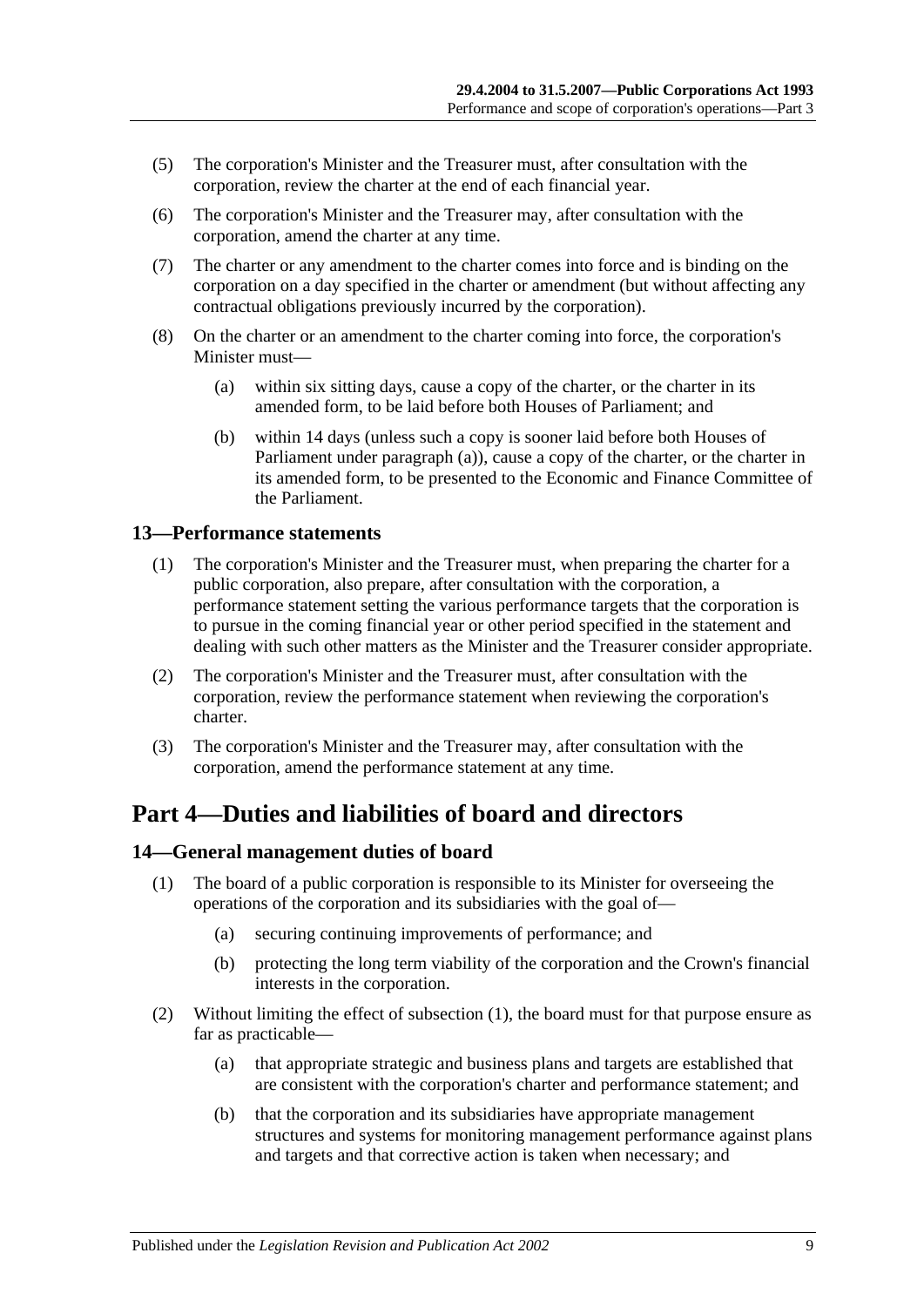- (c) that appropriate systems and practices are established for management and financial planning and control, including systems and practices for the maintenance of accurate and comprehensive records of all transactions, assets and liabilities and physical and human resources of the corporation and its subsidiaries; and
- (d) that all such plans, targets, structures, systems and practices are regularly reviewed and revised as necessary to address changing circumstances and reflect best current commercial practices; and
- (e) that the corporation and its subsidiaries operate within the limits imposed by the corporation's incorporating Act and charter and comply with the requirements imposed by or under this or any other Act or law; and
- (f) that the corporation and its subsidiaries observe high standards of corporate and business ethics; and
- (g) that the corporation's Minister receives regular reports on the performance of the corporation and its subsidiaries and on the initiatives of the board; and
- (h) that the corporation's Minister is advised, as soon as practicable, of any material development that affects the financial or operating capacity of the corporation or any of its subsidiaries or gives rise to an expectation that the corporation or any of its subsidiaries may not be able to meet its debts as and when they fall due; and
- (i) that all information furnished to the corporation's Minister by the corporation or any of its subsidiaries is accurate and comprehensive.

#### <span id="page-9-0"></span>**15—Directors' duties of care etc**

- (1) A director of a public corporation must at all times exercise a reasonable degree of care and diligence in the performance of his or her functions, and (without limiting the effect of the foregoing) for that purpose—
	- (a) must take reasonable steps to inform himself or herself about the corporation and its subsidiaries, their businesses and activities and the circumstances in which they operate; and
	- (b) must take reasonable steps through the processes of the board to obtain sufficient information and advice about all matters to be decided by the board or pursuant to a delegation to enable him or her to make conscientious and informed decisions; and
	- (c) must exercise an active discretion with respect to all matters to be decided by the board or pursuant to a delegation.
- (2) A director is not bound to give continuous attention to the affairs of the corporation but is required to exercise reasonable diligence in attendance at and preparation for board meetings.
- (3) In determining the degree of care and diligence required to be exercised by a director, regard must be had to the skills, knowledge or acumen possessed by the director and to the degree of risk involved in any particular circumstances.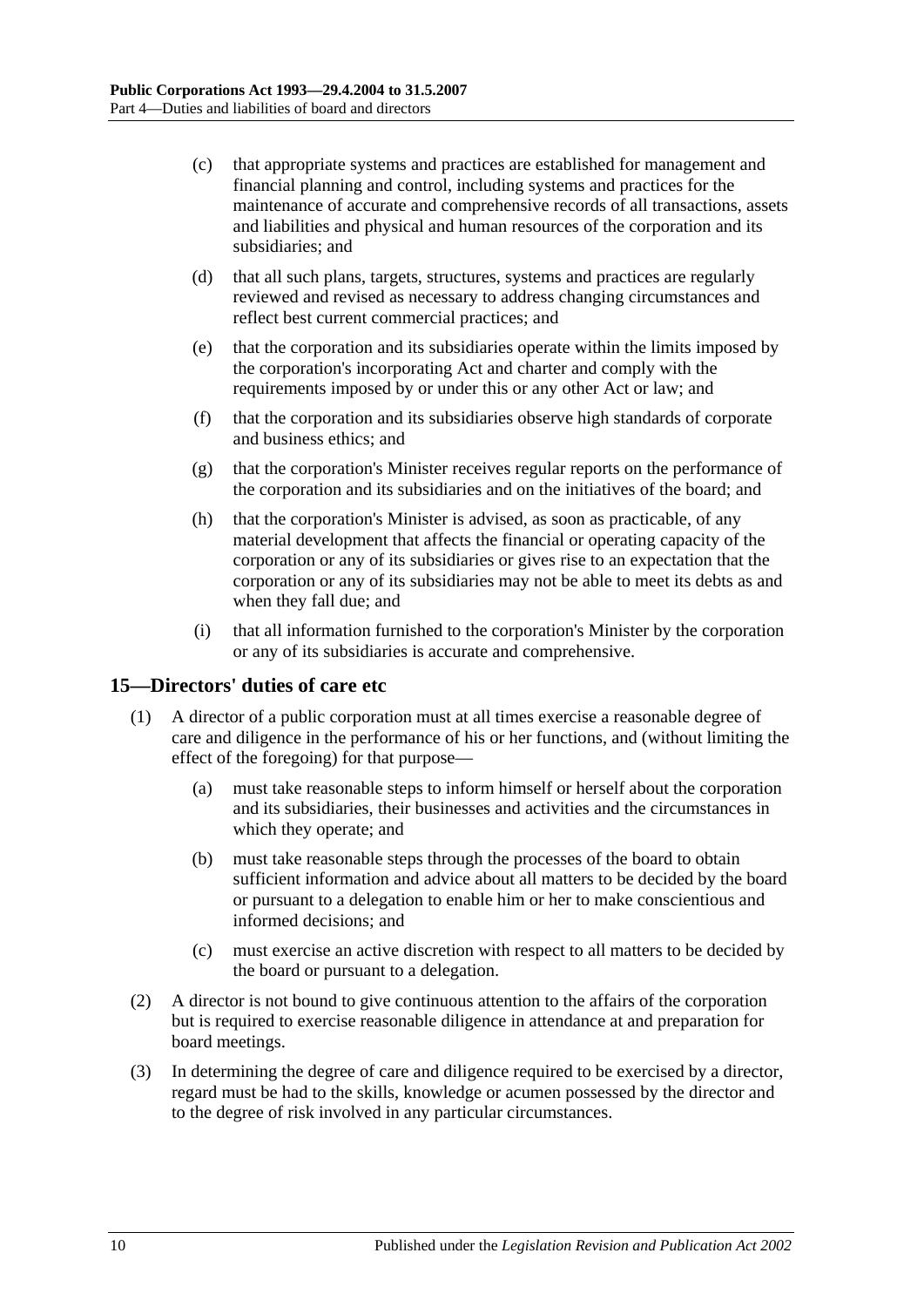<span id="page-10-2"></span>(4) If a director of a public corporation is culpably negligent in the performance of his or her functions, the director is guilty of an offence.

Penalty: Division 4 fine.

- (5) A director is not culpably negligent for the purposes of [subsection](#page-10-2) (4) unless the court is satisfied the director's conduct fell sufficiently short of the standards required under this Act of the director to warrant the imposition of a criminal sanction.
- (6) A director of a public corporation does not commit any breach of duty under this section by acting in accordance with a direction or requirement of the Minister or the Treasurer under this Act.

#### <span id="page-10-3"></span><span id="page-10-0"></span>**16—Director's duty to act honestly**

(1) A director of a public corporation must at all times act honestly in the performance of the functions of his or her office, whether within or outside the State.

Penalty: Division 4 fine or division 4 imprisonment, or both.

(2) [Subsection](#page-10-3) (1) does not apply to conduct that is merely of a trivial character and does not result in significant detriment to the public interest.

## <span id="page-10-4"></span><span id="page-10-1"></span>**17—Transactions with directors or associates of directors**

- (1) Neither a director of a public corporation nor an associate of a director of a public corporation may, without the approval of the corporation's Minister, be directly or indirectly involved in a transaction with the corporation or a subsidiary of the corporation.
- (2) A person will be treated as being indirectly involved in a transaction for the purposes of [subsection](#page-10-4) (1)—
	- (a) if the person initiates, promotes or takes any part in negotiations or steps leading to the making of the transaction with a view to that person or an associate of that person gaining some financial or other benefit (whether immediately or at a time after the making of the transaction); and
	- (b) despite the fact that neither that person nor an agent, nominee or trustee of that person becomes a party to the transaction.
- (3) [Subsection](#page-10-4) (1) does not apply—
	- $(a)$  to
		- (i) the receipt by the corporation or a subsidiary of the corporation of deposits of money or investments;
		- (ii) the provision of loans or other financial accommodation by the corporation or a subsidiary of the corporation for domestic or non-commercial purposes;
		- (iii) the provision of accident, health, life, property damage or income protection insurance or insurance against other risks (excluding credit or financial risks) by the corporation or a subsidiary of the corporation;
		- (iv) the provision of services (other than financial or insurance services) by the corporation or a subsidiary of the corporation,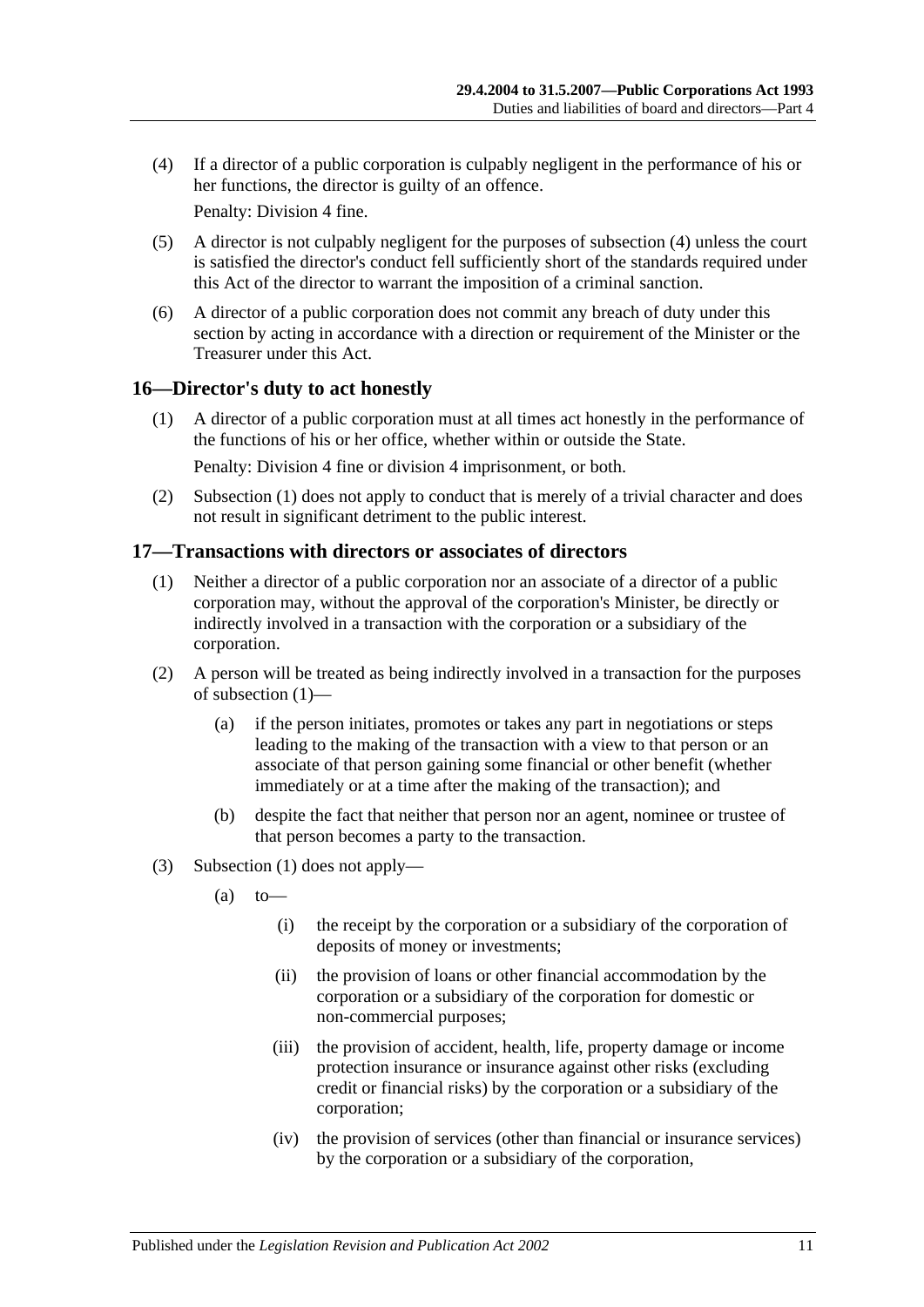in the ordinary course of its ordinary business and on ordinary commercial terms; or

- (ab) to the employment of a person under a contract of service with the corporation or a subsidiary of the corporation or to a transaction that is ancillary or incidental to such employment; or
- (b) to transactions of a prescribed class.
- <span id="page-11-1"></span>(4) If a transaction is made with a public corporation or a subsidiary of a public corporation in contravention of [subsection](#page-10-4) (1), the transaction is liable to be avoided by the corporation or by the corporation's Minister.
- (5) A transaction may not be avoided under [subsection](#page-11-1) (4) if a person has acquired an interest in property the subject of the transaction in good faith for valuable consideration and without notice of the contravention.
- (6) A director of a public corporation must not counsel, procure, induce or be in any way (whether by act or omission or directly or indirectly) knowingly concerned in, or party to, a contravention of [subsection](#page-10-4) (1).

Penalty:

If an intention to deceive or defraud is proved—Division 4 fine or division 4 imprisonment, or both.

In any other case—Division 6 fine.

#### <span id="page-11-2"></span><span id="page-11-0"></span>**18—Directors' and associates' interests in corporation or subsidiary**

- (1) Neither a director of a public corporation nor an associate of a director of a public corporation may, without the approval of the corporation's Minister—
	- (a) have or acquire a beneficial interest in shares in, debentures of or managed investment schemes of the corporation or any subsidiary of the corporation; or
	- (b) have or hold or acquire (whether alone or with another person or persons) a right or option in respect of the acquisition or disposal of shares in, debentures of or interests in managed investment schemes of the corporation or any of its subsidiaries; or
	- (c) be a party to, or entitled to a benefit under, a contract under which a person has a right to call for or make delivery of shares in, debentures of or interests in managed investment schemes of the corporation or any of its subsidiaries.
- (2) A director of a public corporation must not counsel, procure, induce or be in any way (whether by act or omission or directly or indirectly) knowingly concerned in, or party to, a contravention of [subsection](#page-11-2) (1).

Penalty:

If an intention to deceive or defraud is proved—Division 4 fine or division 4 imprisonment, or both.

In any other case—Division 6 fine.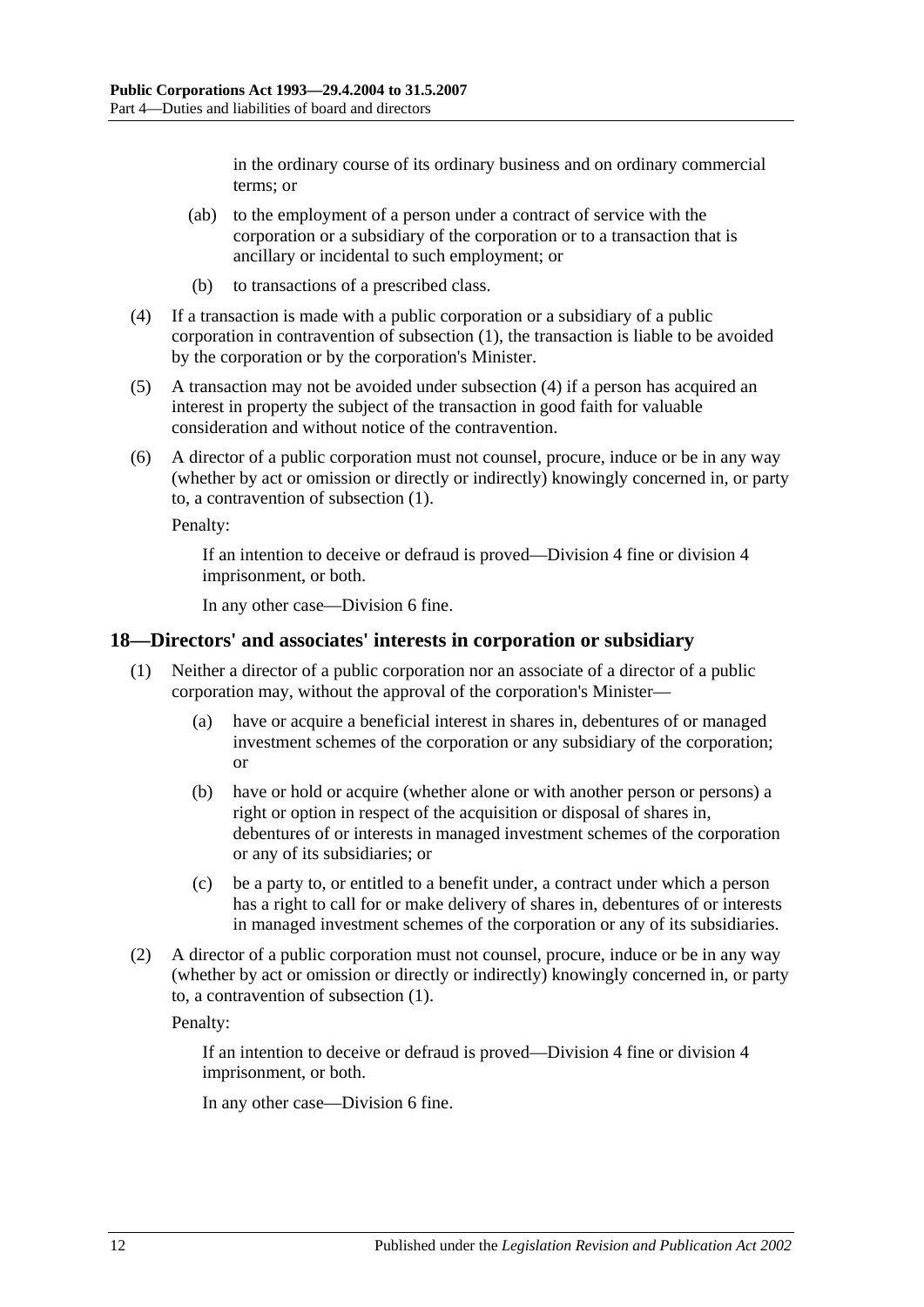#### <span id="page-12-1"></span><span id="page-12-0"></span>**19—Conflict of interest**

- (1) A director of a public corporation who has a direct or indirect personal or pecuniary interest in a matter decided or under consideration by the board—
	- (a) must, as soon as reasonably practicable, disclose in writing to the board full and accurate details of the interest; and
	- (b) must not take part in any discussion by the board relating to that matter; and
	- (c) must not vote in relation to that matter; and
	- (d) must be absent from the meeting room when any such discussion or voting is taking place.

Penalty: Division 4 fine.

- (2) If a director makes a disclosure of interest and complies with the other requirements of [subsection](#page-12-1) (1) in respect of a proposed contract—
	- (a) the contract is not liable to be avoided by the corporation; and
	- (b) the director is not liable to account to the corporation for profits derived from the contract.
- <span id="page-12-2"></span>(3) If a director fails to make a disclosure of interest or fails to comply with any other requirement of [subsection](#page-12-1) (1) in respect of a proposed contract, the contract is liable to be avoided by the corporation or by the corporation's Minister.
- (4) A contract may not be avoided under [subsection](#page-12-2) (3) if a person has acquired an interest in property the subject of the contract in good faith for valuable consideration and without notice of the contravention.
- (5) Where a director of a public corporation has or acquires a personal or pecuniary interest, or is or becomes the holder of an office, such that it is reasonably foreseeable that a conflict might arise with his or her duties as a director of the corporation, the director must, as soon as reasonably practicable, disclose in writing to the board of the corporation full and accurate details of the interest or office.

Penalty: Division 4 fine.

- (6) A disclosure under this section must be recorded in the minutes of the board and reported to the corporation's Minister.
- (7) If, in the opinion of the corporation's Minister, a particular interest or office of a director is of such significance that the holding of the interest or office is not consistent with the proper discharge of the duties of the director, the Minister may require the director either to divest himself or herself of the interest or office or to resign from the board (and non-compliance with the requirement constitutes misconduct and hence a ground for removal of the director from the board).
- (8) Without limiting the effect of this section, a director will be taken to have an interest in a matter for the purposes of this section if an associate of the director has an interest in the matter.
- (9) This section does not apply in relation to a matter in which a director has an interest while the director remains unaware that he or she has an interest in the matter, but in any proceedings against the director the burden will lie on the director to prove that he or she was not, at the material time, aware of his or her interest.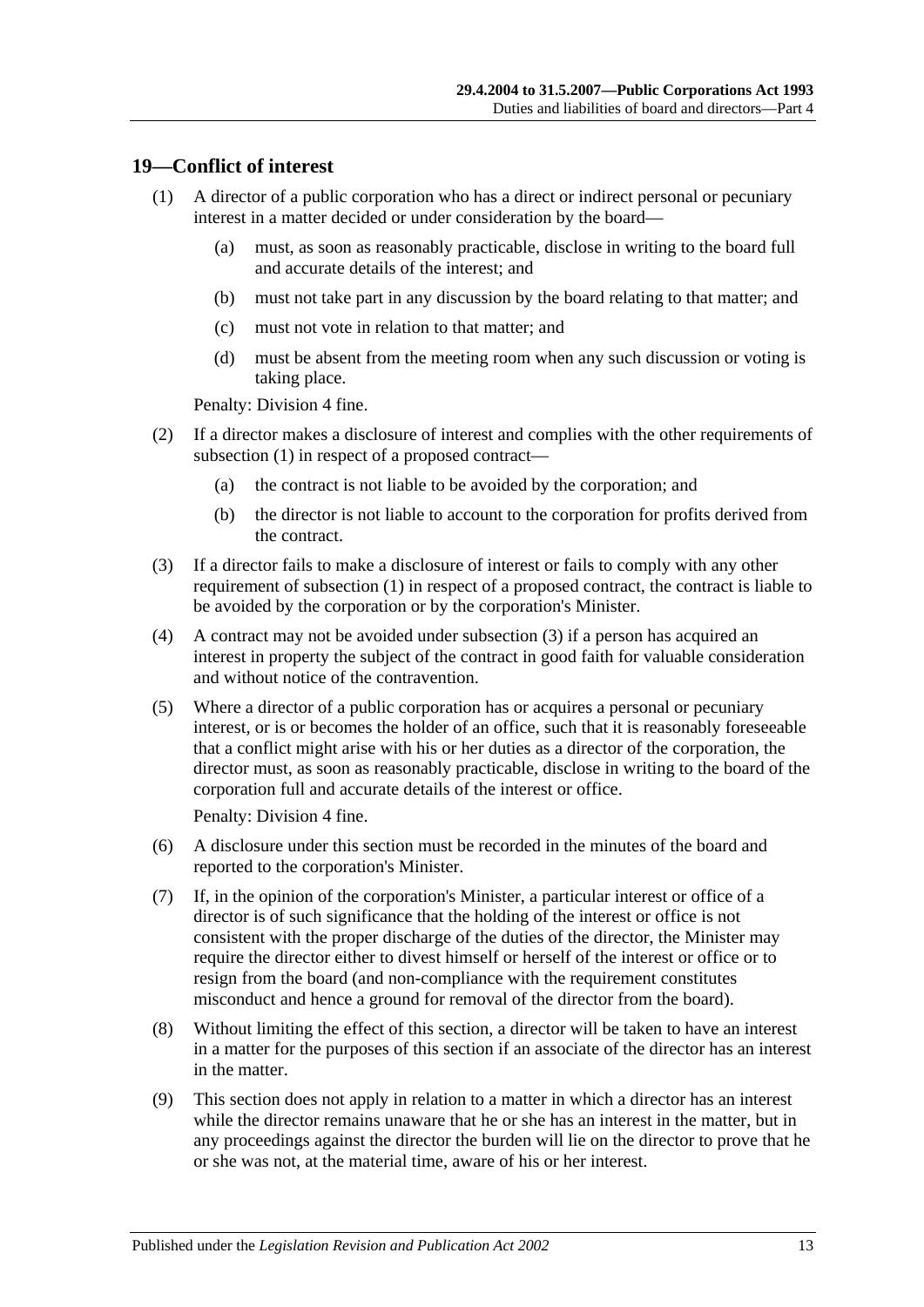#### <span id="page-13-0"></span>**20—Removal of director**

Non-compliance by a director of a public corporation with a duty imposed by this Act constitutes a ground for removal of the director from office in accordance with the provisions of the corporation's incorporating Act.

#### <span id="page-13-1"></span>**21—Civil liability if director or former director contravenes this Part**

- (1) If a person who is a director or former director of a public corporation is convicted of an offence for a contravention of this Part (other than an offence consisting of culpable negligence), the court by which the person is convicted may, in addition to imposing a penalty, order the convicted person to pay to the corporation—
	- (a) if the court is satisfied that the person or any other person made a profit as a result of the contravention—an amount equal to the profit; and
	- (b) if the court is satisfied that the corporation or a subsidiary of the corporation suffered loss or damage as a result of the contravention—compensation for the loss or damage.
- (2) If a person who is a director or former director of a public corporation is guilty of a contravention of this Part for which a criminal penalty is fixed (other than a contravention consisting of culpable negligence), the corporation or the corporation's Minister may (whether or not proceedings have been brought for the offence) recover from the person by action in a court of competent jurisdiction—
	- (a) if the person or any other person made a profit as a result of the contravention—an amount equal to the profit; and
	- (b) if the corporation or a subsidiary of the corporation suffered loss or damage as a result of the contravention—compensation for the loss or damage.

#### <span id="page-13-5"></span><span id="page-13-2"></span>**22—Immunity for directors**

- (1) Except as otherwise provided by this Act, a director of a public corporation incurs no civil liability for an honest act or omission in the performance or discharge, or purported performance or discharge, of functions or duties as such a director.
- (2) A liability that would, but for [subsection](#page-13-5) (1), lie against a director of a public corporation lies instead against the corporation.

## <span id="page-13-3"></span>**Part 5—Subsidiaries and indirect or joint operations**

#### <span id="page-13-4"></span>**23—Formation etc of subsidiary companies**

- (1) A public corporation must not, without the approval of the Treasurer—
	- (a) form a subsidiary company; or
	- (b) acquire, or enter into any arrangement under which it will at a future time or would on the happening of some contingency hold, relevant interests in shares in a company such that the company becomes a subsidiary of the corporation.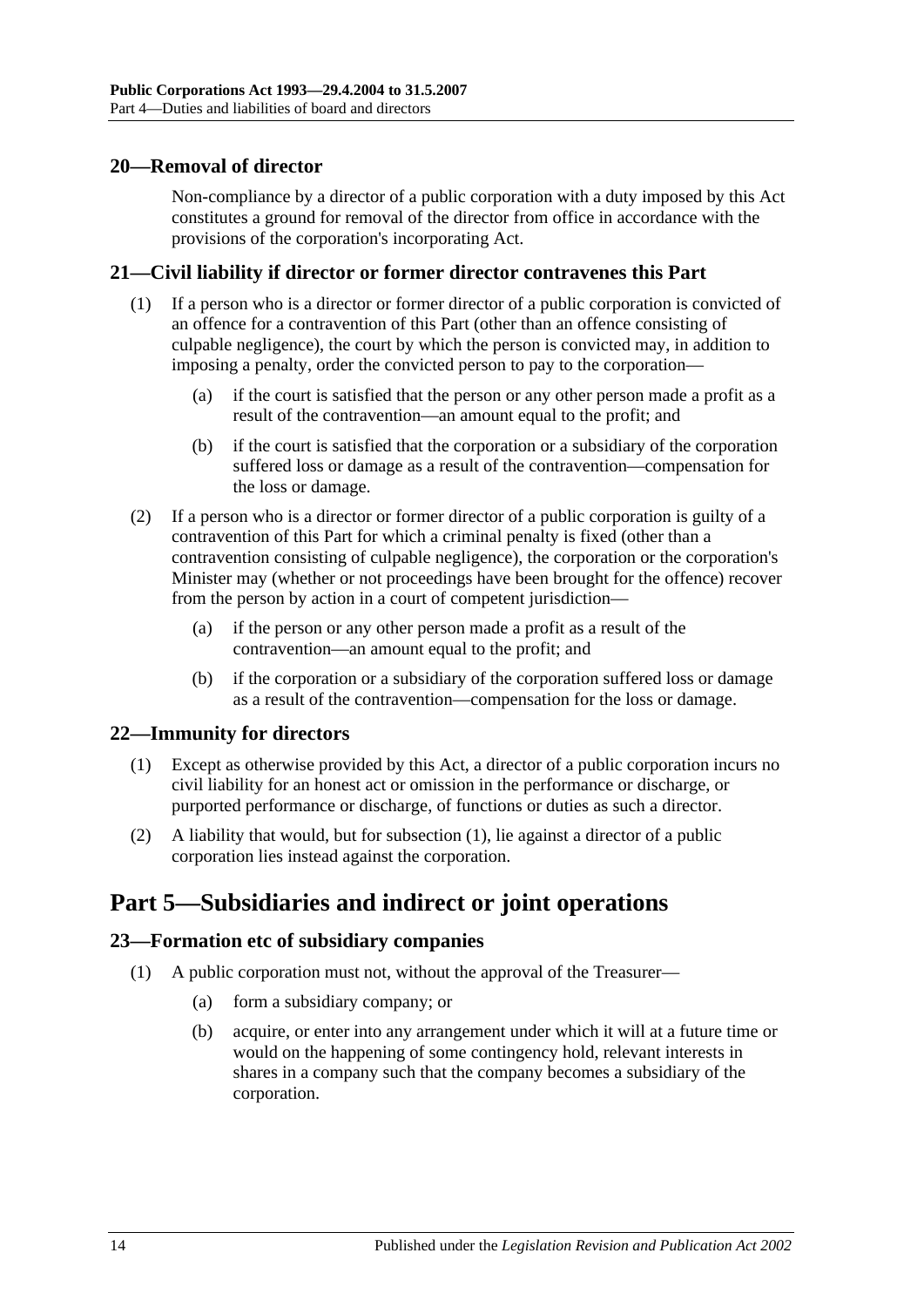- (2) The Treasurer may, as a condition of approval under this section, or by direction, require a public corporation to take steps to include in a subsidiary company's memorandum or articles of association such provisions as the Treasurer considers appropriate—
	- (a) imposing limitations on the nature or scope of the company's operations; or
	- (b) imposing other controls or practices,

consistent with those applicable to the corporation.

#### <span id="page-14-0"></span>**24—Formation of subsidiary by regulation**

- (1) The Governor may, by regulation, establish a body corporate as a subsidiary of a public corporation to which this section applies.
- (2) Regulations establishing a subsidiary of a public corporation—
	- (a) must name the body; and
	- (b) must constitute a board of directors as the body's governing body and provide for the appointment, term and conditions of office and removal of the directors; and
	- (c) must provide for the procedures governing the board's proceedings; and
	- (d) may limit the powers and functions of the body; and
	- (e) may make any other provision (not inconsistent with this Act or the public corporation's incorporating Act) that is necessary or expedient for the purposes of the subsidiary.
- (3) Subject to any limitations in the regulations establishing the subsidiary and any directions given by its parent corporation, the powers and functions of a subsidiary of a public corporation established by regulation under this section are the same as those of the public corporation.
- (4) A subsidiary of a public corporation established by regulation under this section is an instrumentality of the Crown and holds its property on behalf of the Crown.
- (5) If a regulation establishing a subsidiary of a public corporation under this section is disallowed by either House of Parliament, the assets and liabilities of the subsidiary become assets and liabilities of the public corporation.

#### <span id="page-14-1"></span>**25—Dissolution of subsidiary established by regulation**

- (1) The Governor may, by regulation, dissolve a subsidiary established by regulation under this Part.
- <span id="page-14-2"></span>(2) The regulations may—
	- (a) provide for the disposition of the assets and liabilities of the subsidiary; and
	- (b) make any transitional or other provision that is necessary or expedient in connection with the dissolution of the subsidiary.
- (3) Notwithstanding [subsection](#page-14-2) (2), on the dissolution of a subsidiary under this section, the liabilities of the subsidiary become liabilities of its parent corporation subject to any provision made by regulation transferring the liabilities to the Crown or some other instrumentality of the Crown.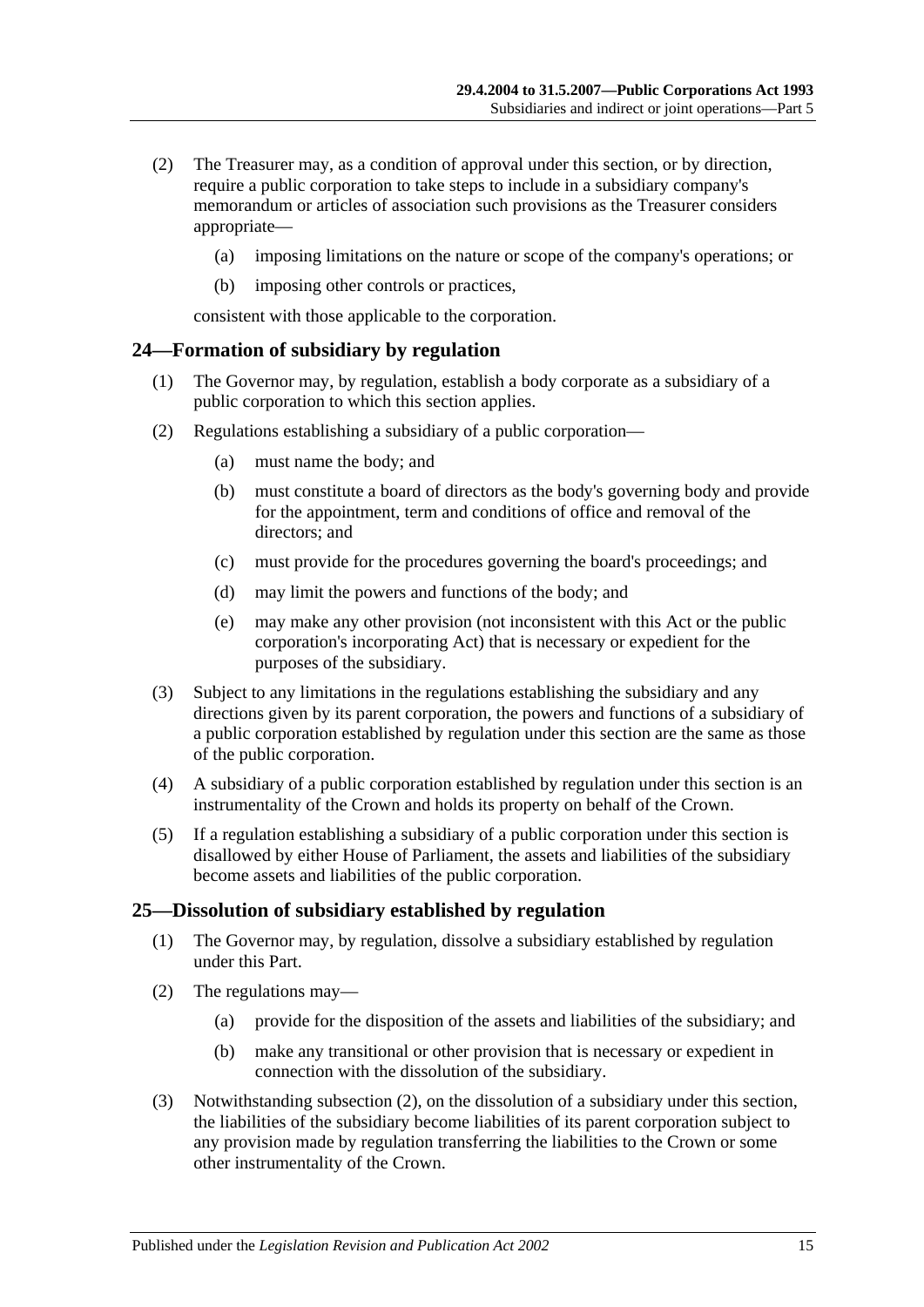#### <span id="page-15-0"></span>**26—Guarantee or indemnity for subsidiary subject to Treasurer's approval**

A public corporation must not, without the approval of the Treasurer, give a guarantee or provide an indemnity in respect of liabilities of a company that is a subsidiary of the corporation.

#### <span id="page-15-1"></span>**27—Indirect or joint operations by public corporations**

A public corporation must not, without the approval of the Treasurer, establish a trust scheme or a partnership or other scheme or arrangement for sharing of profits or joint venture with another person or undertake any operations or transactions pursuant to such a scheme or arrangement.

## <span id="page-15-2"></span>**Part 6—Financial and other provisions**

#### <span id="page-15-5"></span><span id="page-15-3"></span>**28—Guarantee by Treasurer of corporation's liability**

- (1) The liabilities of a public corporation are guaranteed by the Treasurer.
- (2) A liability of the Treasurer arising by virtue of a guarantee under [subsection](#page-15-5) (1) will be satisfied out of the Consolidated Account which is appropriated by this section to the necessary extent.
- (3) The Treasurer may, from time to time, after consultation with the board of a public corporation, fix charges to be paid by the corporation in respect of the guarantee provided under this section and determine the times and manner of their payment.

#### <span id="page-15-4"></span>**29—Tax and other liabilities of corporation**

- (1) Except as otherwise determined by the Treasurer, a public corporation is liable to all such rates (other than rates that would be payable to a council), duties, taxes and imposts and has all such other liabilities and duties as would apply under the law of the State if the corporation were not an instrumentality of the Crown.
- <span id="page-15-6"></span>(2) Except as otherwise determined by the Treasurer, a public corporation is liable to pay to the Treasurer, for the credit of the Consolidated Account, such amounts as the Treasurer from time to time determines to be equivalent to—
	- (a) income tax and any other taxes or imposts that the corporation does not pay to the Commonwealth but would be liable to pay under the law of the Commonwealth if it were constituted and organised in such manner as the Treasurer determines to be appropriate for the purposes of this subsection as a public company or group of public companies carrying on the business carried on by the corporation; and
	- (b) rates that the corporation would be liable to pay to a council if the corporation were not an instrumentality of the Crown.
- (3) Amounts determined by the Treasurer to be payable under [subsection](#page-15-6) (2) must be paid by the corporation at the times and in the manner determined by the Treasurer.
- (4) This section does not affect any liability that the corporation would have apart from this section to pay rates to a council.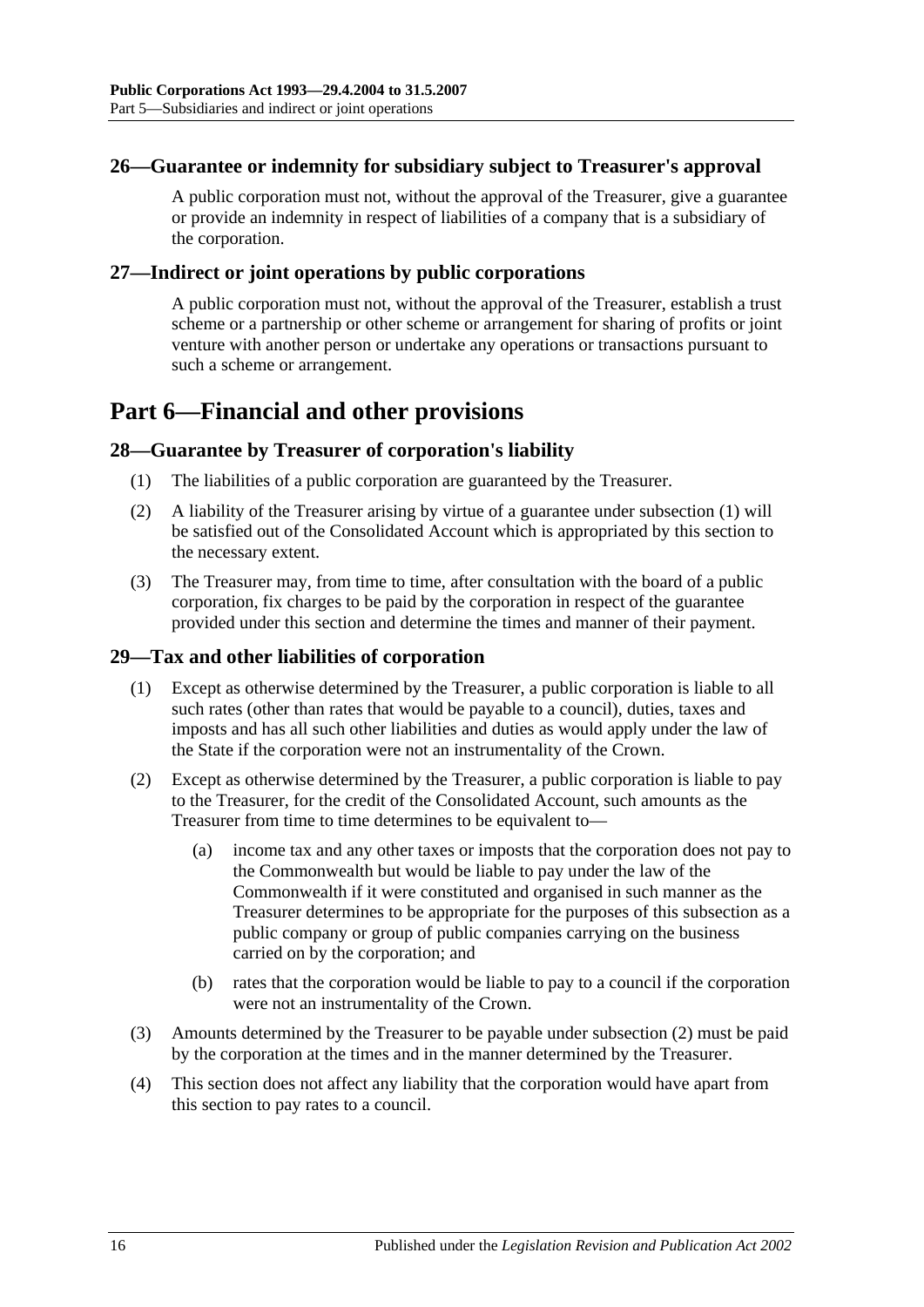#### <span id="page-16-2"></span><span id="page-16-0"></span>**30—Dividends**

- (1) A public corporation must, before the end of each financial year, recommend by writing to the Treasurer, that the corporation pay a specified dividend, or not pay any dividend, for that financial year, as the corporation considers appropriate.
- (2) The Treasurer may, after consultation with the corporation's Minister, by notice in writing to the corporation—
	- (a) approve a recommendation of the corporation under [subsection](#page-16-2) (1); or
	- (b) determine that a dividend specified by the Treasurer be paid, or that no dividend be paid,

as the Treasurer considers appropriate.

- <span id="page-16-3"></span>(3) The corporation must, if so required by the Treasurer by notice in writing to the corporation at any time during a financial year, recommend by writing to the Treasurer that a specified interim dividend or specified interim dividends be paid by the corporation for that financial year, or that no such dividend or dividends be paid by the corporation, as the corporation considers appropriate.
- (4) The Treasurer may, after consultation with the corporation's Minister, by notice in writing to the corporation—
	- (a) approve a recommendation of the corporation under [subsection](#page-16-3) (3); or
	- (b) determine that an interim dividend or interim dividends specified by the Treasurer be paid, or that no interim dividend be paid,

as the Treasurer considers appropriate.

- (5) Where the Treasurer approves a recommendation or determines under this section that a dividend or interim dividend or dividends be paid by the corporation, the dividend or interim dividend or dividends must be paid by the corporation to the Treasurer for the credit of the Consolidated Account in the manner and at the time or times determined by the Treasurer after consultation with the corporation.
- (6) A recommendation under this section must be made by the board of the corporation and may not be made by any person or committee pursuant to a delegation.

#### <span id="page-16-1"></span>**31—Internal audits and audit committee**

- (1) A public corporation must, unless exempted by the Treasurer, establish and maintain effective internal auditing of its operations and the operations of its subsidiaries.
- (2) A public corporation must, unless exempted by the Treasurer, establish an audit committee.
- (3) The audit committee will comprise—
	- (a) the board of the corporation, or such members of the board, as the board may from time to time determine; and
	- (b) such other person or persons as the board may from time to time appoint,

but may not include the chief executive officer of the corporation.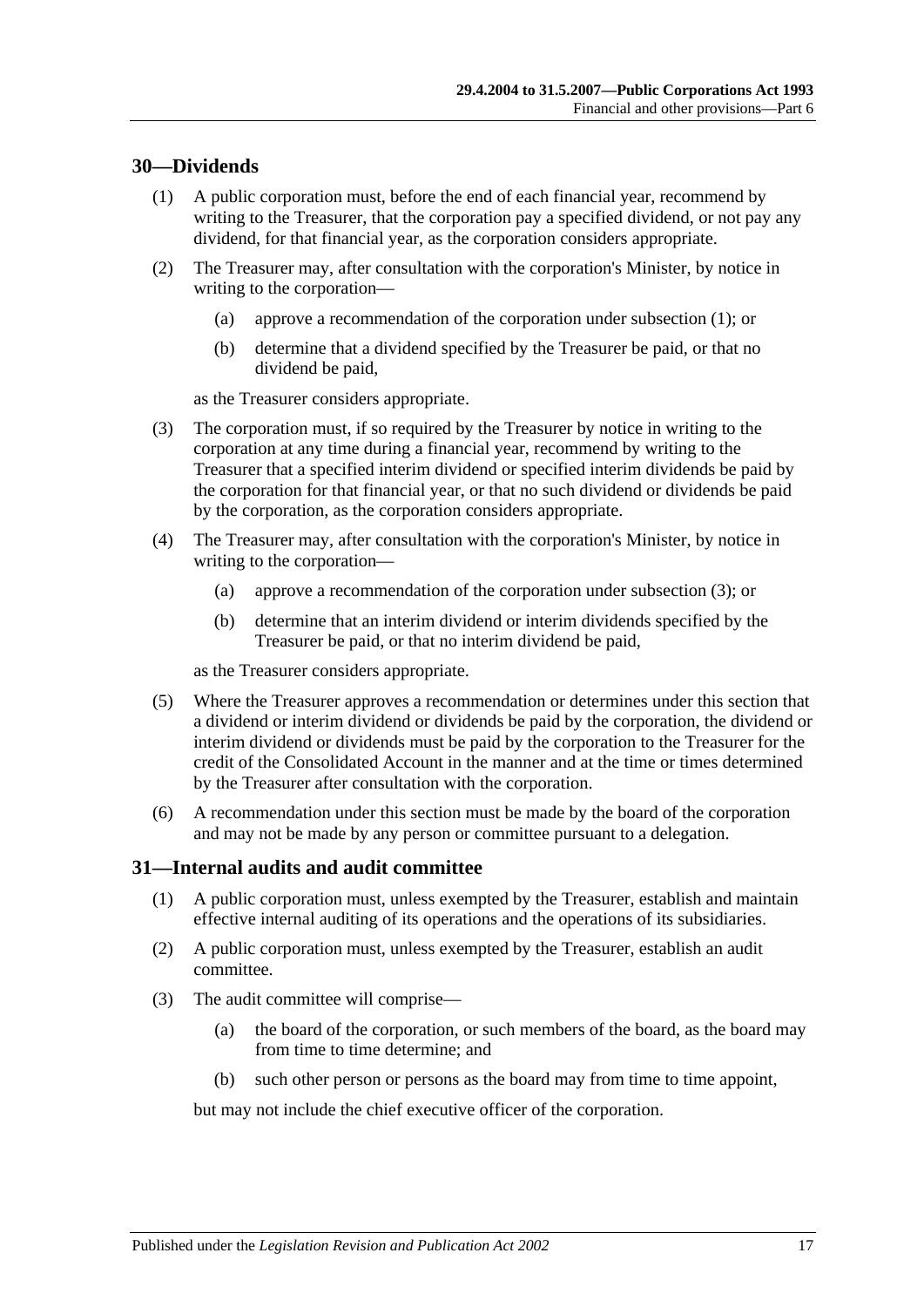- (4) The functions of a corporation's audit committee include—
	- (a) the reviewing of annual financial statements prior to their approval by the board to ensure that the statements provide a true and fair view of the state of affairs of the corporation and its subsidiaries; and
	- (b) liaising with external auditors on all matters concerning the conduct and outcome of annual audits of the corporation and its subsidiaries; and
	- (c) regular reviewing of the adequacy of the accounting, internal auditing, reporting and other financial management systems and practices of the corporation and its subsidiaries.

#### <span id="page-17-0"></span>**32—Accounts and external audit**

- (1) A public corporation must cause proper accounts to be kept of its financial affairs and financial statements to be prepared in respect of each financial year.
- (2) Unless exempted by the Treasurer, the corporation must include in its financial statements the financial statements of its subsidiaries on a consolidated basis.
- (3) The accounts and financial statements must comply with—
	- (a) the requirements of the Treasurer contained in the corporation's charter; and
	- (b) any applicable instructions of the Treasurer issued under the *[Public Finance](http://www.legislation.sa.gov.au/index.aspx?action=legref&type=act&legtitle=Public%20Finance%20and%20Audit%20Act%201987)  [and Audit Act](http://www.legislation.sa.gov.au/index.aspx?action=legref&type=act&legtitle=Public%20Finance%20and%20Audit%20Act%201987) 1987*.
- (4) The Auditor-General may at any time, and must in respect of each financial year, audit the accounts and financial statements of the corporation.

#### <span id="page-17-1"></span>**33—Annual reports**

- (1) A public corporation must, within three months after the end of each financial year, deliver to its Minister a report on the operations of the corporation and its subsidiaries during that financial year.
- (2) The report must—
	- (a) incorporate the audited accounts and financial statements of the corporation and each subsidiary (if any) of the corporation for the financial year; and
	- (b) incorporate the corporation's charter as in force for that financial year; and
	- (c) set out any approval or exemption given or determination made by its Minister or the Treasurer under this Act or the corporation's incorporating Act in respect of the corporation or any of its subsidiaries during that financial year or that has effect in respect of that financial year; and
	- (d) set out any disclosure made during that financial year by a director of the corporation or a subsidiary of the corporation of an interest in a matter decided or under consideration by the board of the corporation or subsidiary; and
	- (e) contain the prescribed information relating to the remuneration of executives of the corporation and executives of its subsidiaries; and
	- (f) contain any other information required by or under the provisions of this or any other Act.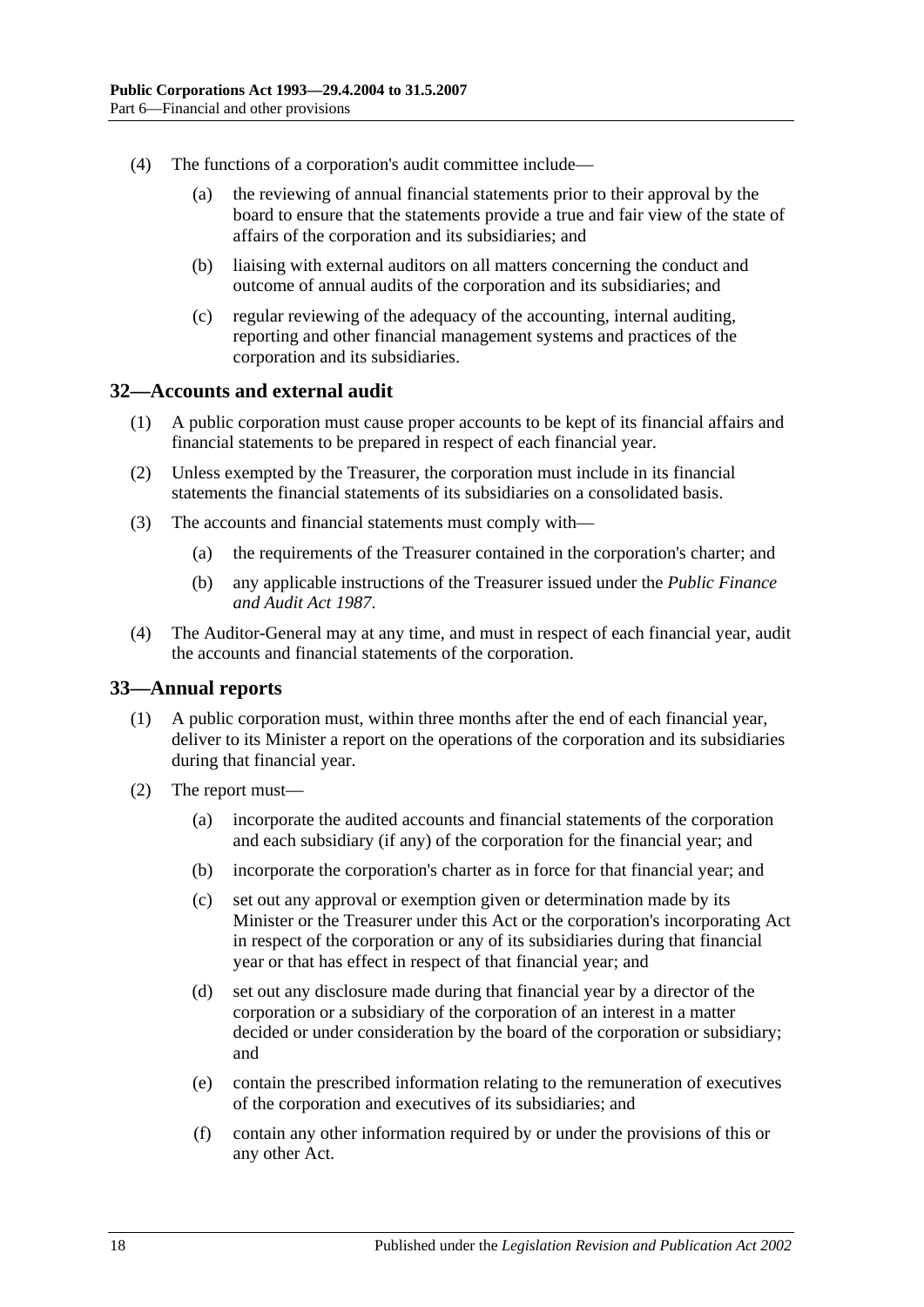(3) The Minister must cause a copy of the report to be laid before both Houses of Parliament within 12 sitting days after his or her receipt of the report.

#### <span id="page-18-0"></span>**34—Remuneration of corporation's directors**

Except with the approval of the corporation's Minister, a director of a public corporation is not entitled to any remuneration (in addition to the remuneration determined by the Governor) for or in connection with—

- (a) membership of the board of the corporation; or
- (b) membership of the board of any subsidiary of the corporation; or
- (c) any appointment made by or at the direction of the board of the corporation or any subsidiary of the corporation.

#### <span id="page-18-1"></span>**35—Minister to be consulted as to appointment or removal of chief executive officer**

The board of a public corporation must not appoint or remove a person as chief executive officer of the corporation unless it has first consulted the corporation's Minister.

#### <span id="page-18-2"></span>**36—Delegation**

- (1) The board of a public corporation may delegate any of its powers or functions.
- (2) A power or function delegated under this section may, if the instrument of delegation so provides, be further delegated.
- (3) A delegation—
	- (a) may be made subject to conditions and limitations specified in the instrument of delegation; and
	- (b) is revocable at will and does not derogate from the power of the delegator to act in any matter.
- <span id="page-18-3"></span>(4) A delegate must not act in any matter pursuant to the delegation in which the delegate has a direct or indirect pecuniary or personal interest.

Penalty: Division 4 fine.

- <span id="page-18-4"></span>(5) If a delegate makes a contract in contravention of [subsection](#page-18-3) (4), the contract is liable to be avoided by the corporation or by the corporation's Minister.
- (6) A contract may not be avoided under [subsection](#page-18-4) (5) if a person has acquired an interest in property the subject of the contract in good faith for valuable consideration and without notice of the contravention.
- (7) If a person is convicted of an offence for a contravention of [subsection](#page-18-3) (4), the court by which the person is convicted may, in addition to imposing a penalty, order the convicted person to pay to the corporation—
	- (a) if the court is satisfied that the person or any other person made a profit as a result of the contravention—an amount equal to the profit;
	- (b) if the court is satisfied that the corporation suffered loss or damage as a result of the contravention—compensation for the loss or damage.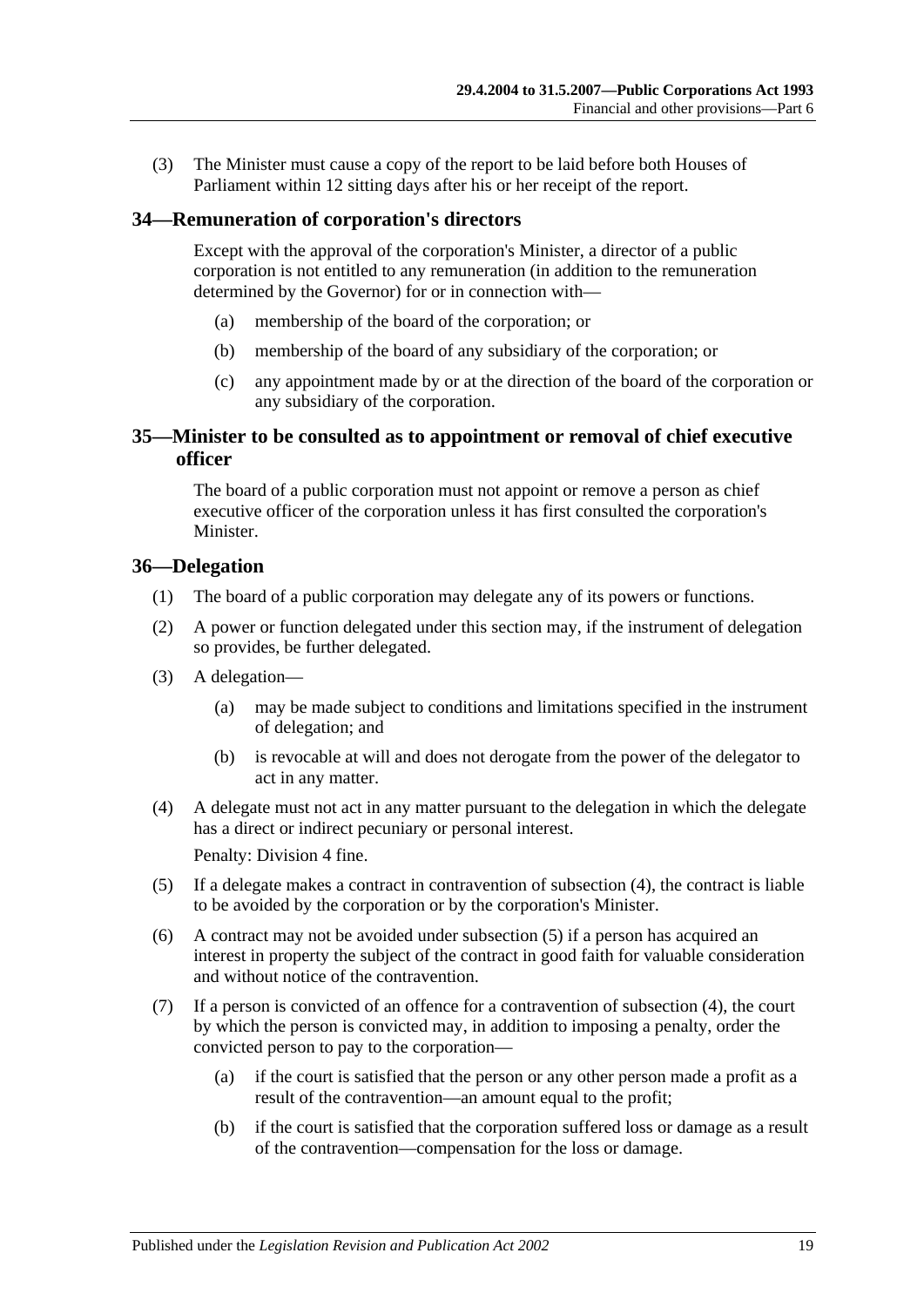- (8) If a person is guilty of a contravention of [subsection](#page-18-3) (4), the corporation or the corporation's Minister may (whether or not proceedings have been brought for the offence) recover from the person by action in a court of competent jurisdiction—
	- (a) if the person or any other person made a profit as a result of the contravention—an amount equal to the profit;
	- (b) if the corporation suffered loss or damage as a result of the contravention—compensation for the loss or damage.
- (9) Without limiting the effect of [subsection](#page-18-3) (4), a person will be taken to have an interest in a matter for the purposes of [subsection](#page-18-3) (4) if an associate of the person has an interest in the matter.
- (10) [Subsection](#page-18-3) (4) does not apply in relation to a matter in which a person has an interest if the person is unaware that he or she has an interest in the matter, but, in any proceedings against the person, the burden will lie on the person to prove that he or she was not, at the material time, aware of his or her interest.
- (11) A contravention of [subsection](#page-18-3) (4) by a person who is a director of the corporation constitutes a ground for removal of the director from the board.

### <span id="page-19-2"></span><span id="page-19-0"></span>**36A—Duty of employees to act honestly**

(1) An employee of a public corporation must at all times act honestly in the performance of his or her duties, whether within or outside the State.

Penalty: Division 4 fine or division 4 imprisonment, or both.

- (2) [Subsection](#page-19-2) (1) does not apply to conduct that is merely of a trivial character and does not result in significant detriment to the public interest.
- (3) If a person is convicted of an offence against this section in relation to a public corporation, the court by which the person is convicted may, in addition to imposing a penalty, order the convicted person to pay to the corporation—
	- (a) if the court is satisfied that the person or any other person made a profit as a result of the contravention—an amount equal to the profit; and
	- (b) if the court is satisfied that the corporation or a subsidiary of the corporation suffered loss or damage as a result of the contravention—compensation for the loss or damage.
- (4) If a person contravenes this section in relation to a public corporation, the corporation or the corporation's Minister may (whether or not proceedings have been brought for the offence) recover from the person by action in a court of competent jurisdiction—
	- (a) if the person or any other person made a profit as a result of the contravention—an amount equal to the profit; and
	- (b) if the corporation or a subsidiary of the corporation suffered loss or damage as a result of the contravention—compensation for the loss or damage.

#### <span id="page-19-4"></span><span id="page-19-1"></span>**36B—Duty of senior executives with respect to conflict of interest**

- <span id="page-19-3"></span>(1) A senior executive of a public corporation must—
	- (a) on appointment as a senior executive, disclose his or her pecuniary interests to the board of the corporation in writing in accordance with the regulations; and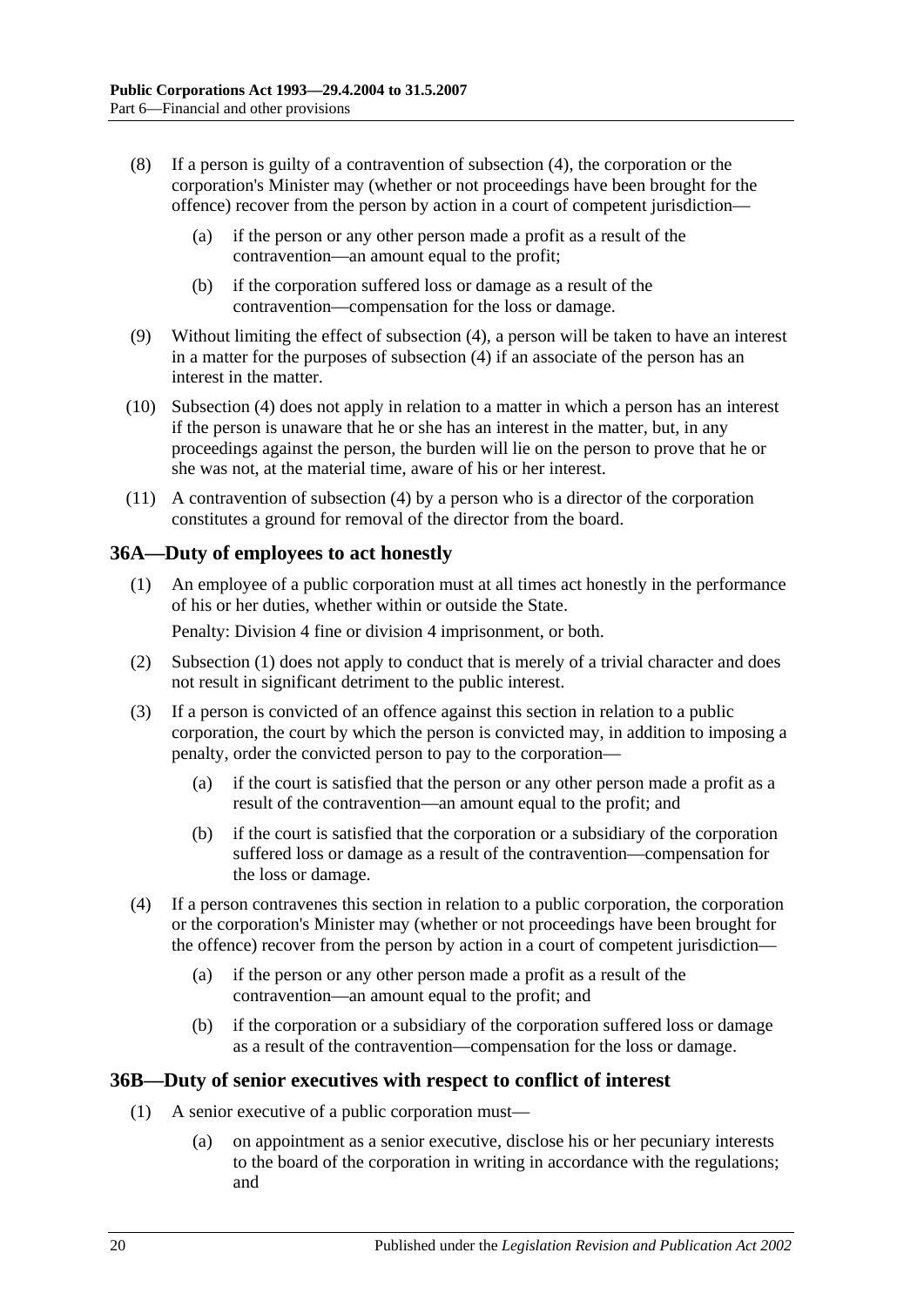- <span id="page-20-0"></span>(b) on acquiring any further pecuniary interest of a kind specified in the regulations, disclose the pecuniary interest to the board of the corporation in writing in accordance with the regulations; and
- <span id="page-20-1"></span>(c) if a pecuniary interest (whether or not required to be disclosed under [paragraph](#page-19-3) (a) or [\(b\)\)](#page-20-0) or other personal interest of the senior executive conflicts or may conflict with his or her duties—
	- (i) disclose in writing to the board of the corporation the nature of the interest and the conflict or potential conflict; and
	- (ii) not take action or further action in relation to the matter except as authorised in writing by the corporation's Minister.

Penalty: Division 4 fine.

- (2) [Subsection](#page-19-3)  $(1)(a)$  applies to a person who is a senior executive of a public corporation on the commencement of this section as if the requirement to disclose interests on appointment as a senior executive were a requirement to disclose the interests within one month after that commencement.
- (3) A senior executive of a public corporation must comply with any written directions given by the corporation's Minister to resolve a conflict between the executive's duties and a pecuniary or other personal interest.

Penalty: Division 4 fine.

- (4) Without limiting the effect of this section, a senior executive of a public corporation will be taken to have an interest in a matter for the purposes of this section if an associate of the executive has an interest in the matter.
- (5) A disclosure under [subsection](#page-20-1) (1)(c) must be reported to the corporation's Minister.
- (6) If a senior executive of a public corporation makes a disclosure of interest and complies with the other requirements of [subsection](#page-19-4) (1) in respect of a proposed contract—
	- (a) the contract is not liable to be avoided by the corporation; and
	- (b) the executive is not liable to account to the corporation for profits derived from the contract.
- <span id="page-20-2"></span>(7) If a senior executive of a public corporation fails to make a disclosure of interest or fails to comply with any other requirement of [subsection](#page-19-4) (1) in respect of a proposed contract, the contract is liable to be avoided by the corporation or the corporation's Minister.
- (8) A contract may not be avoided under [subsection](#page-20-2) (7) if a person has acquired an interest in property the subject of the contract in good faith for valuable consideration and without notice of the contravention.
- (9) If a person is convicted of an offence against this section in relation to a public corporation, the court by which the person is convicted may, in addition to imposing a penalty, order the convicted person to pay to the corporation—
	- (a) if the court is satisfied that the person or any other person made a profit as a result of the contravention—an amount equal to the profit; and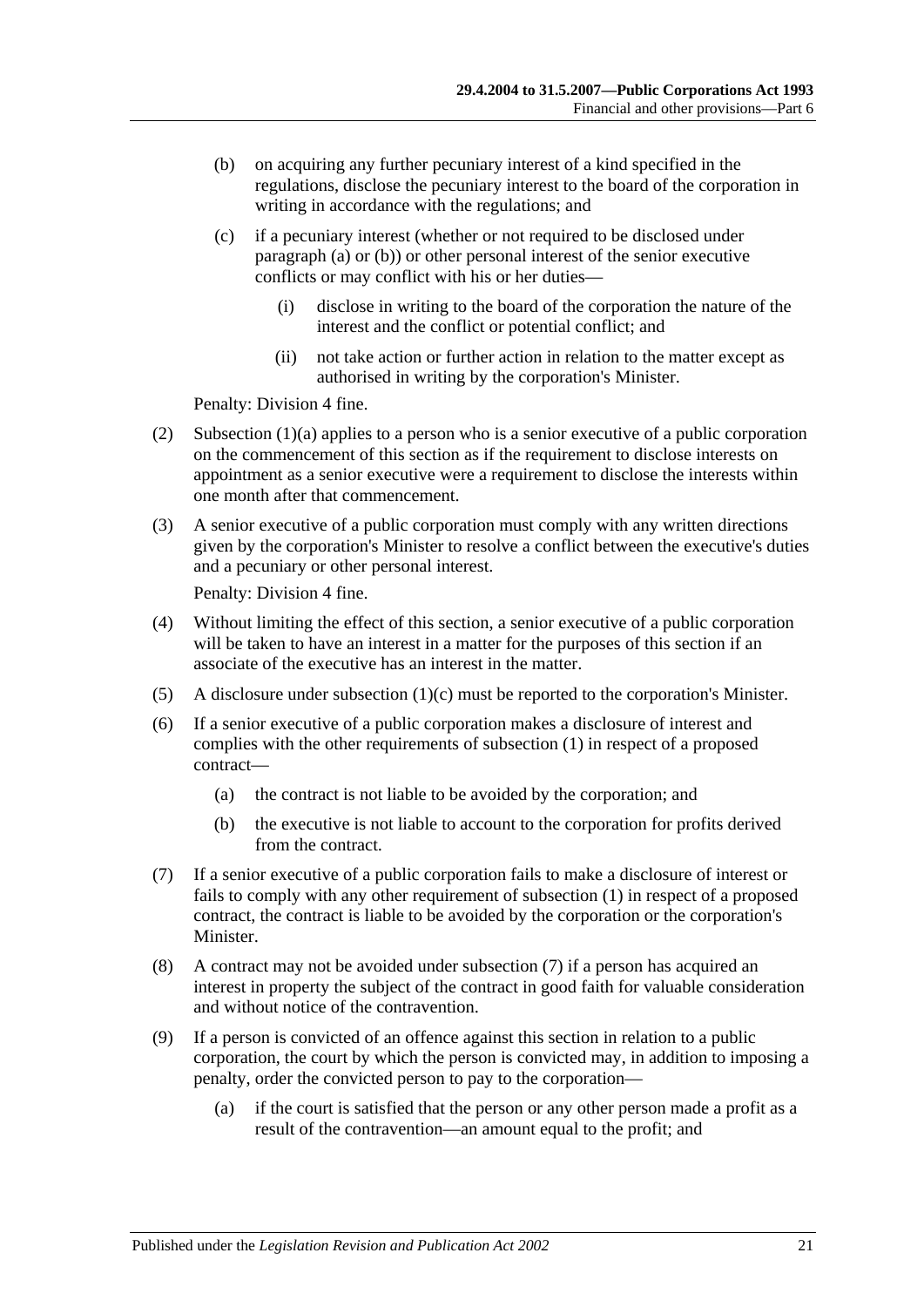- (b) if the court is satisfied that the corporation or a subsidiary of the corporation suffered loss or damage as a result of the contravention—compensation for the loss or damage.
- (10) If a person contravenes this section in relation to a public corporation, the corporation or the corporation's Minister may (whether or not proceedings have been brought for the offence) recover from the person by action in a court of competent jurisdiction—
	- (a) if the person or any other person made a profit as a result of the contravention—an amount equal to the profit; and
	- (b) if the corporation or a subsidiary of the corporation suffered loss or damage as a result of the contravention—compensation for the loss or damage.
- (11) This section does not apply in relation to a conflict or potential conflict between a senior executive's duties and a pecuniary or other personal interest while the executive remains unaware of the conflict or potential conflict, but in any proceedings against the executive the burden will lie on the executive to prove that he or she was not, at the material time, aware of the conflict or potential conflict.

#### <span id="page-21-1"></span><span id="page-21-0"></span>**37—Transactions with executives or associates of executives**

- (1) Neither an executive of a public corporation nor an associate of an executive of a public corporation may, without the approval of the corporation's Minister, be directly or indirectly involved in a transaction with the corporation or a subsidiary of the corporation.
- (2) A person will be treated as being indirectly involved in a transaction for the purposes of [subsection](#page-21-1) (1)—
	- (a) if the person initiates, promotes or takes any part in negotiations or steps leading to the making of the transaction with a view to that person or an associate of that person gaining some financial or other benefit (whether immediately or at a time after the making of the transaction); and
	- (b) despite the fact that neither that person nor an agent, nominee or trustee of that person becomes a party to the transaction.
- (3) [Subsection](#page-21-1) (1) does not apply—
	- $(a)$  to
		- (i) the receipt by the corporation or a subsidiary of the corporation of deposits of money or investments;
		- (ii) the provision of loans or other financial accommodation by the corporation or a subsidiary of the corporation for domestic or non-commercial purposes;
		- (iii) the provision of accident, health, life, property damage or income protection insurance or insurance against other risks (excluding credit or financial risks) by the corporation or a subsidiary of the corporation;
		- (iv) the provision of services (other than financial or insurance services) by the corporation or a subsidiary of the corporation,

in the ordinary course of its ordinary business and on ordinary commercial terms; or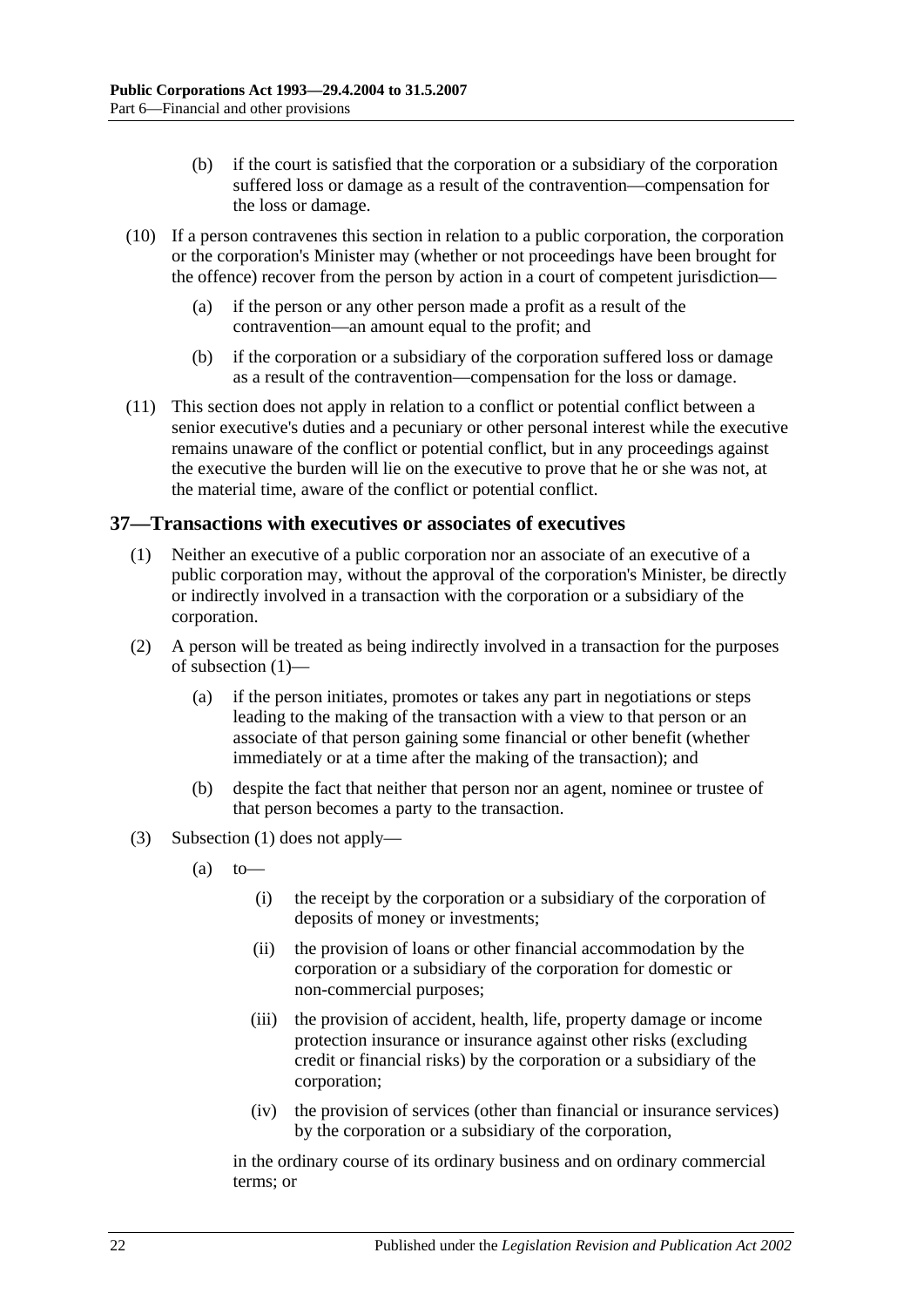- (b) to the employment of a person under a contract of service with the corporation or a subsidiary of the corporation or to a transaction that is ancillary or incidental to such employment; or
- (c) to transactions of a prescribed class.
- <span id="page-22-1"></span>(4) If a transaction is made with a public corporation or a subsidiary of a public corporation in contravention of [subsection](#page-21-1) (1), the transaction is liable to be avoided by the corporation or by the corporation's Minister.
- (5) A transaction may not be avoided under [subsection](#page-22-1) (4) if a person has acquired an interest in property the subject of the transaction in good faith for valuable consideration and without notice of the contravention.
- <span id="page-22-2"></span>(6) An executive of a public corporation must not counsel, procure, induce or be in any way (whether by act or omission or directly or indirectly) knowingly concerned in, or party to, a contravention of [subsection](#page-21-1) (1).

Penalty:

If an intention to deceive or defraud is proved—Division 4 fine or division 4 imprisonment, or both.

In any other case—Division 6 fine.

- (7) If a person is convicted of an offence for a contravention of [subsection](#page-22-2) (6), the court by which the person is convicted may, in addition to imposing a penalty, order the convicted person to pay to the corporation—
	- (a) if the court is satisfied that the person or any other person made a profit as a result of the contravention—an amount equal to the profit;
	- (b) if the court is satisfied that the corporation or a subsidiary of the corporation suffered loss or damage as a result of the contravention—compensation for the loss or damage.
- (8) If a person is guilty of a contravention of [subsection](#page-22-2) (6), the corporation or the corporation's Minister may (whether or not proceedings have been brought for the offence) recover from the person by action in a court of competent jurisdiction—
	- (a) if the person or any other person made a profit as a result of the contravention—an amount equal to the profit;
	- (b) if the corporation or a subsidiary of the corporation suffered loss or damage as a result of the contravention—compensation for the loss or damage.

#### <span id="page-22-3"></span><span id="page-22-0"></span>**38—Executives' and associates' interests in corporation or subsidiary**

- (1) Neither an executive of a public corporation nor an associate of an executive of a public corporation may, without the approval of the corporation's Minister—
	- (a) have or acquire a beneficial interest in shares in, debentures of or managed investment schemes of the corporation or any subsidiary of the corporation; or
	- (b) have or hold or acquire (whether alone or with another person or persons) a right or option in respect of the acquisition or disposal of shares in, debentures of or interests in managed investment schemes of the corporation or any of its subsidiaries; or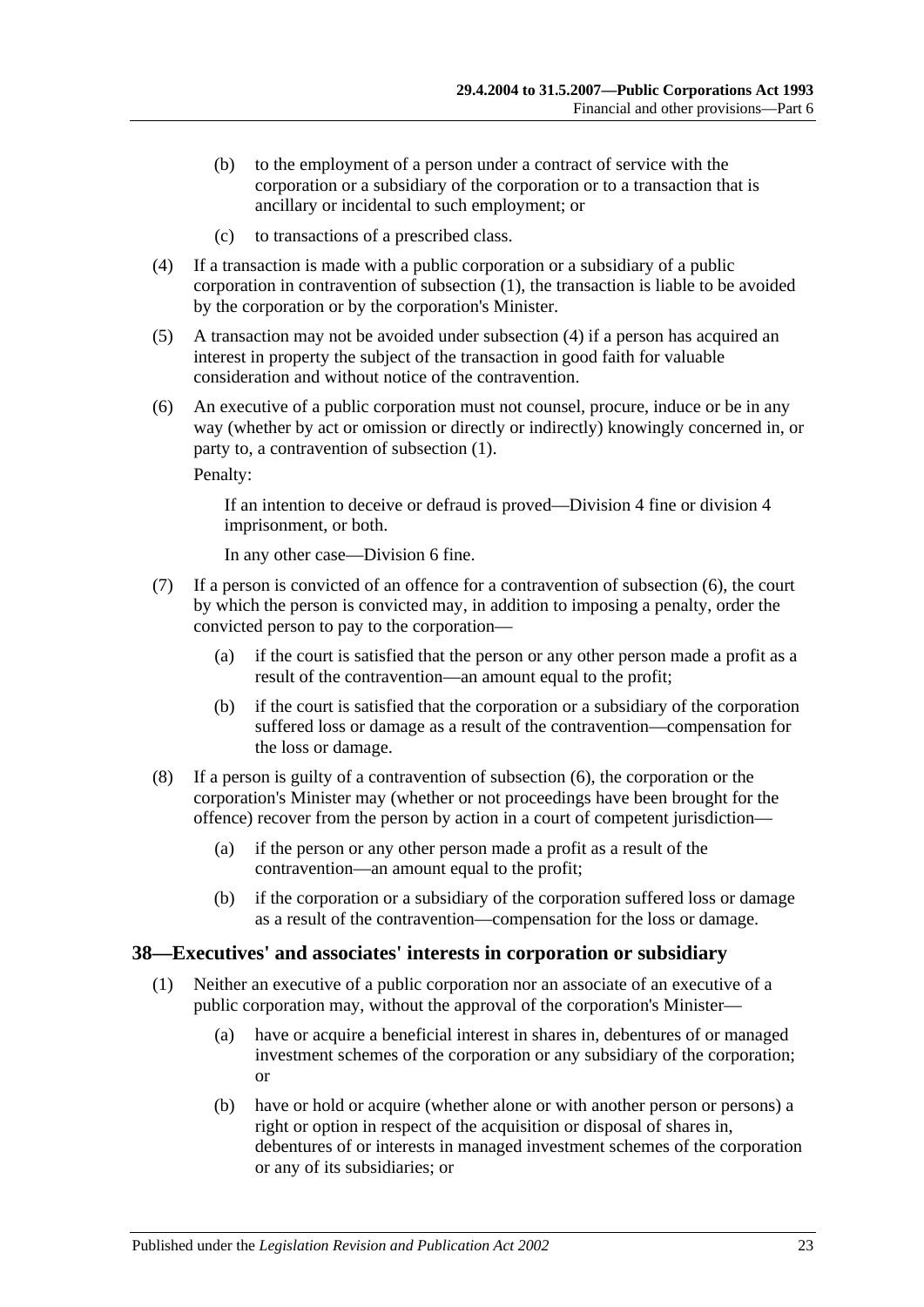- (c) be a party to, or entitled to a benefit under, a contract under which a person has a right to call for or make delivery of shares in, debentures of or interests in managed investment schemes of the corporation or any of its subsidiaries.
- <span id="page-23-1"></span>(2) An executive of a public corporation must not counsel, procure, induce or be in any way (whether by act or omission or directly or indirectly) knowingly concerned in, or party to, a contravention of [subsection](#page-22-3) (1).

Penalty:

If an intention to deceive or defraud is proved—Division 4 fine or division 4 imprisonment, or both.

In any other case—Division 6 fine.

- (3) If a person is convicted of an offence for a contravention of [subsection](#page-23-1) (2), the court by which the person is convicted may, in addition to imposing a penalty, order the convicted person to pay to the corporation—
	- (a) if the court is satisfied that the person or any other person made a profit as a result of the contravention—an amount equal to the profit;
	- (b) if the court is satisfied that the corporation or a subsidiary of the corporation suffered loss or damage as a result of the contravention—compensation for the loss or damage.
- (4) If a person is guilty of a contravention of [subsection](#page-23-1) (2), the corporation or the corporation's Minister may (whether or not proceedings have been brought for the offence) recover from the person by action in a court of competent jurisdiction—
	- (a) if the person or any other person made a profit as a result of the contravention—an amount equal to the profit;
	- (b) if the corporation or a subsidiary of the corporation suffered loss or damage as a result of the contravention—compensation for the loss or damage.

#### <span id="page-23-2"></span><span id="page-23-0"></span>**38A—Duty of employees with respect to conflict of interest**

- (1) If an employee of a public corporation has a pecuniary or other personal interest that conflicts or may conflict with the employee's duties, the employee must disclose in writing to the chief executive of the corporation the nature of the interest and the conflict or potential conflict.
- (2) An employee of a public corporation must comply with any written directions given by the chief executive of the corporation to resolve a conflict between the employee's duties and a pecuniary or other personal interest.
- (3) Without limiting the effect of this section, an employee of a public corporation will be taken to have an interest in a matter for the purposes of this section if an associate of the employee has an interest in the matter.
- (4) A disclosure under [subsection](#page-23-2) (1) must be reported to the board of the corporation and to the corporation's Minister.
- (5) Failure by an employee to comply with this section constitutes grounds for termination of the employee's employment (but this does not derogate from any statutory provisions or other law governing the process for discipline or termination of employment of an employee).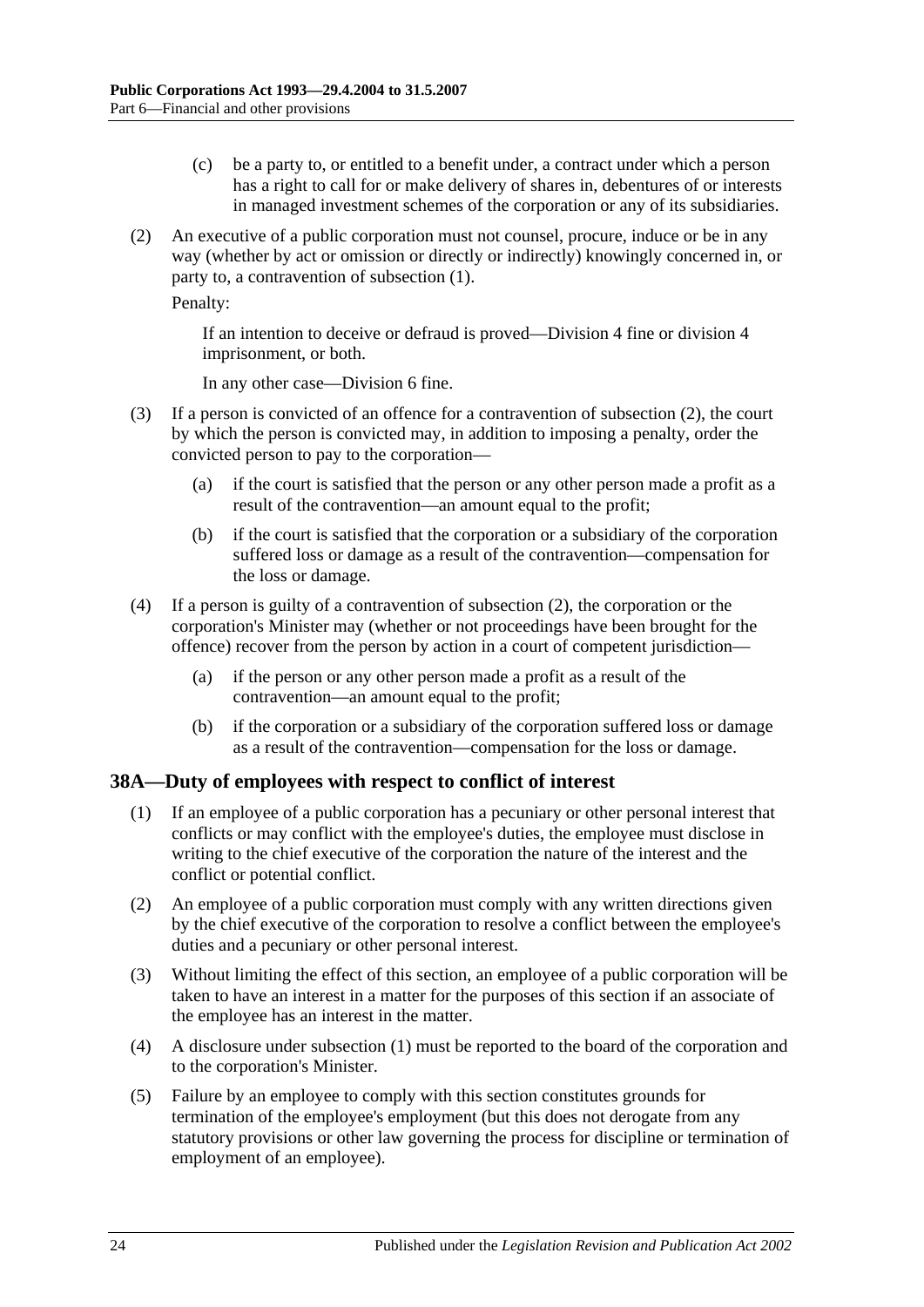- (6) If an employee of a public corporation makes a disclosure of interest under [subsection](#page-23-2) (1) in respect of a proposed contract—
	- (a) the contract is not liable to be avoided by the corporation; and
	- (b) the employee is not liable to account to the corporation for profits derived from the contract.
- <span id="page-24-2"></span>(7) If an employee of a public corporation fails to make a disclosure of interest under [subsection](#page-23-2) (1) in respect of a proposed contract, the contract is liable to be avoided by the corporation or the corporation's Minister.
- (8) A contract may not be avoided under [subsection](#page-24-2) (7) if a person has acquired an interest in property the subject of the contract in good faith for valuable consideration and without notice of the contravention.
- (9) If a person contravenes this section in relation to a public corporation, the corporation or the corporation's Minister may recover from the person by action in a court of competent jurisdiction—
	- (a) if the person or any other person made a profit as a result of the contravention—an amount equal to the profit; and
	- (b) if the corporation or a subsidiary of the corporation suffered loss or damage as a result of the contravention—compensation for the loss or damage.
- (10) This section does not apply in relation to a conflict or potential conflict between an employee's duties and a pecuniary or other personal interest while the employee remains unaware of the conflict or potential conflict, but in any proceedings against the employee the burden will lie on the employee to prove that he or she was not, at the material time, aware of the conflict or potential conflict.
- (11) This section does not apply to a senior executive of a public corporation.

#### <span id="page-24-0"></span>**39—Validity of transactions of corporation**

- (1) Subject to [subsection](#page-24-3) (2), a transaction to which a public corporation is a party or apparently a party (whether made or apparently made under the corporation's common seal or by a person with authority to bind the corporation) is not invalid because of—
	- (a) any deficiency of power on the part of the corporation; or
	- (b) any procedural irregularity on the part of the board or any director, employee or agent of the corporation; or
	- (c) any procedural irregularity affecting the appointment of a director, employee or agent of the corporation.
- <span id="page-24-3"></span>(2) This section does not validate a transaction in favour of a party—
	- (a) who enters into the transaction with actual knowledge of the deficiency or irregularity; or
	- (b) who has a connection or relationship with the corporation such that the person ought to know of the deficiency or irregularity.

#### <span id="page-24-1"></span>**40—Power to investigate corporation's or subsidiary's operations**

- (1) A public corporation's Minister may appoint—
	- (a) the Auditor-General; or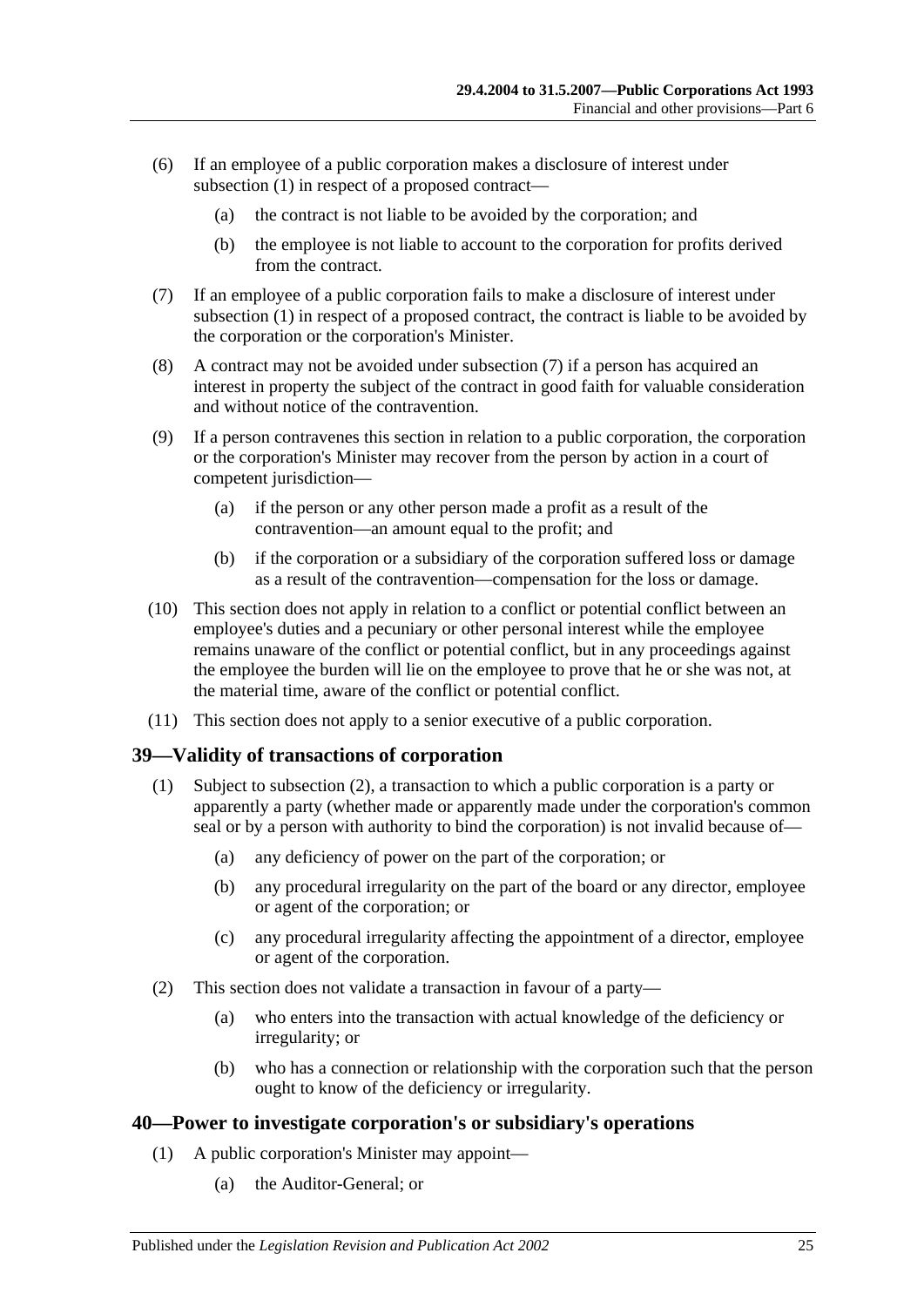(b) some other suitable person,

to make an investigation and report under this section.

- <span id="page-25-2"></span><span id="page-25-0"></span>(2) An investigator so appointed—
	- (a) must investigate such matters relating to the operations and financial position of the corporation or any of its subsidiaries as are determined by the Minister, which matters may include—
		- (i) any possible conflict of interest or breach of duty or other unlawful, corrupt or improper activity on the part of a director or employee of the corporation or any of its subsidiaries; or
		- (ii) any possible failure to exercise reasonable care and diligence on the part of a director or employee of the corporation or any of its subsidiaries;
	- (b) may investigate a matter of a kind referred to in [subparagraph](#page-25-0) (i) or [\(ii\)](#page-25-1) that the investigator has not been required by the Minister to investigate if, in his or her opinion, the matter should be investigated and it is practicable to do so.
- <span id="page-25-3"></span><span id="page-25-1"></span>(3) The investigator must—
	- (a) report to the Minister on the results of an investigation or investigations under [subsection](#page-25-2) (2) and advise the Minister whether, in his or her opinion, any matter should be the subject of further action; and
	- (b) where, in the case of a matter referred to in [subsection](#page-25-3) (2)(b), the investigator decided not to investigate or complete investigation of the matter—report on the matter to the Minister and advise whether, in his or her opinion, the matter should be the subject of any or further investigation or other action.
- (4) The investigator must comply with any directions of the Minister as to the manner in which the investigation is to be conducted and the manner in which the results of the investigation are to be reported, including any direction requiring reports to be presented to a specified person or body in addition to the Minister.
- (5) Subject to any directions of the Minister, the investigator may, if he or she sees fit to do so in connection with the investigation, make public statements as to the nature and conduct of the investigation and may invite and receive information or submissions as to any matter relevant to the investigation from such persons as he or she thinks fit.
- (6) The investigator must, when presenting to the Minister any report that the investigator considers need not remain confidential, also present copies of the report to the President of the Legislative Council and the Speaker of the House of Assembly who must in turn, not later than the first sitting day after receipt of the reports, lay them before their respective Houses.
- (7) For the purposes of an investigation under this section, the investigator and authorised persons have the same powers as the Auditor-General and authorised officers have under Division 3 of Part 3 of the *[Public Finance and Audit Act](http://www.legislation.sa.gov.au/index.aspx?action=legref&type=act&legtitle=Public%20Finance%20and%20Audit%20Act%201987) 1987* for an audit or examination under that Act, and the provisions of that Division (including section 34(2) and (3)) apply in relation to the investigation and the exercise of those powers as if the investigator or authorised person were the Auditor-General or an authorised officer exercising those powers under that Division.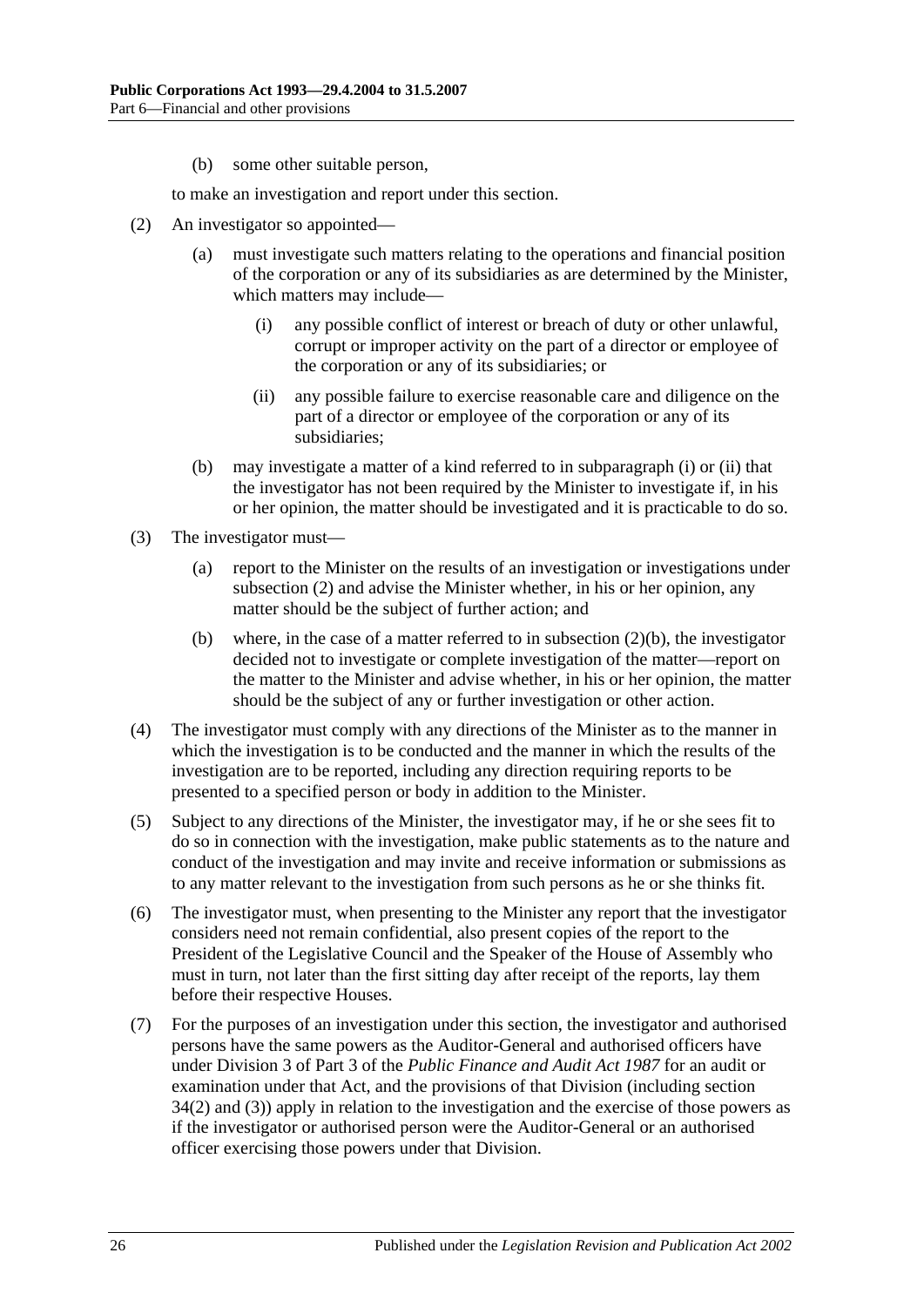- (8) Without limiting the effect of any other provisions of this section, a magistrate may, on application by the investigator—
	- (a) if satisfied that there are reasonable grounds to believe that a person has information, or possession or control of records, relevant to the investigation, issue a summons requiring the person to appear before the investigator and answer questions or produce the records;
	- (b) if satisfied that a person has been served with such a summons and paid or tendered a reasonable sum for the person's expenses but has failed (without reasonable excuse) to appear or produce records in obedience to the summons, issue a warrant directed to all members of the police force for the person to be apprehended and brought before the investigator.
- (9) The grounds of an application for a summons or warrant must be verified by affidavit.
- (10) A person who—
	- (a) is served with a summons under this section and paid or tendered a reasonable sum for the person's expenses; but
	- (b) fails (without reasonable excuse) to obey the summons,

is guilty of a summary offence.

Penalty: Division 6 fine or division 6 imprisonment.

- (11) An investigator or authorised person incurs no civil or criminal liability for an honest act or omission in the exercise or purported exercise of a power conferred by this section.
- (12) A person incurs no civil or criminal liability for anything done honestly in compliance or purported compliance with a requirement of an investigator or authorised person under this section.
- (13) In this section—

*authorised person* in relation to an investigation under this section, means a person authorised by the investigator to exercise the powers conferred by this section for the purposes of the investigation.

#### <span id="page-26-0"></span>**41—Approvals and exemptions**

- (1) An approval or exemption given by a Minister under this Act may be—
	- (a) specific or general; and
	- (b) conditional or unconditional.
- (2) An approval or exemption or a condition of an approval or exemption given by a Minister under this Act may be varied or revoked by the Minister at any time.

#### <span id="page-26-1"></span>**42—Proceedings for offences**

- (1) A complaint for an offence against this Act may not be made except with the consent of the Director of Public Prosecutions.
- (2) Notwithstanding any other Act, proceedings for a summary offence against this Act may be brought within the period of three years after the date on which the offence is alleged to have been committed or, with the consent of the Director of Public Prosecutions, at any later time.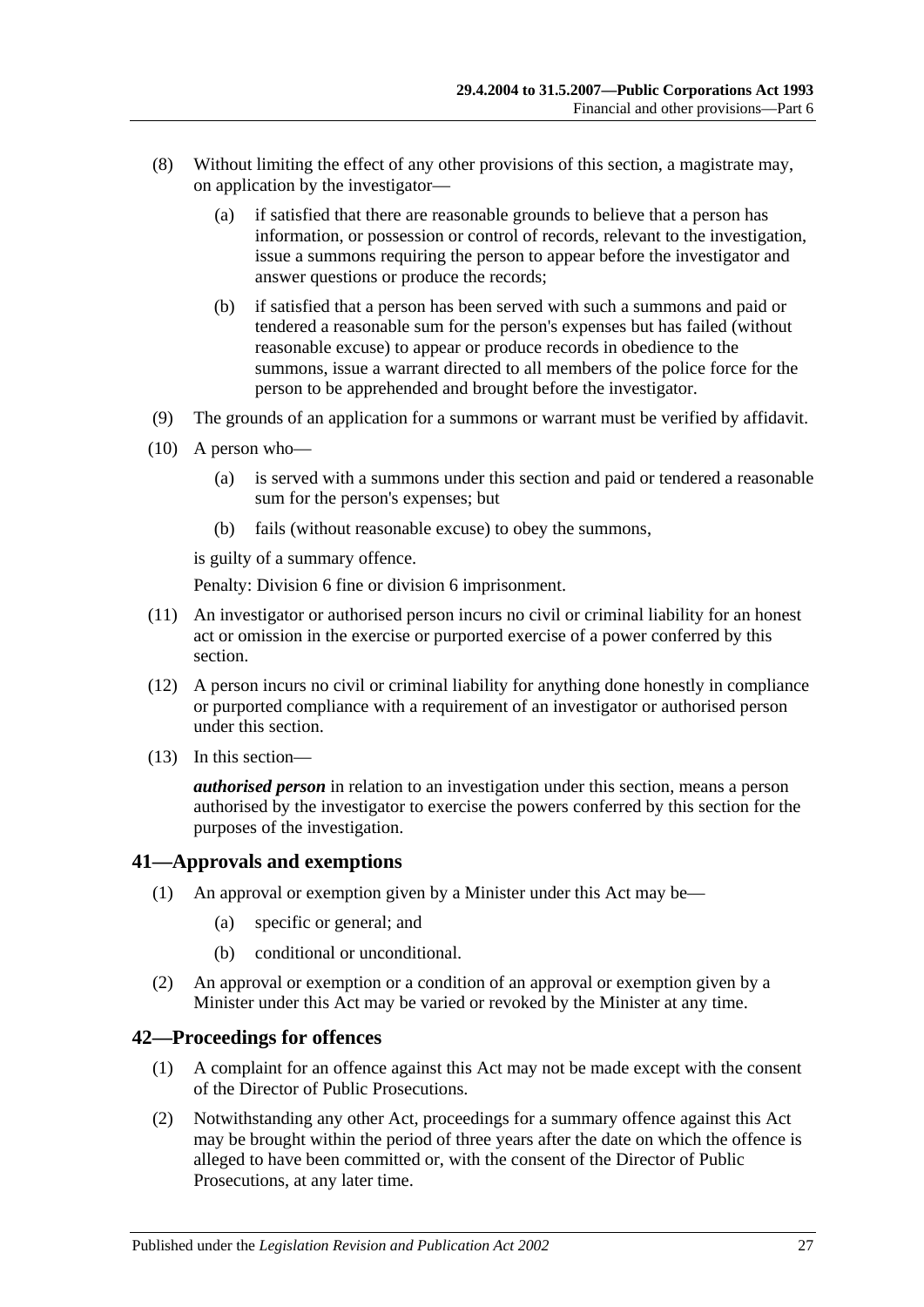(3) A document purporting to be a consent of the Director of Public Prosecutions given under this section is, in the absence of proof to the contrary, proof of the consent.

#### <span id="page-27-0"></span>**43—Regulations**

The Governor may make such regulations as are contemplated by this Act or necessary or expedient for the purposes of this Act.

## <span id="page-27-1"></span>**Schedule—Provisions applicable to subsidiaries**

#### <span id="page-27-2"></span>**1—Application and interpretation**

- (1) This Schedule applies—
	- (a) to a body corporate established by regulation under [Part 5](#page-13-3) as a subsidiary of a public corporation; and
	- (b) subject to the regulations, to a company that is a subsidiary of a public corporation.
- (2) In this Schedule—

**board** in relation to a subsidiary, means the board of directors of the subsidiary;

*director* in relation to a subsidiary, means a person appointed as a member of the board of the subsidiary;

*parent corporation* in relation to a subsidiary, means the public corporation of which the subsidiary is a subsidiary.

#### <span id="page-27-3"></span>**2—Direction by board of parent corporation**

A subsidiary is subject to control and direction by the board of its parent corporation.

#### <span id="page-27-5"></span><span id="page-27-4"></span>**3—General management duties of board**

- (1) The board of a subsidiary is responsible to its parent corporation for overseeing the operations of the subsidiary with the goal of—
	- (a) securing continuing improvements of performance; and
	- (b) protecting the long term viability of the subsidiary and the Crown's financial interests in the subsidiary.
- (2) Without limiting the effect of [subclause](#page-27-5) (1), the board must for that purpose ensure as far as practicable—
	- (a) that the subsidiary establishes or observes all such plans, targets, structures, systems and practices as are required or applied to the subsidiary by its parent corporation; and
	- (b) that the subsidiary operates within the limits imposed by its parent corporation's incorporating Act and charter and complies with the requirements imposed by or under this or any other Act or law; and
	- (c) that the subsidiary observes high standards of corporate and business ethics; and
	- (d) that its parent corporation receives regular reports on the performance of the subsidiary and on the initiatives of the board; and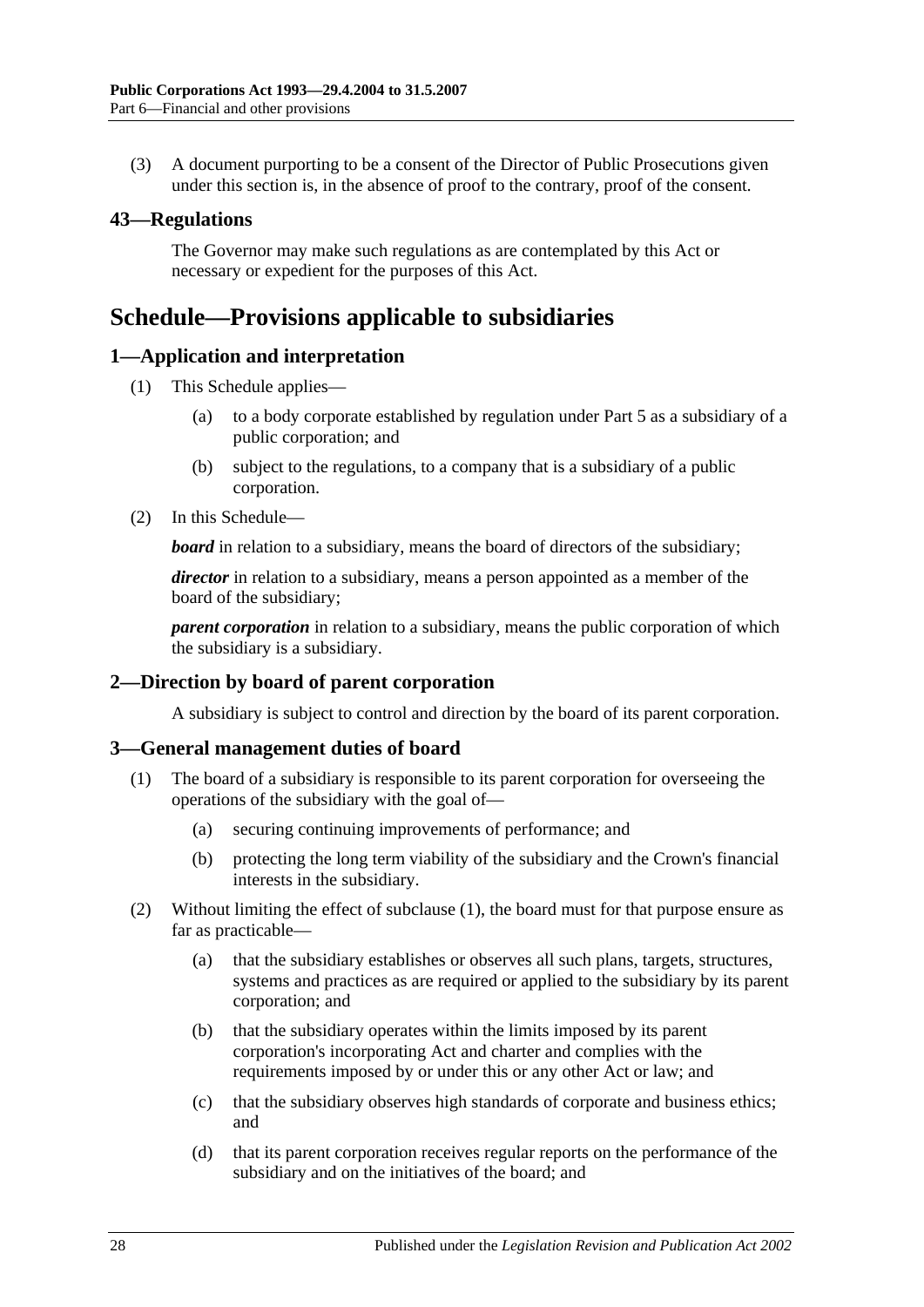- (e) that its parent corporation is advised, as soon as practicable, of any material development that affects the financial or operating capacity of the subsidiary or gives rise to an expectation that the subsidiary may not be able to meet its debts as and when they fall due; and
- (f) that all information furnished to its parent corporation by the subsidiary is accurate and comprehensive.

### <span id="page-28-0"></span>**4—Directors' duties of care etc**

- (1) A director of a subsidiary must at all times exercise a reasonable degree of care and diligence in the performance of his or her functions, and (without limiting the effect of the foregoing) for that purpose—
	- (a) must take reasonable steps to inform himself or herself about the subsidiary, its parent corporation and the other subsidiaries of its parent corporation, their businesses and activities and the circumstances in which they operate; and
	- (b) must take reasonable steps through the processes of the board to obtain sufficient information and advice about all matters to be decided by the board or pursuant to a delegation to enable him or her to make conscientious and informed decisions; and
	- (c) must exercise an active discretion with respect to all matters to be decided by the board or pursuant to a delegation.
- (2) A director is not bound to give continuous attention to the affairs of the subsidiary but is required to exercise reasonable diligence in attendance at and preparation for board meetings.
- (3) In determining the degree of care and diligence required to be exercised by a director, regard must be had to the skills, knowledge or acumen possessed by the director and to the degree of risk involved in any particular circumstances.
- (4) If a director of a subsidiary is culpably negligent in the performance of his or her functions, the director is guilty of an offence.

Penalty: Division 4 fine.

- (5) A director is not culpably negligent for the purposes of subclause (5) unless the court is satisfied the director's conduct fell sufficiently short of the standards required under this Schedule of the director to warrant the imposition of a criminal sanction.
- (6) A director of a subsidiary does not commit any breach of duty under this clause by acting in accordance with a direction of the board of its parent corporation.

#### <span id="page-28-2"></span><span id="page-28-1"></span>**5—Directors' duties of honesty**

- (1) A director of a subsidiary must at all times act honestly in the performance of the functions of his or her office, whether within or outside the State. Penalty: Division 4 fine or division 4 imprisonment, or both.
- (2) [Subclause](#page-28-2) (1) does not apply to conduct that is merely of a trivial character and does not result in significant detriment to the public interest.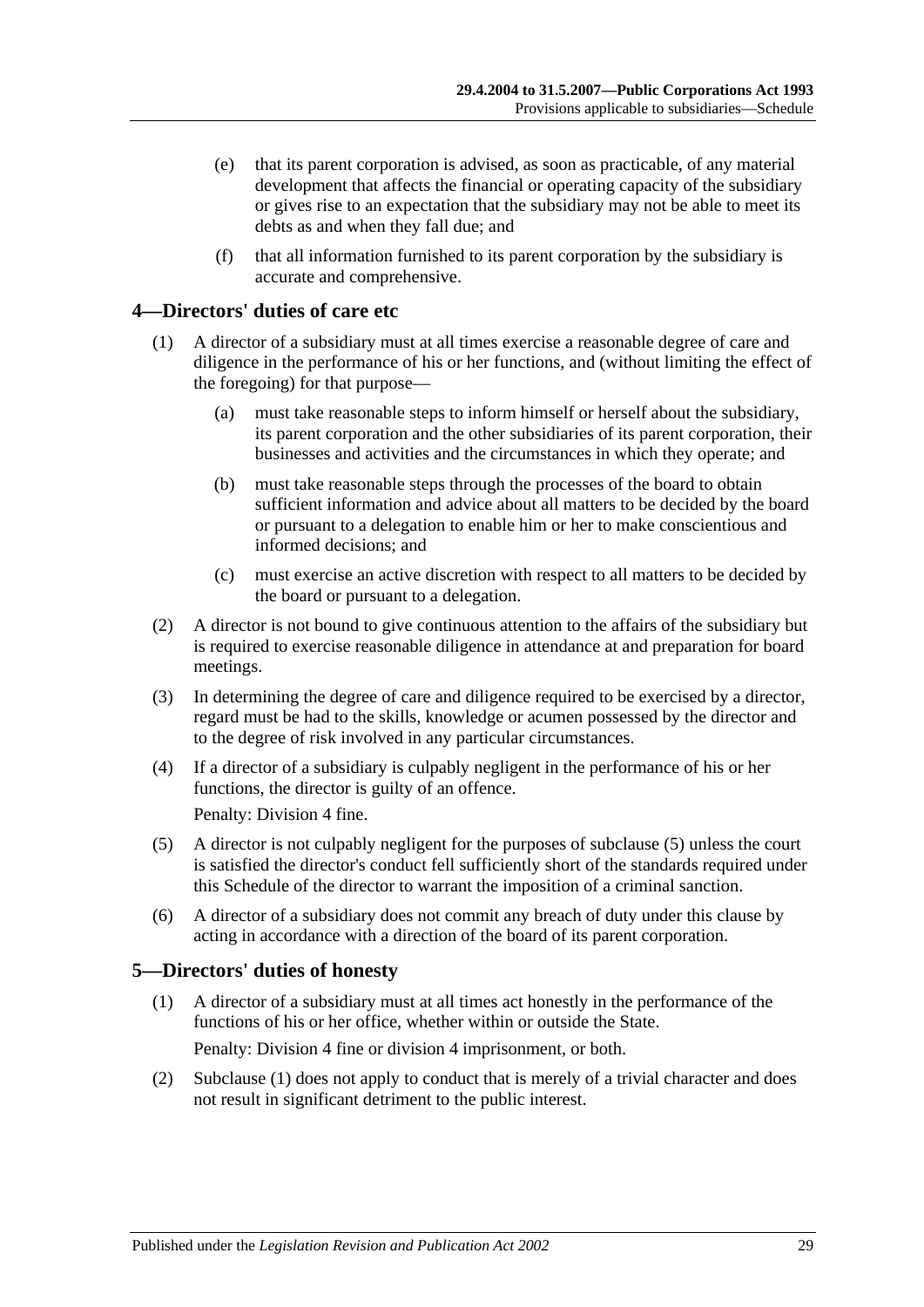#### <span id="page-29-1"></span><span id="page-29-0"></span>**6—Transactions with directors or associates of directors**

- (1) Neither a director of a subsidiary nor an associate of a director of a subsidiary may, without the approval of the parent corporation's Minister, be directly or indirectly involved in a transaction with the subsidiary, its parent corporation or any other subsidiary of its parent corporation.
- (2) A person will be treated as being indirectly involved in a transaction for the purposes of [subclause](#page-29-1) (1)—
	- (a) if the person initiates, promotes or takes any part in negotiations or steps leading to the making of the transaction with a view to that person or an associate of that person gaining some financial or other benefit (whether immediately or at a time after the making of the transaction); and
	- (b) despite the fact that neither that person nor an agent, nominee or trustee of that person becomes a party to the transaction.
- (3) [Subclause](#page-29-1) (1) does not apply to—
	- $(a)$  to
		- (i) the receipt by the subsidiary, its parent corporation or any other subsidiary of the corporation of deposits of money or investments;
		- (ii) the provision of loans or other financial accommodation by the subsidiary, its parent corporation or any other subsidiary of the corporation for domestic or non-commercial purposes;
		- (iii) the provision of accident, health, life, property damage or income protection insurance or insurance against other risks (excluding credit or financial risks) by the subsidiary, its parent corporation or any other subsidiary of the corporation;
		- (iv) the provision of services (other than financial or insurance services) by the subsidiary, its parent corporation or any other subsidiary of the corporation,

in the ordinary course of its ordinary business and on ordinary commercial terms; or

- (ab) to the employment of a person under a contract of service with the subsidiary, its parent corporation or any other subsidiary of the corporation or to a transaction that is ancillary or incidental to such employment; or
- (b) to transactions of a prescribed class.
- <span id="page-29-2"></span>(4) If a transaction is made with the subsidiary, its parent corporation or any other subsidiary of its parent corporation in contravention of [subclause](#page-29-1) (1), the transaction is liable to be avoided by the subsidiary or by its parent corporation or its parent corporation's Minister.
- (5) A transaction may not be avoided under [subclause](#page-29-2) (4) if a person has acquired an interest in property the subject of the transaction in good faith for valuable consideration and without notice of the contravention.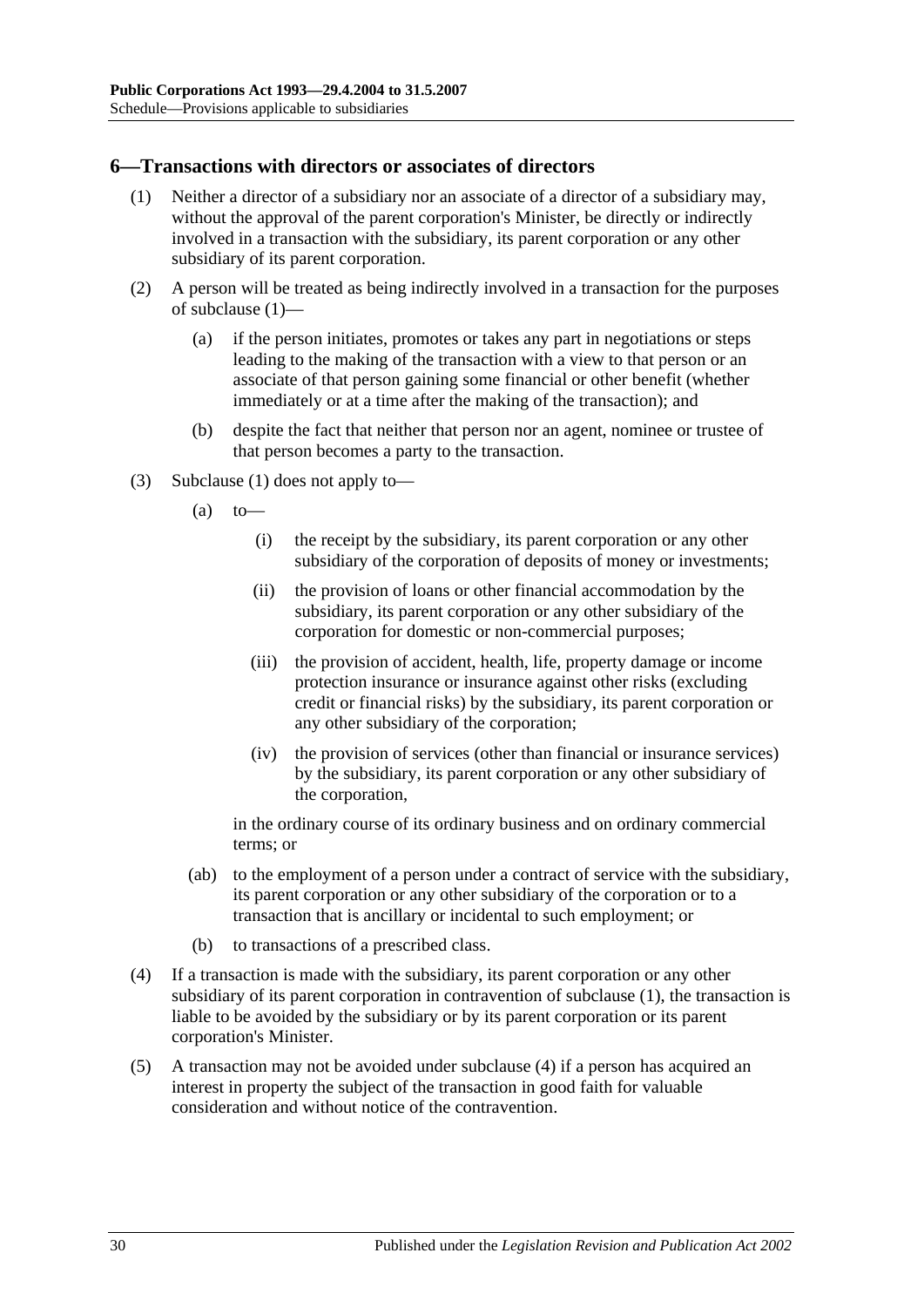(6) A director of a subsidiary must not counsel, procure, induce or be in any way (whether by act or omission or directly or indirectly) knowingly concerned in, or party to, a contravention of [subclause](#page-29-1) (1).

Penalty:

If an intention to deceive or defraud is proved—Division 4 fine or division 4 imprisonment, or both.

In any other case—Division 6 fine.

#### <span id="page-30-2"></span><span id="page-30-0"></span>**7—Directors' and associates' interests in subsidiary or parent corporation**

- (1) Neither a director of a subsidiary nor an associate of a director of a subsidiary may, without the approval of the parent corporation's Minister—
	- (a) have or acquire a beneficial interest in shares in, debentures of or managed investment schemes of the subsidiary, its parent corporation or any other subsidiary of its parent corporation; or
	- (b) have or hold or acquire (whether alone or with another person or persons) a right or option in respect of the acquisition or disposal of shares in, debentures of or interests in managed investment schemes of the subsidiary, its parent corporation or any other subsidiary of its parent corporation; or
	- (c) be a party to, or entitled to a benefit under, a contract under which a person has a right to call for or make delivery of shares in, debentures of or interests in managed investment schemes of the subsidiary, its parent corporation or any other subsidiary of its parent corporation.
- (2) A director of a subsidiary must not counsel, procure, induce or be in any way (whether by act or omission or directly or indirectly) knowingly concerned in, or party to, a contravention of [subclause](#page-30-2) (1).

Penalty:

If an intention to deceive or defraud is proved—Division 4 fine or division 4 imprisonment, or both.

In any other case—Division 6 fine.

#### <span id="page-30-3"></span><span id="page-30-1"></span>**8—Conflict of interest**

- (1) A director of a subsidiary who has a direct or indirect personal or pecuniary interest in a matter decided or under consideration by the board—
	- (a) must, as soon as reasonably practicable, disclose in writing to the board full and accurate details of the interest; and
	- (b) must not take part in any discussion by the board relating to that matter; and
	- (c) must not vote in relation to that matter; and
	- (d) must be absent from the meeting room when any such discussion or voting is taking place.

Penalty: Division 4 fine.

- (2) If a director makes a disclosure of interest and complies with the other requirements of [subclause](#page-30-3) (1) in respect of a proposed contract—
	- (a) the contract is not liable to be avoided by the subsidiary; and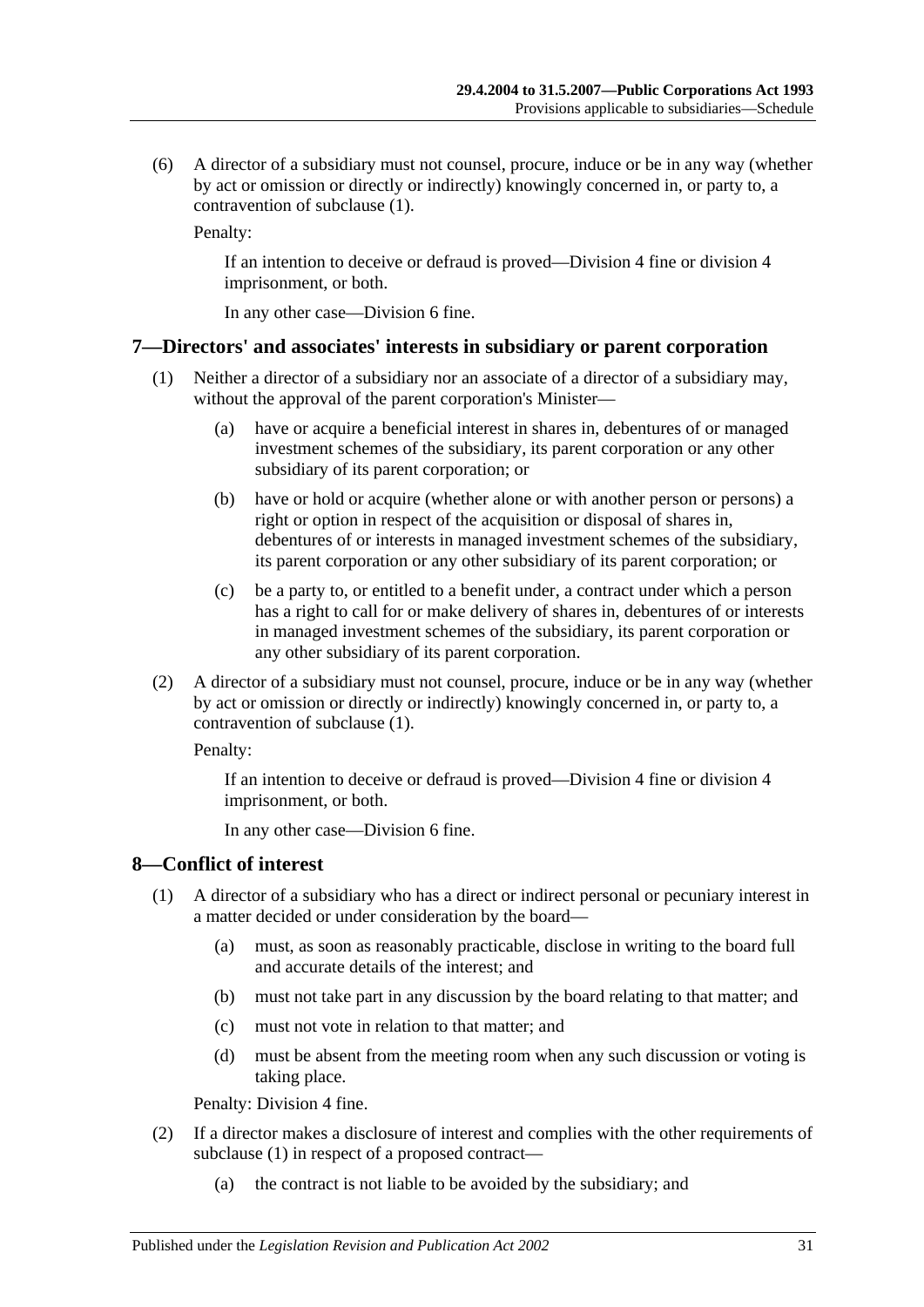- (b) the director is not liable to account to the subsidiary for profits derived from the contract.
- <span id="page-31-2"></span>(3) If a director fails to make a disclosure of interest or fails to comply with any other requirement of [subclause](#page-30-3) (1) in respect of a proposed contract, the contract is liable to be avoided by the subsidiary or by its parent corporation or its parent corporation's Minister.
- (4) A contract may not be avoided under [subclause](#page-31-2) (3) if a person has acquired an interest in property the subject of the contract in good faith for valuable consideration and without notice of the contravention.
- (5) Where a director of a subsidiary has or acquires a personal or pecuniary interest, or is or becomes the holder of an office, such that it is reasonably foreseeable that a conflict might arise with his or her duties as a director of the subsidiary, the director must, as soon as reasonably practicable, disclose in writing to the board of the subsidiary full and accurate details of the interest or office.

Penalty: Division 4 fine.

- (6) A disclosure under this clause must be recorded in the minutes of the board and reported to the board of the parent corporation and the parent corporation's Minister.
- (7) If, in the opinion of the parent corporation's Minister, a particular interest or office of a director is of such significance that the holding of the interest or office is not consistent with the proper discharge of the duties of the director, the Minister may require the director either to divest himself or herself of the interest or office or to resign from the board (and non-compliance with the requirement constitutes misconduct and hence a ground for removal of the director from the board).
- (8) Without limiting the effect of this clause, a director will be taken to have an interest in a matter for the purposes of this clause if an associate of the director has an interest in the matter.
- (9) This clause does not apply in relation to a matter in which a director has an interest while the director remains unaware that he or she has an interest in the matter, but in any proceedings against the director the burden will lie on the director to prove that he or she was not, at the material time, aware of his or her interest.

#### <span id="page-31-0"></span>**9—Removal of director or board**

Non-compliance by a director of a subsidiary with a duty imposed by this Schedule constitutes a ground for removal of the director from office.

#### <span id="page-31-1"></span>**10—Civil liability if director or former director of subsidiary contravenes this Schedule**

- (1) If a person who is a director or former director of a subsidiary is convicted of an offence for a contravention of any of the preceding provisions of this Schedule (other than an offence consisting of culpable negligence), the court by which the person is convicted may, in addition to imposing a penalty, order the convicted person to pay to the parent corporation of the subsidiary—
	- (a) if the court is satisfied that the person or any other person made a profit as a result of the contravention—an amount equal to the profit; and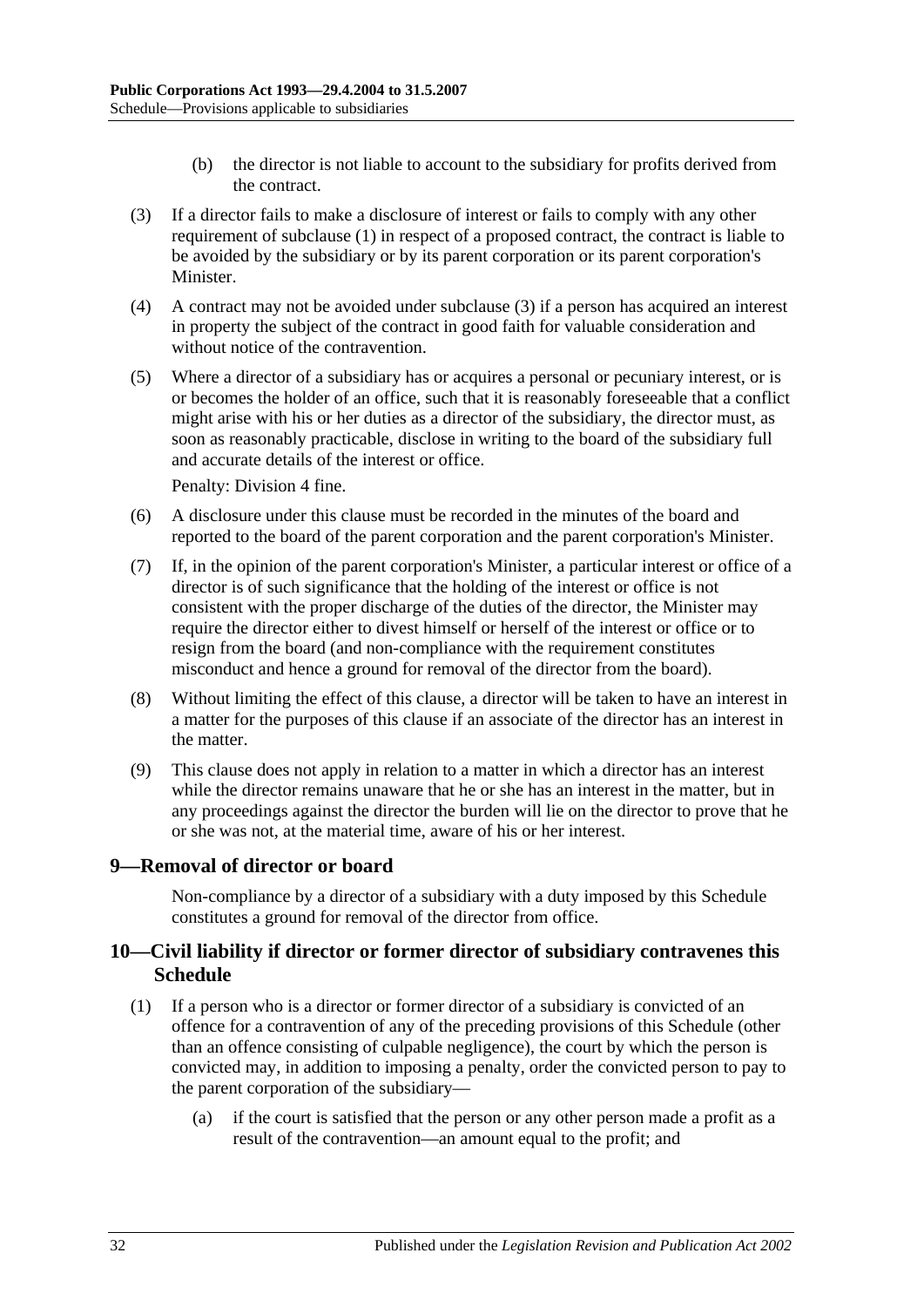- (b) if the court is satisfied that the subsidiary, the parent corporation or any other subsidiary of the parent corporation suffered loss or damage as a result of the contravention—compensation for the loss or damage.
- (2) If a person who is a director or former director of a subsidiary is guilty of a contravention of any of the preceding provisions of this Schedule for which a criminal penalty is fixed (other than a contravention consisting of culpable negligence), the parent corporation or the parent corporation's Minister may (whether or not proceedings have been brought for the offence) recover from the person by action in a court of competent jurisdiction—
	- (a) if the person or any other person made a profit as a result of the contravention—an amount equal to the profit; and
	- (b) if the subsidiary, the parent corporation or any other subsidiary of the parent corporation suffered loss or damage as a result of the contravention—compensation for the loss or damage.

## <span id="page-32-3"></span><span id="page-32-0"></span>**11—Immunity for directors of subsidiaries**

- (1) Except as otherwise provided by this Schedule, a director of a subsidiary incurs no civil liability for an honest act or omission in the performance or discharge, or purported performance or discharge, of functions or duties as such a director.
- (2) A liability that would, but for [subclause](#page-32-3) (1), lie against a director of a subsidiary lies instead against the subsidiary.

### <span id="page-32-1"></span>**12—Tax and other liabilities of subsidiary**

- (1) Except as otherwise determined by the Treasurer, a subsidiary is liable to all such rates (other than rates that would be payable to a council), duties, taxes and imposts and has all such other liabilities and duties as would apply under the law of the State if the subsidiary were not an instrumentality of the Crown.
- <span id="page-32-4"></span>(2) Except as otherwise determined by the Treasurer, a subsidiary is liable to pay to the Treasurer, for the credit of the Consolidated Account, such amounts as the Treasurer from time to time determines to be equivalent to—
	- (a) income tax and any other taxes or imposts that the subsidiary does not pay to the Commonwealth but would be liable to pay under the law of the Commonwealth if it were constituted and organised in such manner as the Treasurer determines to be appropriate for the purposes of this subclause as a public company or group of public companies carrying on the business carried on by the subsidiary; and
	- (b) rates that the subsidiary would be liable to pay to a council if the subsidiary were not an instrumentality of the Crown.
- (3) Amounts determined by the Treasurer to be payable under [subclause](#page-32-4) (2) must be paid by the subsidiary at the times and in the manner determined by the Treasurer.
- (4) This clause does not affect any liability that the subsidiary would have apart from this clause to pay rates to a council.

## <span id="page-32-2"></span>**13—Accounts and external audit**

(1) A subsidiary must cause proper accounts to be kept of its financial affairs and financial statements to be prepared in respect of each financial year.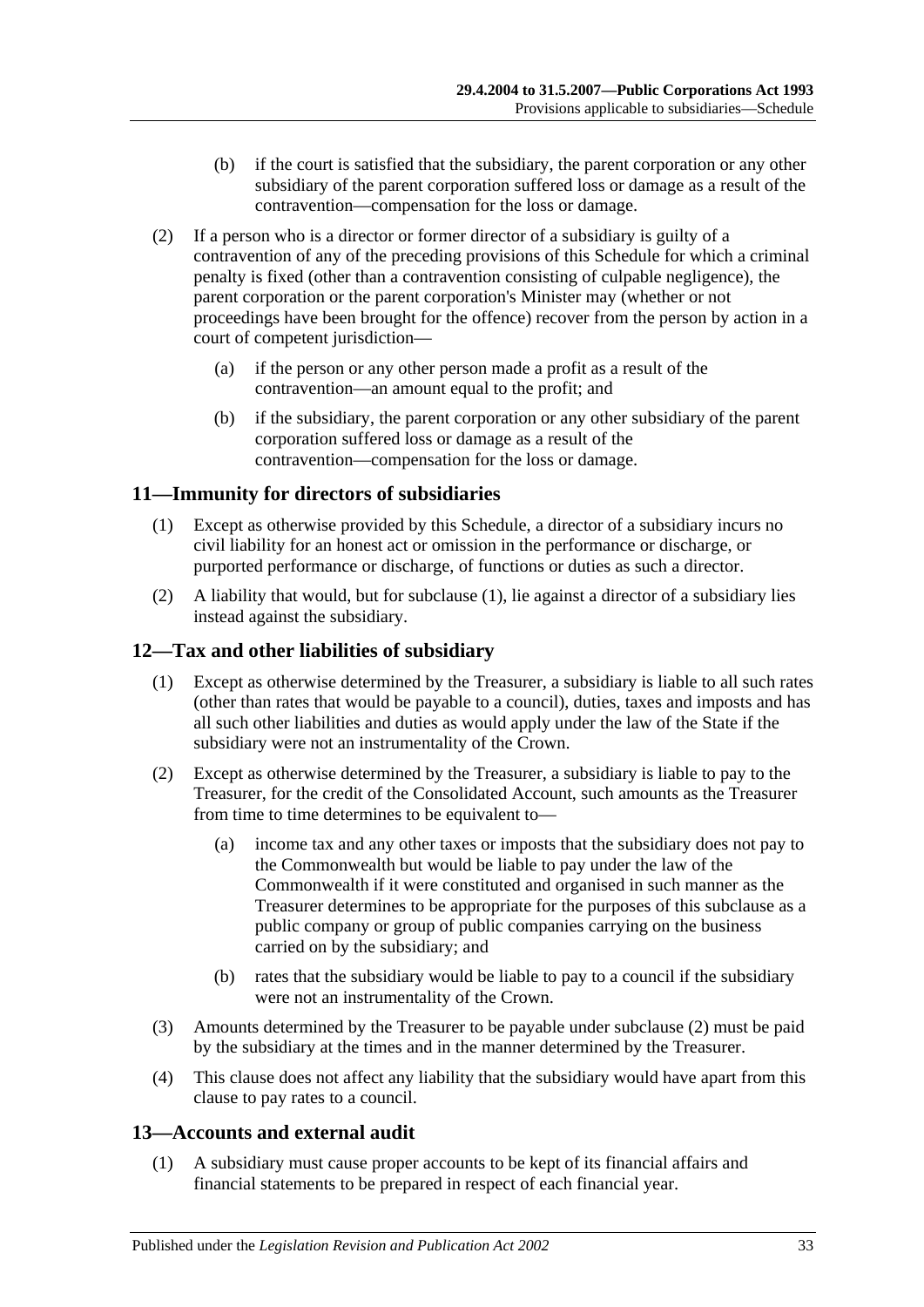- (2) The accounts and financial statements must comply with—
	- (a) the requirements of the Treasurer contained in its parent corporation's charter; and
	- (b) any applicable instructions of the Treasurer issued under the *[Public Finance](http://www.legislation.sa.gov.au/index.aspx?action=legref&type=act&legtitle=Public%20Finance%20and%20Audit%20Act%201987)  [and Audit Act](http://www.legislation.sa.gov.au/index.aspx?action=legref&type=act&legtitle=Public%20Finance%20and%20Audit%20Act%201987) 1987*.
- (3) The Auditor-General may at any time, and must in respect of each financial year, audit the accounts and financial statements of the subsidiary.

## <span id="page-33-0"></span>**14—Delegation**

- (1) The board of a subsidiary may delegate any of its powers or functions.
- (2) A power or function delegated under this clause may, if the instrument of delegation so provides, be further delegated.
- (3) A delegation—
	- (a) may be made subject to conditions and limitations specified in the instrument of delegation; and
	- (b) is revocable at will and does not derogate from the power of the delegator to act in any matter.
- <span id="page-33-1"></span>(4) A delegate must not act in any matter pursuant to the delegation in which the delegate has a direct or indirect pecuniary or personal interest.

Penalty: Division 4 fine.

- <span id="page-33-2"></span>(5) If a delegate makes a contract in contravention of [subclause](#page-33-1) (4), the contract is liable to be avoided by the subsidiary or by its parent corporation or its parent corporation's Minister.
- (6) A contract may not be avoided under [subclause](#page-33-2) (5) if a person has acquired an interest in property the subject of the contract in good faith for valuable consideration and without notice of the contravention.
- (7) If a person is convicted of an offence for a contravention of [subclause](#page-33-1) (4), the court by which the person is convicted may, in addition to imposing a penalty, order the convicted person to pay to the subsidiary—
	- (a) if the court is satisfied that the person or any other person made a profit as a result of the contravention—an amount equal to the profit;
	- (b) if the court is satisfied that the subsidiary suffered loss or damage as a result of the contravention—compensation for the loss or damage.
- (8) If a person is guilty of a contravention of [subclause](#page-33-1) (4), the subsidiary or the subsidiary's parent corporation or the parent corporation's Minister may (whether or not proceedings have been brought for the offence) recover from the person by action in a court of competent jurisdiction—
	- (a) if the person or any other person made a profit as a result of the contravention—an amount equal to the profit;
	- (b) if the subsidiary suffered loss or damage as a result of the contravention—compensation for the loss or damage.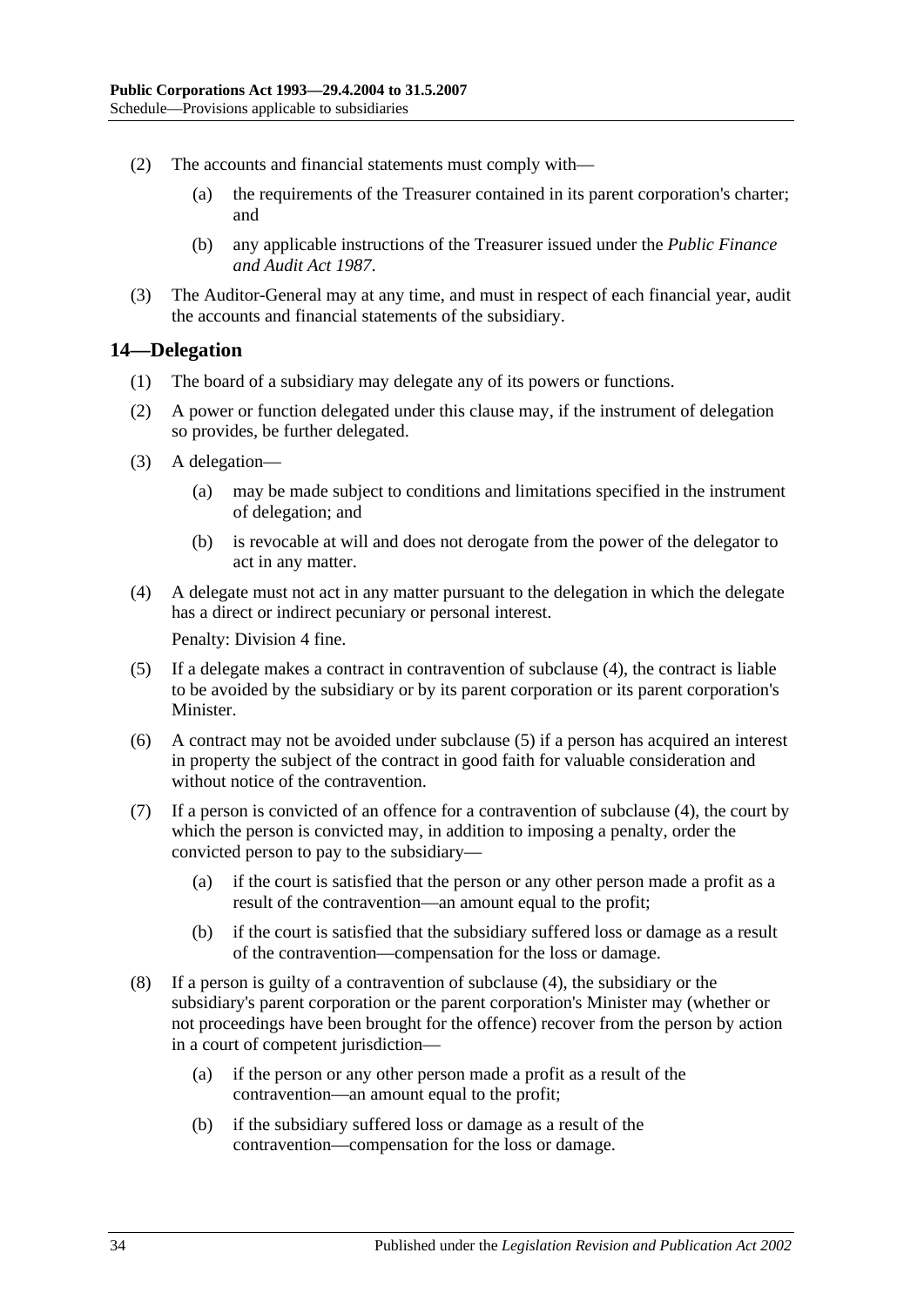- (9) Without limiting the effect of [subclause](#page-33-1) (4), a person will be taken to have an interest in a matter for the purposes of [subclause](#page-33-1) (4) if an associate of the person has an interest in the matter.
- (10) [Subclause](#page-33-1) (4) does not apply in relation to a matter in which a person has an interest if the person is unaware that he or she has an interest in the matter, but, in any proceedings against the person, the burden will lie on the person to prove that he or she was not, at the material time, aware of his or her interest.
- (11) A contravention of [subclause](#page-33-1) (4) by a person who is a director of the subsidiary constitutes a ground for removal of the director from the board of the subsidiary.

#### <span id="page-34-2"></span><span id="page-34-0"></span>**14A—Duty of employees to act honestly**

(1) An employee of a subsidiary must at all times act honestly in the performance of his or her duties, whether within or outside the State.

Penalty: Division 4 fine or division 4 imprisonment, or both.

- (2) [Subclause](#page-34-2) (1) does not apply to conduct that is merely of a trivial character and does not result in significant detriment to the public interest.
- (3) If a person is convicted of an offence against this clause in relation to a subsidiary, the court by which the person is convicted may, in addition to imposing a penalty, order the convicted person to pay to the parent corporation of the subsidiary—
	- (a) if the court is satisfied that the person or any other person made a profit as a result of the contravention—an amount equal to the profit; and
	- (b) if the court is satisfied that the subsidiary, the parent corporation or any other subsidiary of the parent corporation suffered loss or damage as a result of the contravention—compensation for the loss or damage.
- (4) If a person contravenes this clause in relation to a subsidiary, the parent corporation or the parent corporation's Minister may (whether or not proceedings have been brought for the offence) recover from the person by action in a court of competent jurisdiction—
	- (a) if the person or any other person made a profit as a result of the contravention—an amount equal to the profit; and
	- (b) if the subsidiary, the parent corporation or any other subsidiary of the parent corporation suffered loss or damage as a result of the contravention compensation for the loss or damage.

#### <span id="page-34-5"></span><span id="page-34-1"></span>**14B—Duty of senior executives with respect to conflict of interest**

- <span id="page-34-4"></span><span id="page-34-3"></span>(1) A senior executive of a subsidiary must—
	- (a) on appointment as a senior executive, disclose his or her pecuniary interests to the board of the subsidiary in writing in accordance with the regulations; and
	- (b) on acquiring any further pecuniary interest of a kind specified in the regulations, disclose the pecuniary interest to the board of the subsidiary in writing in accordance with the regulations; and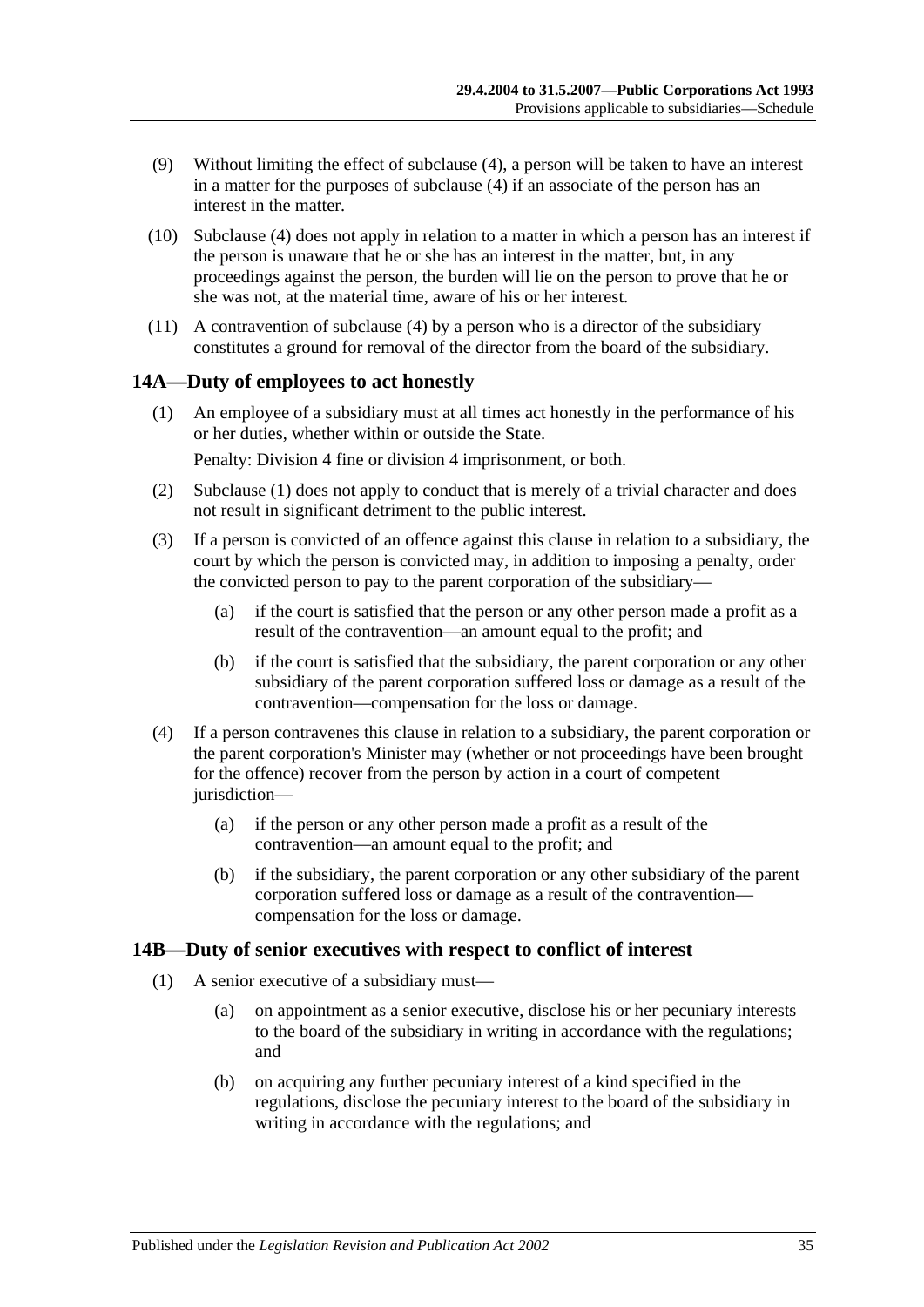- <span id="page-35-0"></span>(c) if a pecuniary interest (whether or not required to be disclosed under [paragraph](#page-34-3) (a) or [\(b\)\)](#page-34-4) or other personal interest of the senior executive conflicts or may conflict with his or her duties—
	- (i) disclose in writing to the board of the subsidiary the nature of the interest and the conflict or potential conflict; and
	- (ii) not take action or further action in relation to the matter except as authorised in writing by the subsidiary's parent corporation's Minister.

Penalty: Division 4 fine.

- (2) [Subclause](#page-34-3) (1)(a) applies to a person who is a senior executive of a subsidiary on the commencement of this clause as if the requirement to disclose interests on appointment as a senior executive were a requirement to disclose the interests within one month after that commencement.
- (3) A senior executive of a subsidiary must comply with any written directions given by the subsidiary's parent corporation's Minister to resolve a conflict between the executive's duties and a pecuniary or other personal interest.

Penalty: Division 4 fine.

- (4) Without limiting the effect of this clause, a senior executive of a subsidiary will be taken to have an interest in a matter for the purposes of this clause if an associate of the executive has an interest in the matter.
- (5) A disclosure under [subclause](#page-35-0)  $(1)(c)$  must be reported to the board of the parent corporation and the parent corporation's Minister.
- (6) If a senior executive of a subsidiary makes a disclosure of interest and complies with the other requirements of [subclause](#page-34-5) (1) in respect of a proposed contract—
	- (a) the contract is not liable to be avoided by the subsidiary; and
	- (b) the executive is not liable to account to the subsidiary for profits derived from the contract.
- <span id="page-35-1"></span>(7) If a senior executive of a subsidiary fails to make a disclosure of interest or fails to comply with any other requirement of [subclause](#page-34-5) (1) in respect of a proposed contract, the contract is liable to be avoided by the subsidiary or by its parent corporation or its parent corporation's Minister.
- (8) A contract may not be avoided under [subclause](#page-35-1) (7) if a person has acquired an interest in property the subject of the contract in good faith for valuable consideration and without notice of the contravention.
- (9) If a person is convicted of an offence against this clause in relation to a subsidiary, the court by which the person is convicted may, in addition to imposing a penalty, order the convicted person to pay to the parent corporation of the subsidiary—
	- (a) if the court is satisfied that the person or any other person made a profit as a result of the contravention—an amount equal to the profit; and
	- (b) if the court is satisfied that the subsidiary, the parent corporation or any other subsidiary of the parent corporation suffered loss or damage as a result of the contravention—compensation for the loss or damage.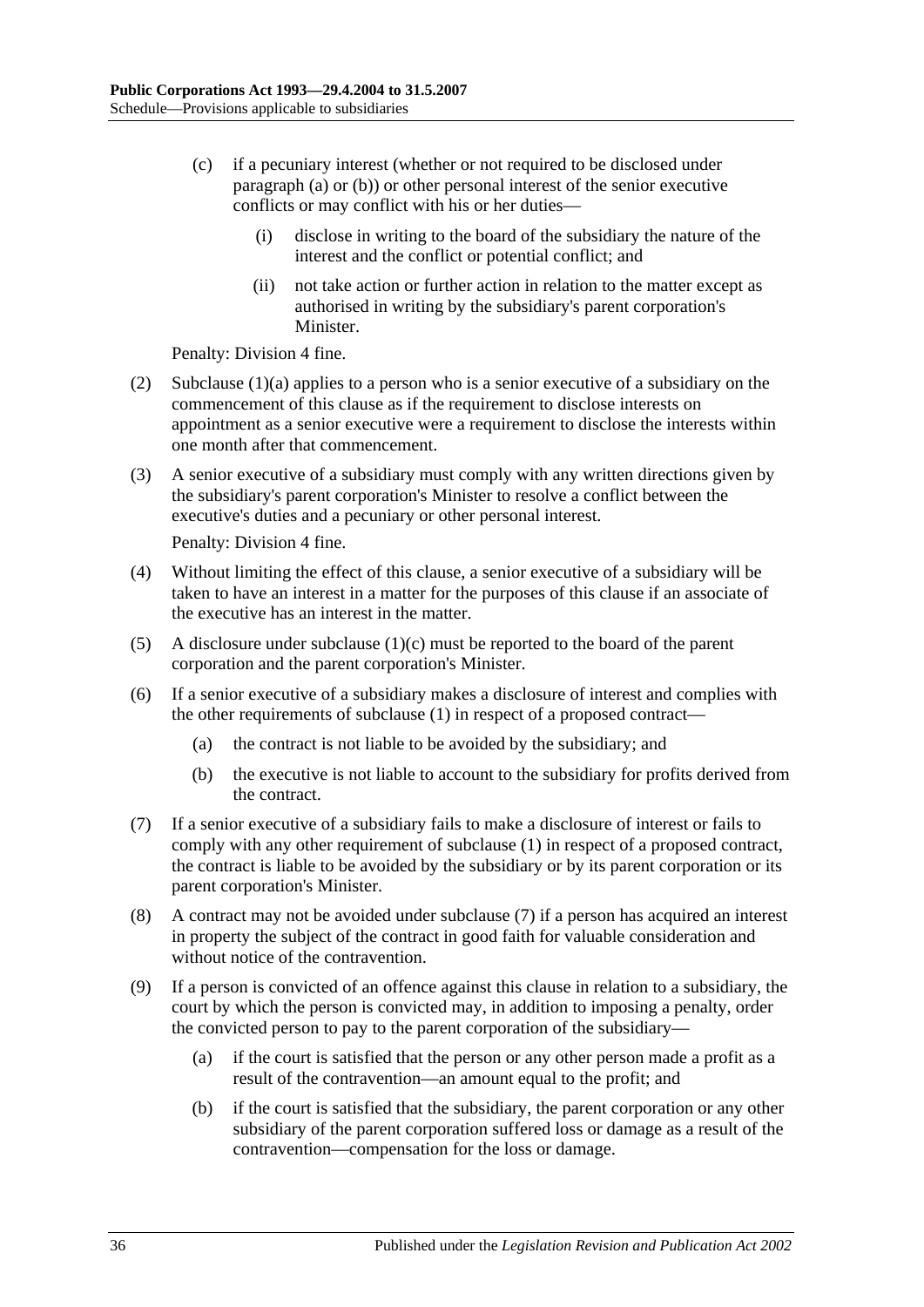- (10) If a person contravenes this clause in relation to a subsidiary, the parent corporation or the parent corporation's Minister may (whether or not proceedings have been brought for the offence) recover from the person by action in a court of competent jurisdiction—
	- (a) if the person or any other person made a profit as a result of the contravention—an amount equal to the profit; and
	- (b) if the subsidiary, the parent corporation or any other subsidiary of the parent corporation suffered loss or damage as a result of the contravention compensation for the loss or damage.
- (11) This clause does not apply in relation to a conflict or potential conflict between a senior executive's duties and a pecuniary or other personal interest while the executive remains unaware of the conflict or potential conflict, but in any proceedings against the executive the burden will lie on the executive to prove that he or she was not, at the material time, aware of the conflict or potential conflict.

#### <span id="page-36-1"></span><span id="page-36-0"></span>**15—Transactions with executives or associates of executives**

- (1) Neither an executive of a subsidiary nor an associate of an executive of a subsidiary may, without the approval of the parent corporation's Minister, be directly or indirectly involved in a transaction with the subsidiary, its parent corporation or any other subsidiary of its parent corporation.
- (2) A person will be treated as being indirectly involved in a transaction for the purposes of [subclause](#page-36-1) (1)—
	- (a) if the person initiates, promotes or takes any part in negotiations or steps leading to the making of the transaction with a view to that person or an associate of that person gaining some financial or other benefit (whether immediately or at a time after the making of the transaction); and
	- (b) despite the fact that neither that person nor an agent, nominee or trustee of that person becomes a party to the transaction.
- (3) [Subclause](#page-36-1) (1) does not apply—
	- $(a)$  to
		- (i) the receipt by the subsidiary, its parent corporation or any other subsidiary of the corporation of deposits of money or investments;
		- (ii) the provision of loans or other financial accommodation by the subsidiary, its parent corporation or any other subsidiary of the corporation for domestic or non-commercial purposes;
		- (iii) the provision of accident, health, life, property damage or income protection insurance or insurance against other risks (excluding credit or financial risks) by the subsidiary, its parent corporation or any other subsidiary of the corporation;
		- (iv) the provision of services (other than financial or insurance services) by the subsidiary, its parent corporation or any other subsidiary of the corporation,

in the ordinary course of its ordinary business and on ordinary commercial terms; or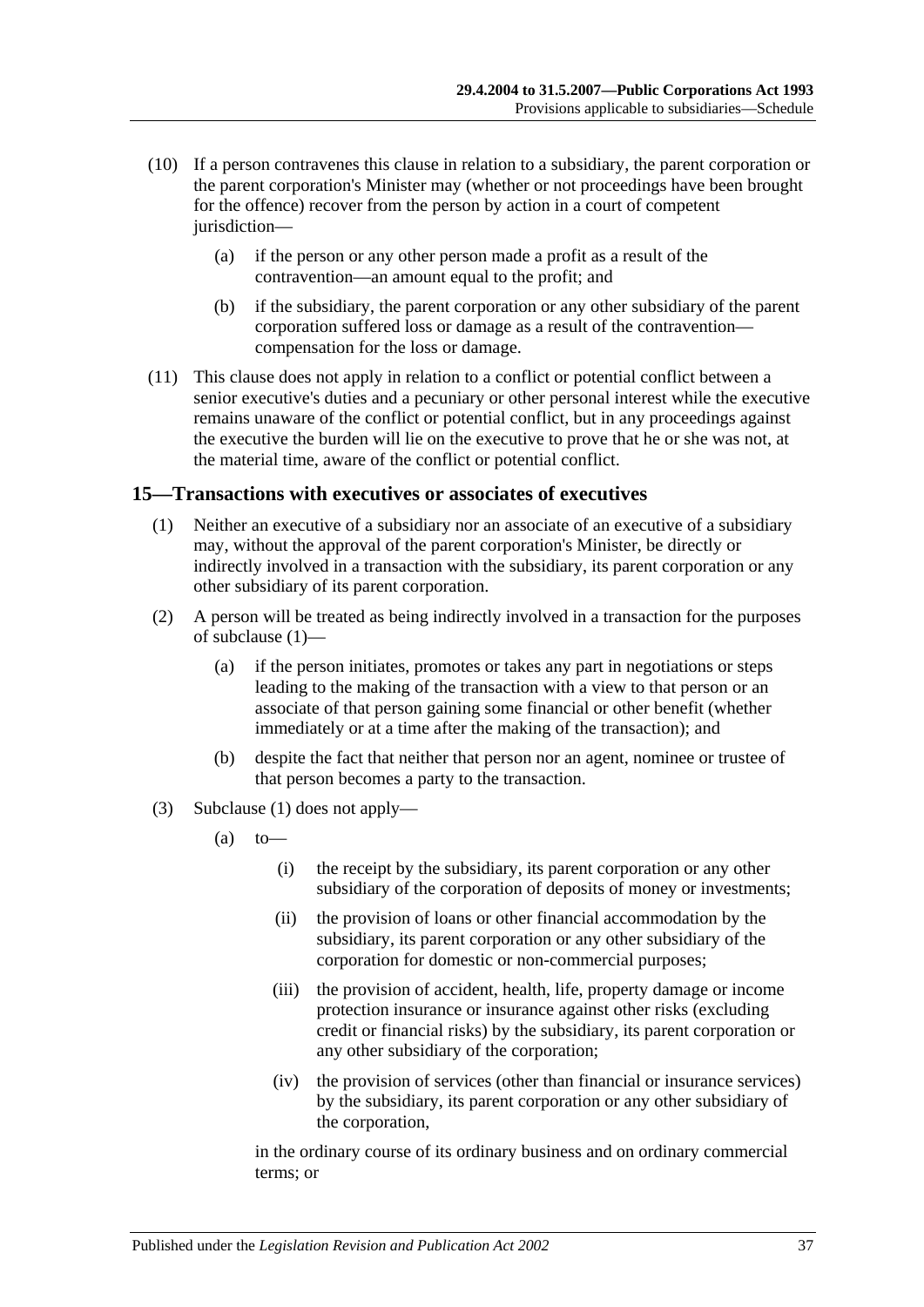- (b) to the employment of a person under a contract of service with the subsidiary, its parent corporation or any other subsidiary of the corporation or to a transaction that is ancillary or incidental to such employment; or
- (c) to transactions of a prescribed class.
- <span id="page-37-1"></span>(4) If a transaction is made with the subsidiary, its parent corporation or any other subsidiary of its parent corporation in contravention of [subclause](#page-36-1) (1), the transaction is liable to be avoided by the subsidiary or by its parent corporation or its parent corporation's Minister.
- (5) A transaction may not be avoided under [subclause](#page-37-1) (4) if a person has acquired an interest in property the subject of the transaction in good faith for valuable consideration and without notice of the contravention.
- <span id="page-37-2"></span>(6) An executive of a subsidiary must not counsel, procure, induce or be in any way (whether by act or omission or directly or indirectly) knowingly concerned in, or party to, a contravention of [subclause](#page-36-1) (1).

Penalty:

If an intention to deceive or defraud is proved—Division 4 fine or division 4 imprisonment, or both.

In any other case—Division 6 fine.

- (7) If a person is convicted of an offence for a contravention of [subclause](#page-37-2) (6), the court by which the person is convicted may, in addition to imposing a penalty, order the convicted person to pay to the parent corporation of the subsidiary—
	- (a) if the court is satisfied that the person or any other person made a profit as a result of the contravention—an amount equal to the profit;
	- (b) if the court is satisfied that the subsidiary, its parent corporation or any other subsidiary of the parent corporation suffered loss or damage as a result of the contravention—compensation for the loss or damage.
- (8) If a person is guilty of a contravention of [subclause](#page-37-2) (6), the parent corporation or the parent corporation's Minister may (whether or not proceedings have been brought for the offence) recover from the person by action in a court of competent jurisdiction—
	- (a) if the person or any other person made a profit as a result of the contravention—an amount equal to the profit;
	- (b) if the subsidiary, its parent corporation or any other subsidiary of the parent corporation suffered loss or damage as a result of the contravention—compensation for the loss or damage.

#### <span id="page-37-3"></span><span id="page-37-0"></span>**16—Executives' and associates' interests in subsidiary or parent corporation**

- (1) Neither an executive of a subsidiary nor an associate of an executive of a subsidiary may, without the approval of the parent corporation's Minister—
	- (a) have or acquire a beneficial interest in shares in, debentures of or managed investment schemes of the subsidiary, its parent corporation or any other subsidiary of its parent corporation; or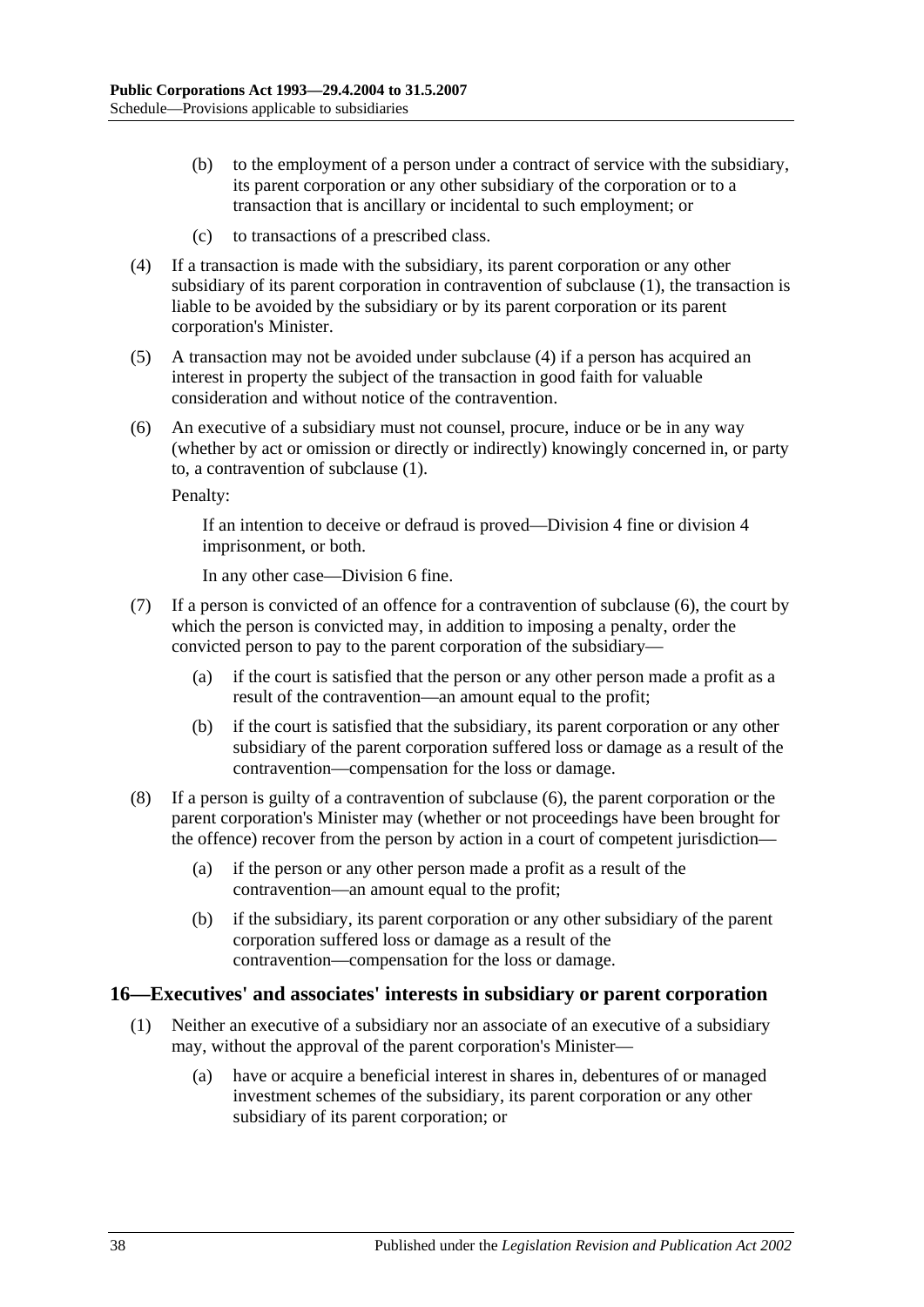- (b) have or hold or acquire (whether alone or with another person or persons) a right or option in respect of the acquisition or disposal of shares in, debentures of or interests in managed investment schemes of the subsidiary, its parent corporation or any other subsidiary of its parent corporation; or
- (c) be a party to, or entitled to a benefit under, a contract under which a person has a right to call for or make delivery of shares in, debentures of or interests in managed investment schemes of the subsidiary, its parent corporation or any other subsidiary of its parent corporation.
- <span id="page-38-1"></span>(2) An executive of a subsidiary must not counsel, procure, induce or be in any way (whether by act or omission or directly or indirectly) knowingly concerned in, or party to, a contravention of [subclause](#page-37-3) (1).

Penalty:

If an intention to deceive or defraud is proved—Division 4 fine or division 4 imprisonment, or both.

In any other case—Division 6 fine.

- (3) If a person is convicted of an offence for a contravention of [subclause](#page-38-1) (2), the court by which the person is convicted may, in addition to imposing a penalty, order the convicted person to pay to the parent corporation of the subsidiary—
	- (a) if the court is satisfied that the person or any other person made a profit as a result of the contravention—an amount equal to the profit;
	- (b) if the court is satisfied that the subsidiary, its parent corporation or any other subsidiary of the parent corporation suffered loss or damage as a result of the contravention—compensation for the loss or damage.
- (4) If a person is guilty of a contravention of [subclause](#page-38-1) (2), the parent corporation or the parent corporation's Minister may (whether or not proceedings have been brought for the offence) recover from the person by action in a court of competent jurisdiction—
	- (a) if the person or any other person made a profit as a result of the contravention—an amount equal to the profit;
	- (b) if the subsidiary, its parent corporation or any other subsidiary of the parent corporation suffered loss or damage as a result of the contravention—compensation for the loss or damage.

#### <span id="page-38-2"></span><span id="page-38-0"></span>**16A—Duty of employees with respect to conflict of interest**

- (1) If an employee of a subsidiary has a pecuniary or other personal interest that conflicts or may conflict with the employee's duties, the employee must disclose in writing to the chief executive of the subsidiary the nature of the interest and the conflict or potential conflict.
- (2) An employee of a subsidiary must comply with any written directions given by the chief executive of the subsidiary to resolve a conflict between the employee's duties and a pecuniary or other personal interest.
- (3) Without limiting the effect of this clause, an employee of a subsidiary will be taken to have an interest in a matter for the purposes of this clause if an associate of the employee has an interest in the matter.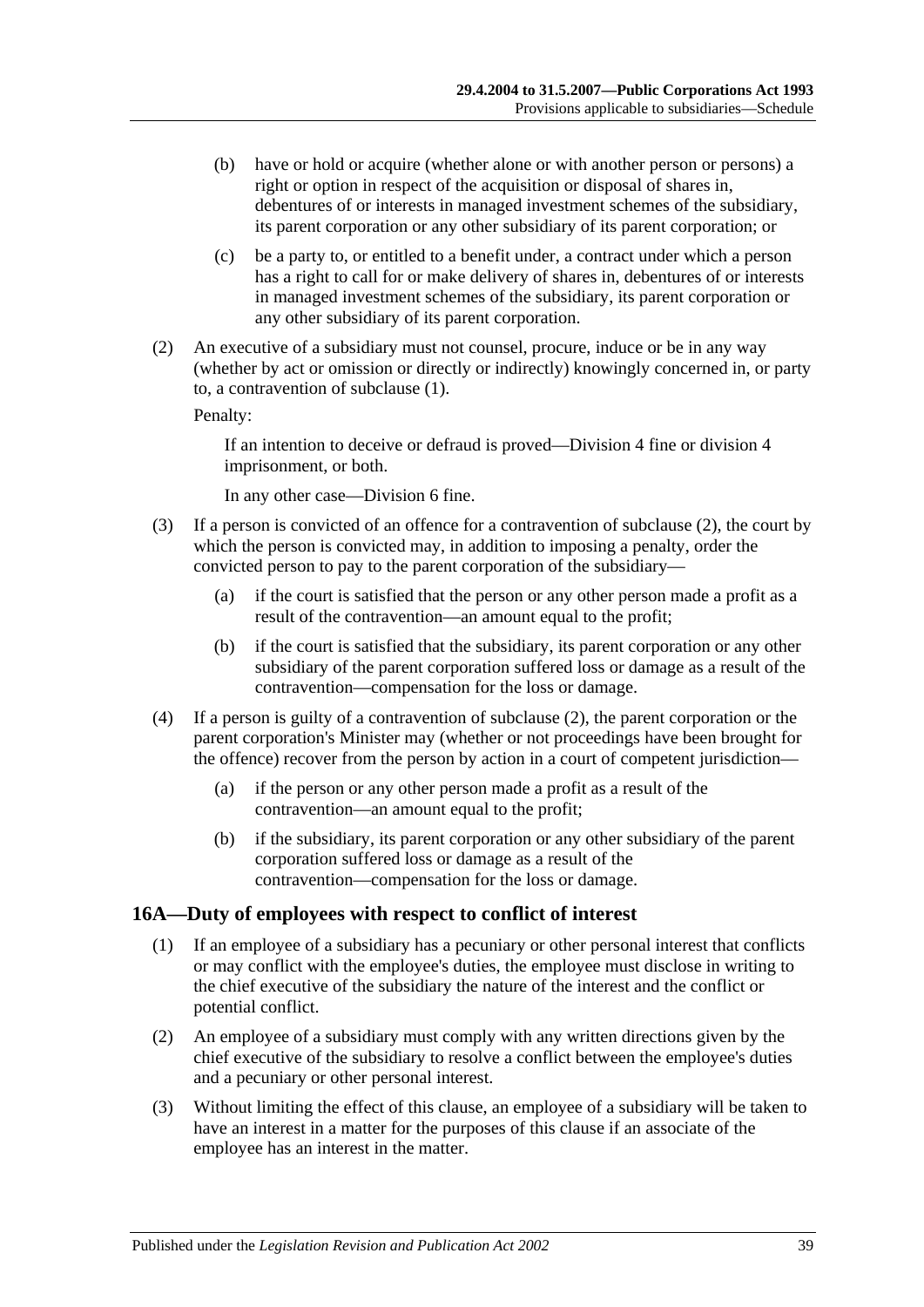- (4) A disclosure under [subclause](#page-38-2) (1) must be reported to the board of the subsidiary, the board of the parent corporation and the parent corporation's Minister.
- (5) Failure by an employee to comply with this clause constitutes grounds for termination of the employee's employment (but this does not derogate from any statutory provisions or other law governing the process for discipline or termination of employment of an employee).
- (6) If an employee of a subsidiary makes a disclosure of interest under [subclause](#page-38-2) (1) in respect of a proposed contract—
	- (a) the contract is not liable to be avoided by the subsidiary; and
	- (b) the employee is not liable to account to the subsidiary for profits derived from the contract.
- <span id="page-39-1"></span>(7) If an employee of a subsidiary fails to make a disclosure of interest under [subclause](#page-38-2) (1) in respect of a proposed contract, the contract is liable to be avoided by the subsidiary or by its parent corporation or its parent corporation's Minister.
- (8) A contract may not be avoided under [subclause](#page-39-1) (7) if a person has acquired an interest in property the subject of the contract in good faith for valuable consideration and without notice of the contravention.
- (9) If a person contravenes this clause in relation to a subsidiary, the parent corporation or the parent corporation's Minister may recover from the person by action in a court of competent jurisdiction—
	- (a) if the person or any other person made a profit as a result of the contravention—an amount equal to the profit; and
	- (b) if the subsidiary, the parent corporation or any other subsidiary of the parent corporation suffered loss or damage as a result of the contravention compensation for the loss or damage.
- (10) This clause does not apply in relation to a conflict or potential conflict between an employee's duties and a pecuniary or other personal interest while the employee remains unaware of the conflict or potential conflict, but in any proceedings against the employee the burden will lie on the employee to prove that he or she was not, at the material time, aware of the conflict or potential conflict.
- (11) This clause does not apply to a senior executive of a subsidiary.

#### <span id="page-39-0"></span>**17—Validity of transactions of subsidiary**

- (1) Subject to [subclause](#page-40-0) (2), a transaction to which a subsidiary is a party or apparently a party (whether made or apparently made under the subsidiary's common seal or by a person with authority to bind the subsidiary) is not invalid because of—
	- (a) any deficiency of power on the part of the subsidiary; or
	- (b) any procedural irregularity on the part of the board or any director, employee or agent of the subsidiary; or
	- (c) any procedural irregularity affecting the appointment of a director, employee or agent of the subsidiary.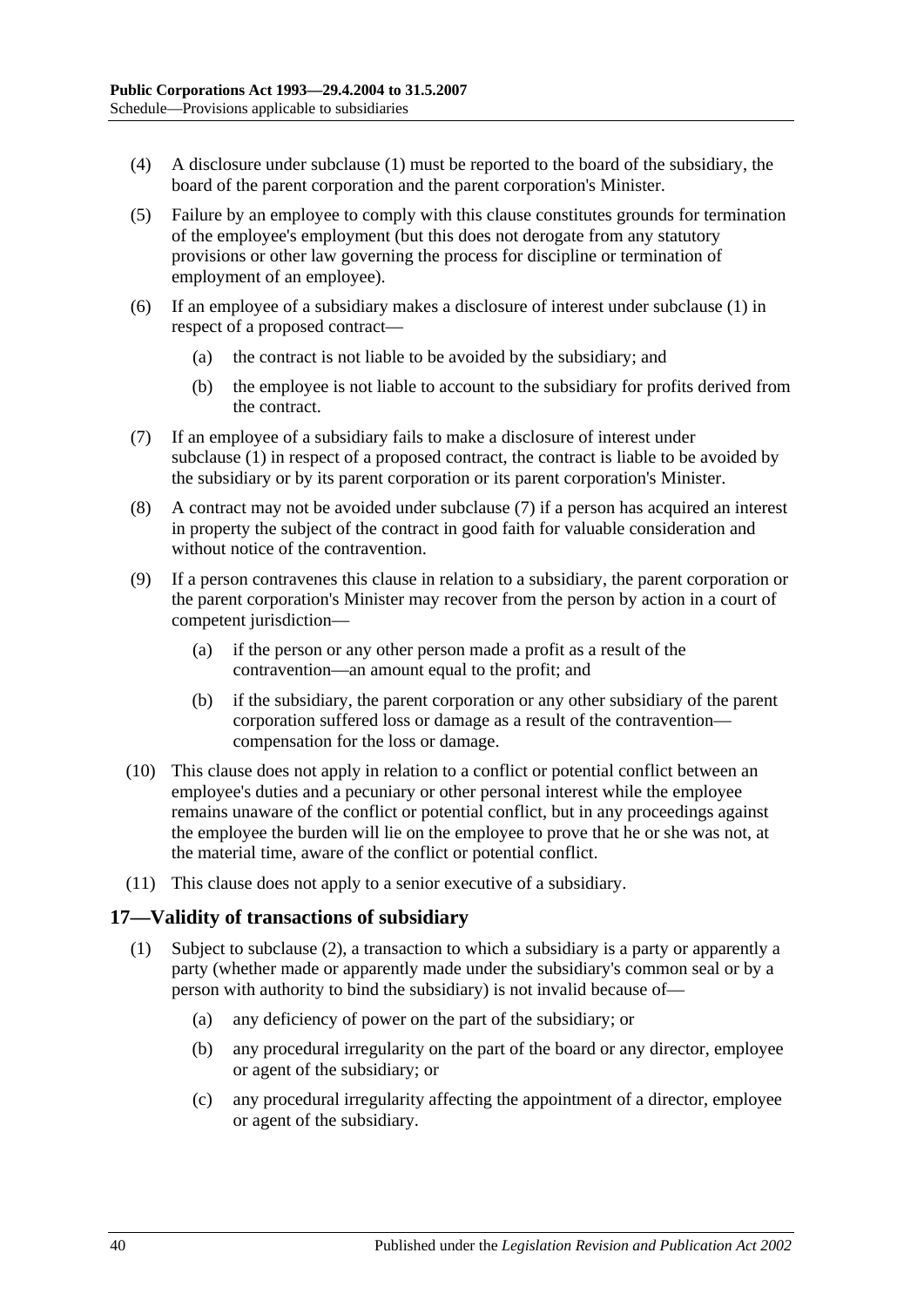- <span id="page-40-0"></span>(2) This clause does not validate a transaction in favour of a party—
	- (a) who enters into the transaction with actual knowledge of the deficiency or irregularity; or
	- (b) who has a connection or relationship with the corporation such that the person ought to know of the deficiency or irregularity.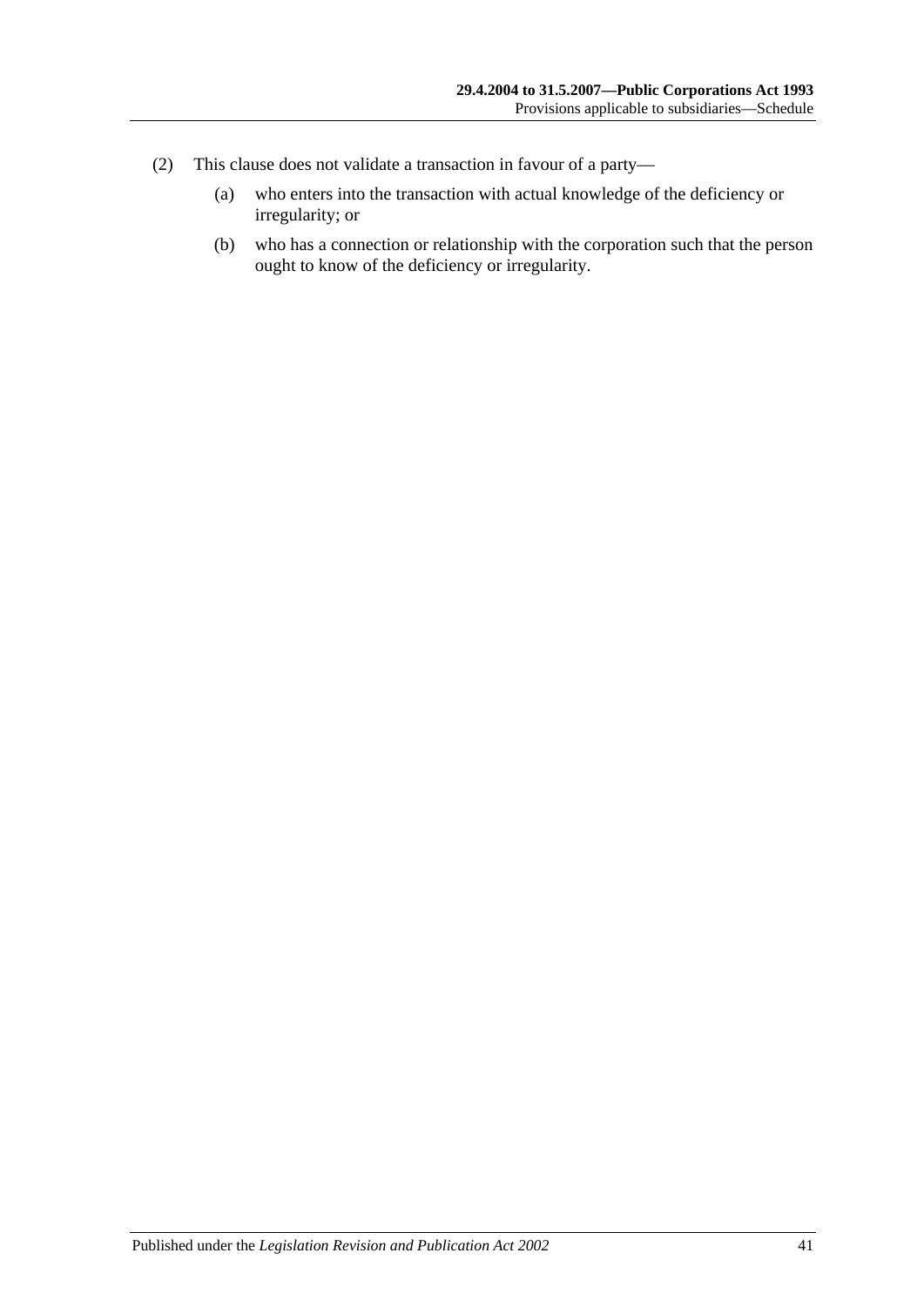# <span id="page-41-0"></span>**Legislative history**

## **Notes**

- Amendments of this version that are uncommenced are not incorporated into the text.
- For further information relating to the Act and subordinate legislation made under the Act see the Index of South Australian Statutes or www.legislation.sa.gov.au.

## **Principal Act and amendments**

New entries appear in bold.

| Year | N <sub>0</sub> | Title                                                                                      | Assent     | Commencement                                                |
|------|----------------|--------------------------------------------------------------------------------------------|------------|-------------------------------------------------------------|
| 1993 | - 36           | <b>Public Corporations Act 1993</b>                                                        | 13.5.1993  | 1.9.1993 (Gazette 19.8.1993 p868)                           |
| 2003 | 36             | <b>Statutes Amendment (Honesty and</b><br><b>Accountability in Government) Act</b><br>2003 | 31.7.2003  | Pt 4 (ss $8-17$ )-29.4.2004 (Gazette<br>29.4.2004 p1173)    |
| 2006 | 43             | <b>Statutes Amendment (Domestic)</b><br>Partners) Act 2006                                 | 14.12.2006 | Pt 69 (s 179)—1.6.2007 ( <i>Gazette</i><br>26.4.2007 p1352) |

## **Provisions amended**

New entries appear in bold.

Entries that relate to provisions that have been deleted appear in italics.

| Provision                    | How varied                                                            | Commencement |
|------------------------------|-----------------------------------------------------------------------|--------------|
| Pt <sub>1</sub>              |                                                                       |              |
| s <sub>2</sub>               | omitted under Legislation Revision and<br><b>Publication Act 2002</b> | 29.4.2004    |
| s <sub>3</sub>               |                                                                       |              |
| debenture                    | amended by $36/2003$ s $8(a)$                                         | 29.4.2004    |
| managed<br>investment scheme | inserted by $36/2003$ s $8(b)$                                        | 29.4.2004    |
|                              | prescribed interest deleted by $36/2003$ s $8(c)$                     | 29.4.2004    |
| relevant interest            | amended by $36/2003$ s $8(d)$                                         | 29.4.2004    |
| senior executive             | inserted by $36/2003$ s $8(e)$                                        | 29.4.2004    |
| subsidiary                   | amended by $36/2003$ s $8(f)$                                         | 29.4.2004    |
| s <sub>5</sub>               |                                                                       |              |
| s 5(1a)                      | inserted by $36/2003$ s $9(a)$                                        | 29.4.2004    |
| s 5(3)                       | amended by $36/2003$ s $9(b)$                                         | 29.4.2004    |
| Pt 4                         |                                                                       |              |
| s <sub>16</sub>              |                                                                       |              |
| s 16(2)                      | substituted by 36/2003 s 10                                           | 29.4.2004    |
| $s\,16(3)$                   | deleted by 36/2003 s 10                                               | 29.4.2004    |
| s <sub>17</sub>              |                                                                       |              |
| $s\,17(3)$                   | amended by 36/2003 s 11                                               | 29.4.2004    |
| s 18                         |                                                                       |              |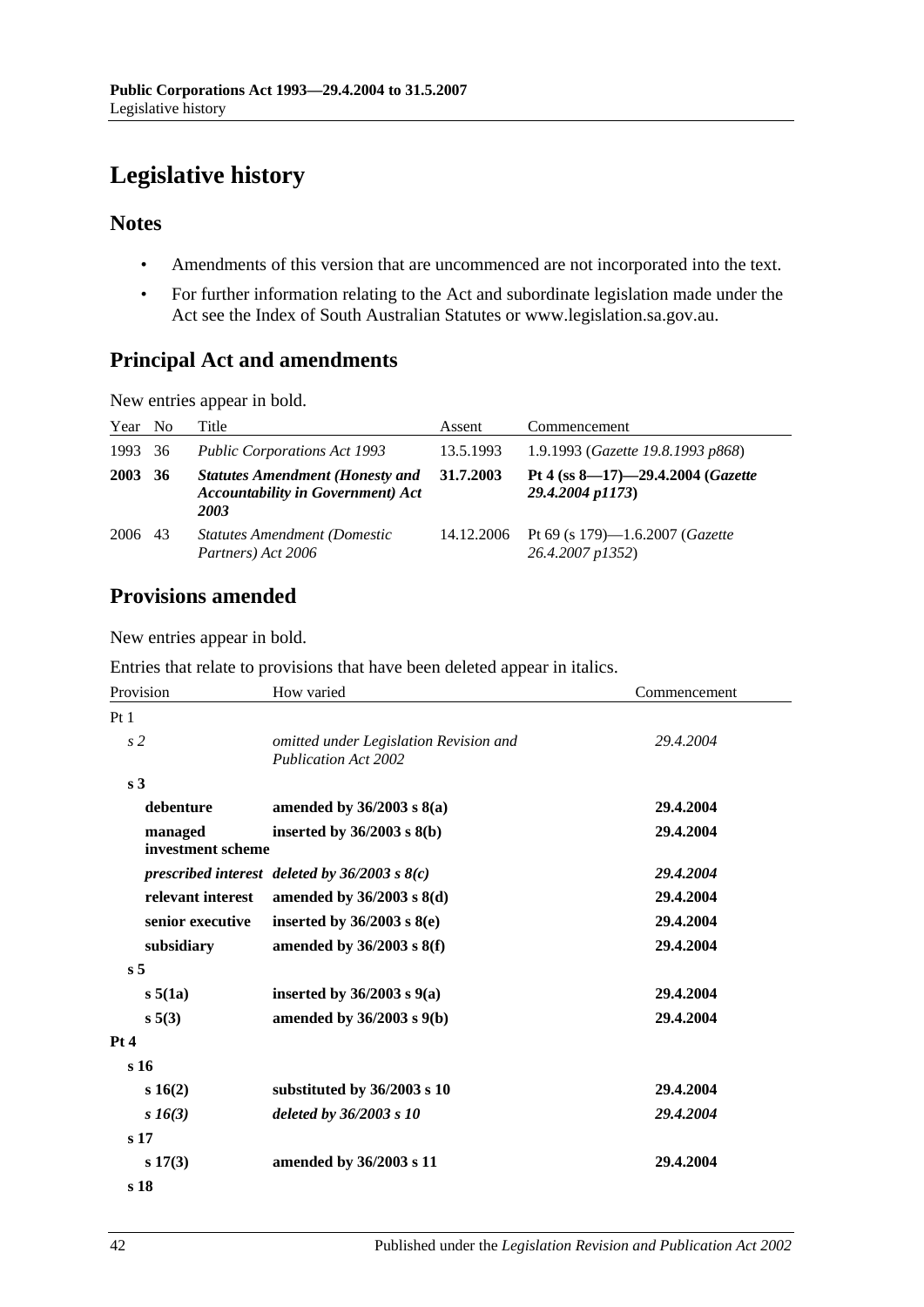| s 18(1)          | amended by 36/2003 s 12             | 29.4.2004 |
|------------------|-------------------------------------|-----------|
| s 19             |                                     |           |
| s(19(1))         | amended by $36/2003$ s $13(a)$      | 29.4.2004 |
| $s\,19(5)$       | amended by 36/2003 s 13(b)          | 29.4.2004 |
| Pt <sub>6</sub>  |                                     |           |
| $ss$ 36A and 36B | inserted by 36/2003 s 14            | 29.4.2004 |
| s 38             |                                     |           |
| $s \, 38(1)$     | amended by 36/2003 s 15             | 29.4.2004 |
| <b>38A</b>       | inserted by 36/2003 s 16            | 29.4.2004 |
| Sch              |                                     |           |
| cl <sub>5</sub>  |                                     |           |
| cl 5(2)          | substituted by $36/2003$ s $17(a)$  | 29.4.2004 |
| cl 5(3)          | deleted by $36/2003 s 17(a)$        | 29.4.2004 |
| cl <sub>6</sub>  |                                     |           |
| cl $6(3)$        | amended by 36/2003 s 17(b)          | 29.4.2004 |
| cl 7             |                                     |           |
| cl $7(1)$        | amended by $36/2003$ s $17(c)$ —(e) | 29.4.2004 |
| cl <sub>8</sub>  |                                     |           |
| cl $8(1)$        | amended by 36/2003 s 17(f)          | 29.4.2004 |
| cl $8(5)$        | amended by $36/2003$ s $17(g)$      | 29.4.2004 |
| cll 14A and 14B  | inserted by $36/2003$ s $17(h)$     | 29.4.2004 |
| cl <sub>16</sub> |                                     |           |
| cl 16(1)         | amended by $36/2003$ s $17(i)$ —(k) | 29.4.2004 |
| cl 16A           | inserted by 36/2003 s 17(l)         | 29.4.2004 |
|                  |                                     |           |

# <span id="page-42-0"></span>**Appendix—Divisional penalties and expiation fees**

At the date of publication of this version divisional penalties and expiation fees are, as provided by section 28A of the *[Acts Interpretation Act 1915](http://www.legislation.sa.gov.au/index.aspx?action=legref&type=act&legtitle=Acts%20Interpretation%20Act%201915)*, as follows:

| <b>Division</b> | <b>Maximum imprisonment</b> | <b>Maximum</b> fine | <b>Expiation fee</b> |
|-----------------|-----------------------------|---------------------|----------------------|
| 1               | 15 years                    | \$60 000            |                      |
| $\overline{c}$  | 10 years                    | \$40 000            |                      |
| 3               | 7 years                     | \$30 000            |                      |
| $\overline{4}$  | 4 years                     | \$15 000            |                      |
| 5               | 2 years                     | \$8 000             |                      |
| 6               | 1 year                      | \$4 000             | \$300                |
| 7               | 6 months                    | \$2 000             | \$200                |
| 8               | 3 months                    | \$1 000             | \$150                |
| 9               |                             | \$500               | \$100                |
| 10              |                             | \$200               | \$75                 |
| 11              |                             | \$100               | \$50                 |
| 12              |                             | \$50                | \$25                 |